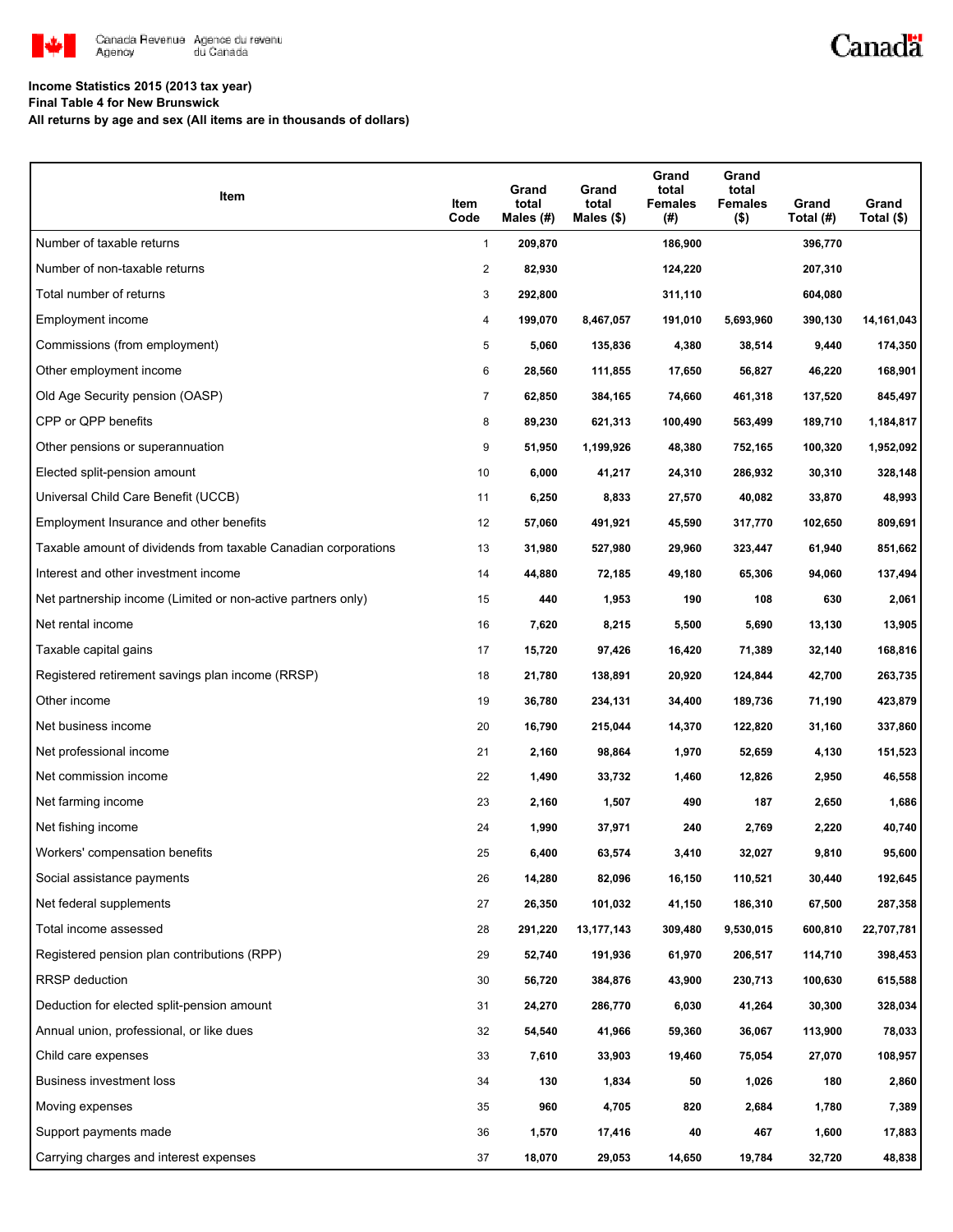

#### **Income Statistics 2015 (2013 tax year)**

**Final Table 4 for New Brunswick**

**All returns by age and sex (All items are in thousands of dollars)**

| Item                                                                                           | Item<br>Code | Grand<br>total<br>Males (#) | Grand<br>total<br>Males (\$) | Grand<br>total<br><b>Females</b><br>(#) | Grand<br>total<br><b>Females</b><br>$($ \$) | Grand<br>Total (#) | Grand<br>Total (\$) |
|------------------------------------------------------------------------------------------------|--------------|-----------------------------|------------------------------|-----------------------------------------|---------------------------------------------|--------------------|---------------------|
| Deductions for CPP/QPP contributions on self-employment and other<br>earnings                  | 38           | 12,560                      | 10,963                       | 10,940                                  | 6,054                                       | 23,500             | 17,017              |
| Deductions for provincial parental insurance plan (PPIP) premiums on<br>self-employment income | 39           |                             |                              |                                         |                                             |                    |                     |
| Exploration and development expenses                                                           | 40           | 230                         | 1,960                        | 100                                     | 628                                         | 330                | 2,588               |
| Other employment expenses                                                                      | 41           | 13,340                      | 65,345                       | 5,080                                   | 13,413                                      | 18,420             | 78,764              |
| Clergy residence deduction                                                                     | 42           | 810                         | 9,259                        | 130                                     | 1,222                                       | 940                | 10,481              |
| Other deductions                                                                               | 43           | 10,770                      | 16,687                       | 9,760                                   | 16,461                                      | 20,530             | 33,149              |
| Total deductions before adjustments                                                            | 44           | 155,250                     | 1,096,730                    | 133,380                                 | 651,552                                     | 288,630            | 1,748,290           |
| Social benefits repayment                                                                      | 45           | 8,870                       | 21,150                       | 2,110                                   | 5,851                                       | 10,980             | 27,001              |
| Net income after adjustments                                                                   | 46           | 290,580                     | 12,065,739                   | 308,840                                 | 8,876,453                                   | 599,520            | 20,942,817          |
| Canadian Forces personnel and police deduction                                                 | 47           | 60                          | 2,020                        | 20                                      | 213                                         | 80                 | 2,232               |
| Security options deductions                                                                    | 48           | 280                         | 5,396                        | 90                                      | 927                                         | 370                | 6,323               |
| Other payments deductions                                                                      | 49           | 45,760                      | 246,682                      | 59,960                                  | 328,908                                     | 105,730            | 575,635             |
| Non-capital losses of other years                                                              | 50           | 240                         | 1,983                        | 220                                     | 1,301                                       | 460                | 3,283               |
| Net capital losses of other years                                                              | 51           | 3,910                       | 9,135                        | 3,530                                   | 6,418                                       | 7,440              | 15,553              |
| Capital gains deduction                                                                        | 52           | 480                         | 35,880                       | 310                                     | 20,598                                      | 790                | 56,479              |
| Northern residents deductions                                                                  | 53           | 370                         | 732                          | 90                                      | 254                                         | 460                | 986                 |
| Additional deductions                                                                          | 54           | 3,130                       | 7,783                        | 4,200                                   | 14,379                                      | 7,330              | 22,162              |
| Farming/fishing losses of prior years                                                          | 55           | 100                         | 711                          | 20                                      | 169                                         | 120                | 880                 |
| Total deductions from net income                                                               | 56           | 52,560                      | 310,332                      | 66,020                                  | 373,169                                     | 118,580            | 683,545             |
| Taxable income assessed                                                                        | 57           | 282,490                     | 11,756,114                   | 300,930                                 | 8,504,475                                   | 583,520            | 20,261,169          |
| Basic personal amount                                                                          | 58           | 292,800                     | 3,221,602                    | 311,110                                 | 3,423,502                                   | 604,070            | 6,646,856           |
| Age amount                                                                                     | 59           | 60,740                      | 380,410                      | 73,640                                  | 477,147                                     | 134,380            | 857,584             |
| Spouse or common-law partner amount                                                            | 60           | 33,880                      | 230,002                      | 8,860                                   | 61,197                                      | 42,760             | 291,411             |
| Amount for eligible dependant                                                                  | 61           | 3,840                       | 39,363                       | 20,310                                  | 212.954                                     | 24,150             | 252,348             |
| Amount for children 17 and under                                                               | 62           | 38,300                      | 149,751                      | 39,130                                  | 141,514                                     | 77,450             | 291,358             |
| Amount for infirm dependants age 18 or older                                                   | 63           | 370                         | 2,046                        | 330                                     | 1,755                                       | 710                | 3,802               |
| CPP or QPP contributions through employment                                                    | 64           | 177,480                     | 274,947                      | 164,810                                 | 209,443                                     | 342,300            | 484,390             |
| CPP or QPP contributions on self-employment and other earnings                                 | 65           | 12,560                      | 10,963                       | 10,940                                  | 6,054                                       | 23,500             | 17,017              |
| Employment Insurance premiums                                                                  | 66           | 180,100                     | 108,455                      | 170,000                                 | 86,422                                      | 350,110            | 194,877             |
| PPIP premiums paid                                                                             | 67           |                             |                              |                                         |                                             |                    |                     |
| PPIP premiums payable on employment income                                                     | 68           |                             |                              |                                         |                                             |                    |                     |
| PPIP premiums payable on self-employment income                                                | 69           |                             |                              |                                         |                                             |                    |                     |
| Volunteer firefighters' amount                                                                 | 70           | 2,600                       | 7,798                        | 180                                     | 546                                         | 2,780              | 8,344               |
| Canada employment amount                                                                       | 71           | 201,140                     | 217,423                      | 186,260                                 | 202,599                                     | 387,410            | 420,035             |
| Public transit amount                                                                          | 72           | 2,010                       | 842                          | 2,670                                   | 1,118                                       | 4,680              | 1,960               |
| Children's fitness amount                                                                      | 73           | 17,100                      | 9,068                        | 15,080                                  | 7,354                                       | 32,170             | 16,422              |
| Children's arts amount                                                                         | 74           | 4,690                       | 2,117                        | 3,840                                   | 1,596                                       | 8,540              | 3,714               |

Canadä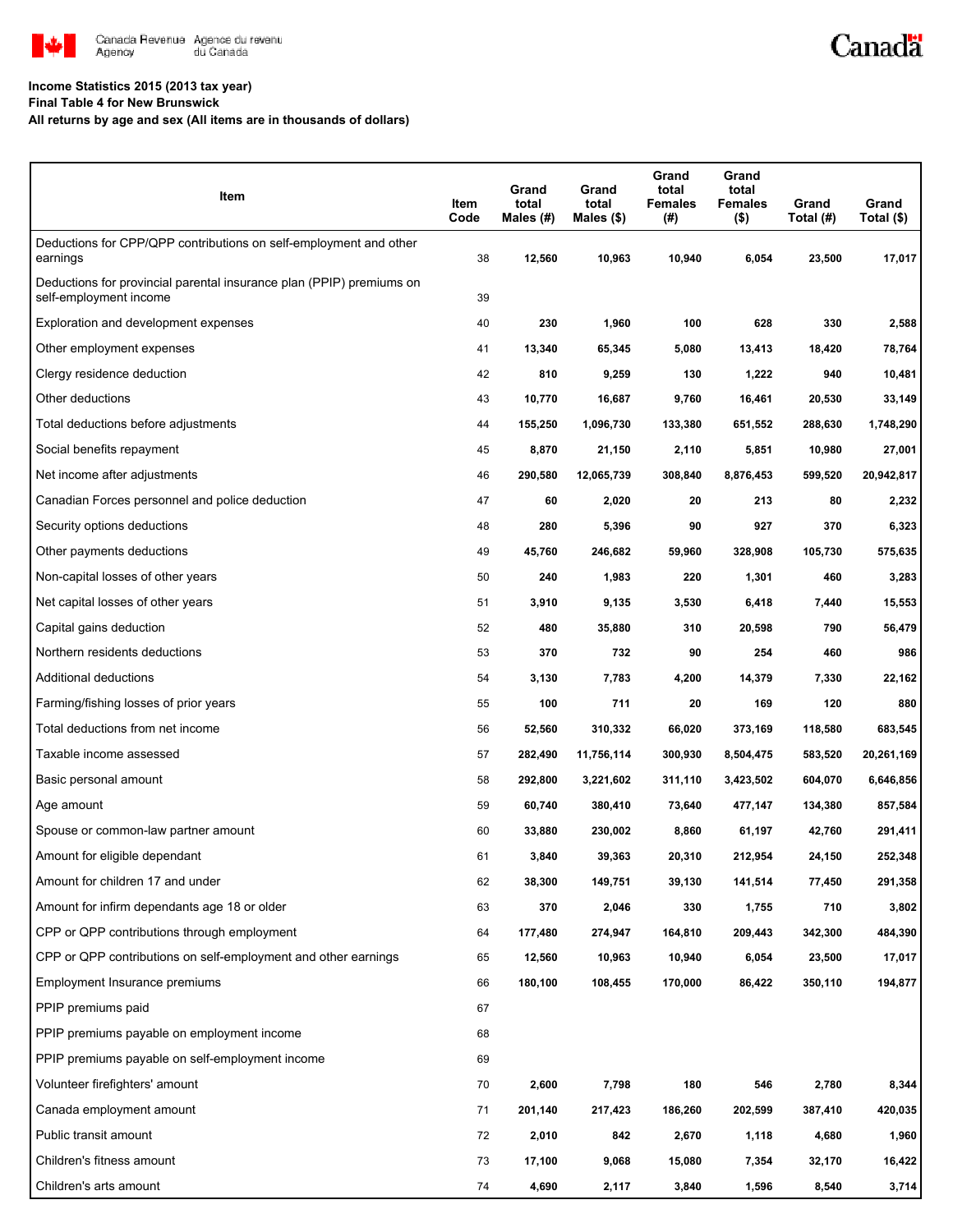

# Canadä

### **Income Statistics 2015 (2013 tax year)**

**Final Table 4 for New Brunswick**

**All returns by age and sex (All items are in thousands of dollars)**

| <b>Item</b>                                                       | Item<br>Code | Grand<br>total<br>Males (#) | Grand<br>total<br>Males $(\$)$ | Grand<br>total<br><b>Females</b><br>(#) | Grand<br>total<br><b>Females</b><br>$($ \$) | Grand<br>Total (#) | Grand<br>Total (\$) |
|-------------------------------------------------------------------|--------------|-----------------------------|--------------------------------|-----------------------------------------|---------------------------------------------|--------------------|---------------------|
| Home buyers' amount                                               | 75           | 2,380                       | 11,291                         | 1,450                                   | 6,594                                       | 3,830              | 17,886              |
| Pension income amount                                             | 76           | 55,550                      | 106,814                        | 63,860                                  | 121,726                                     | 119,410            | 228,540             |
| Caregiver amount                                                  | 77           | 3,200                       | 16,376                         | 2,280                                   | 10,736                                      | 5,470              | 27,112              |
| Disability amount                                                 | 78           | 10,460                      | 80,346                         | 9,440                                   | 72,436                                      | 19,900             | 152,790             |
| Disability amount transferred from a dependant                    | 79           | 3,960                       | 39,383                         | 3,460                                   | 33,664                                      | 7,420              | 73,047              |
| Interest paid on student loans                                    | 80           | 9,870                       | 5,573                          | 15,010                                  | 10,437                                      | 24,880             | 16,010              |
| Tuition, education, and textbook amounts                          | 81           | 12,950                      | 64,558                         | 15,750                                  | 81,645                                      | 28,700             | 146,203             |
| Tuition, education, and textbook amounts transferred from a child | 82           | 7,860                       | 42,192                         | 5,610                                   | 28,559                                      | 13,480             | 70,751              |
| Amounts transferred from spouse or common-law partner             | 83           | 19,780                      | 110,965                        | 10,780                                  | 54,787                                      | 30,560             | 165,787             |
| Medical expenses                                                  | 84           | 53,310                      | 131,538                        | 81,850                                  | 188,358                                     | 135,180            | 319,913             |
| Total tax credits on personal amounts                             | 85           | 292,800                     | 789,591                        | 311,110                                 | 816,340                                     | 604,080            | 1,606,259           |
| Allowable charitable donations and government gifts               | 86           | 63,100                      | 110,188                        | 55,140                                  | 61,474                                      | 118,250            | 171,662             |
| Eligible cultural and ecological gifts                            | 87           | 60                          | 142                            | 50                                      | 63                                          | 110                | 205                 |
| Total tax credit on donations and gifts                           | 88           | 62,260                      | 30,724                         | 54,510                                  | 16,748                                      | 116,770            | 47,472              |
| Total federal non-refundable tax credits                          | 89           | 292,800                     | 820,315                        | 311,110                                 | 833,089                                     | 604,080            | 1,653,732           |
| Federal dividend tax credit                                       | 90           | 28,840                      | 64,785                         | 25,530                                  | 43,075                                      | 54,370             | 107,889             |
| Overseas employment tax credit                                    | 91           | 110                         | 1,123                          |                                         |                                             | 110                | 1,190               |
| Minimum tax carryover                                             | 92           | 370                         | 1,080                          | 230                                     | 786                                         | 600                | 1,867               |
| Basic federal tax                                                 | 93           | 199,740                     | 1,274,740                      | 170,600                                 | 680,574                                     | 370,350            | 1,955,348           |
| Federal Foreign Tax Credit                                        | 94           | 7,490                       | 6,893                          | 6,950                                   | 2,201                                       | 14,450             | 9,113               |
| Federal Political contribution tax credit                         | 95           | 1,640                       | 294                            | 870                                     | 128                                         | 2,510              | 423                 |
| <b>Investment Tax Credit</b>                                      | 96           | 1,000                       | 1,516                          | 120                                     | 124                                         | 1,110              | 1,640               |
| Labour-sponsored funds tax credit                                 | 97           | 340                         | 77                             | 560                                     | 94                                          | 900                | 170                 |
| Alternative minimum tax payable                                   | 98           | 280                         | 3,101                          | 160                                     | 960                                         | 440                | 4,060               |
| Net federal tax                                                   | 99           | 199,310                     | 1,267,459                      | 170,290                                 | 678,064                                     | 369,610            | 1,945,539           |
| CPP contributions on self-employment                              | 100          | 12,560                      | 21,927                         | 10,940                                  | 12,107                                      | 23,500             | 34,034              |
| Social Benefits repayment                                         | 101          | 8,870                       | 21,150                         | 2,110                                   | 5,851                                       | 10,980             | 27,001              |
| Net Provincial Tax                                                | 102          | 201,520                     | 857,466                        | 178,180                                 | 481,821                                     | 379,710            | 1,339,306           |
| Total tax payable                                                 | 103          | 209,870                     | 2,168,013                      | 186,900                                 | 1,177,873                                   | 396,770            | 3,345,919           |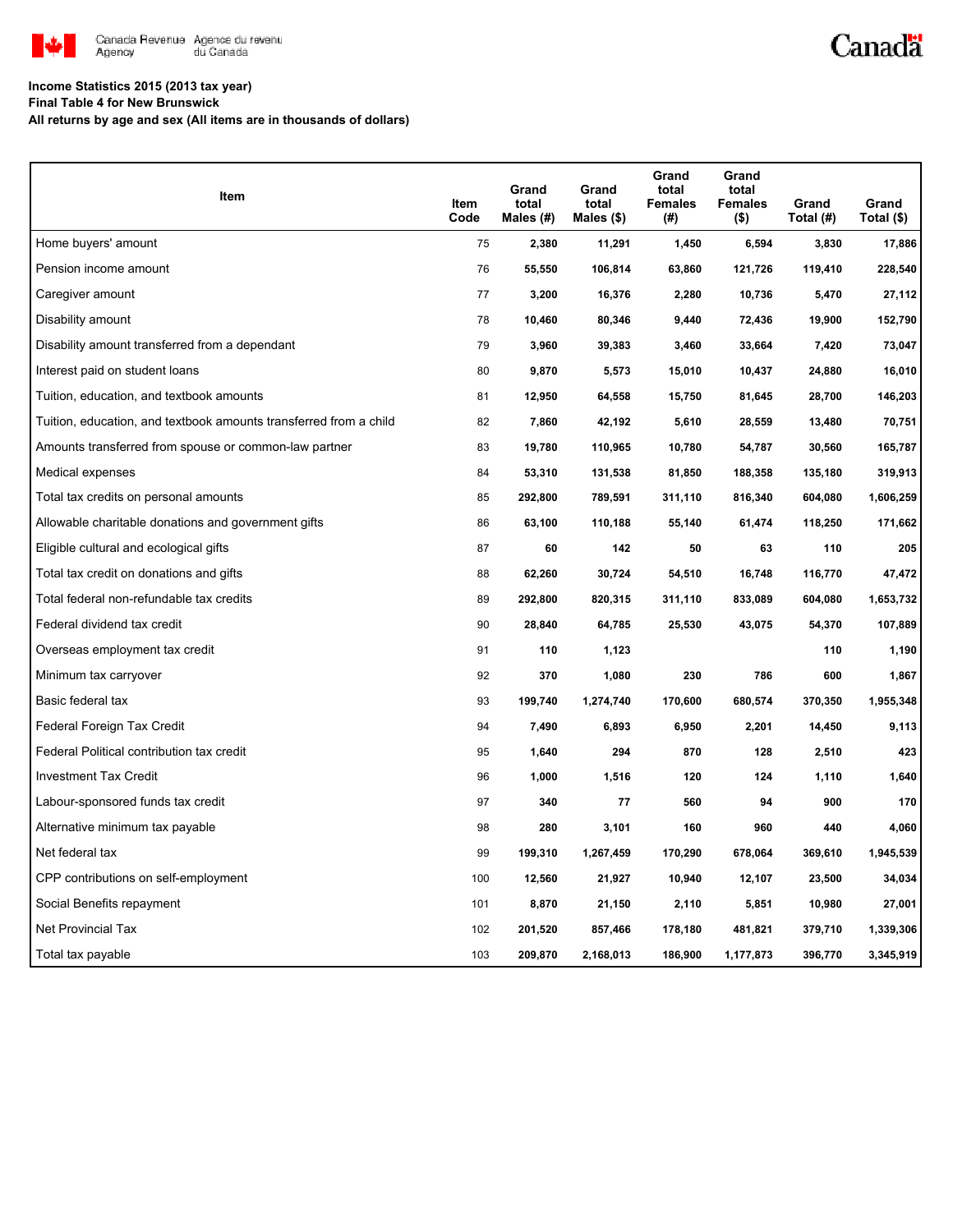| <b>Item</b>                                                                                    | Item<br>Code            | Age<br>group:<br>under 20<br>Males (#) | Age<br>group:<br>under 20<br>Males (\$) | Age<br>group:<br>under 20<br><b>Females</b><br>(# ) | Age<br>group:<br>under 20<br><b>Females</b><br>$($ \$) | Age<br>group:<br>under 20<br>total $(#)$ | Age<br>group:<br>under 20<br>total $($)$ |
|------------------------------------------------------------------------------------------------|-------------------------|----------------------------------------|-----------------------------------------|-----------------------------------------------------|--------------------------------------------------------|------------------------------------------|------------------------------------------|
| Number of taxable returns                                                                      | $\mathbf{1}$            | 1,600                                  |                                         | 790                                                 |                                                        | 2,380                                    |                                          |
| Number of non-taxable returns                                                                  | $\overline{\mathbf{c}}$ | 10,050                                 |                                         | 10,950                                              |                                                        | 21,010                                   |                                          |
| Total number of returns                                                                        | 3                       | 11,650                                 |                                         | 11,730                                              |                                                        | 23,390                                   |                                          |
| Employment income                                                                              | 4                       | 10,850                                 | 77,111                                  | 10,760                                              | 62,800                                                 | 21,620                                   | 139,916                                  |
| Commissions (from employment)                                                                  | 5                       | 100                                    | 151                                     | 210                                                 | 134                                                    | 320                                      | 285                                      |
| Other employment income                                                                        | 6                       | 230                                    | 422                                     | 360                                                 | 665                                                    | 590                                      | 1,088                                    |
| Old Age Security pension (OASP)                                                                | $\overline{7}$          |                                        |                                         |                                                     |                                                        |                                          |                                          |
| CPP or QPP benefits                                                                            | 8                       | 310                                    | 600                                     | 350                                                 | 701                                                    | 660                                      | 1,302                                    |
| Other pensions or superannuation                                                               | 9                       | 20                                     | 63                                      | 30                                                  | 103                                                    | 50                                       | 166                                      |
| Elected split-pension amount                                                                   | 10                      |                                        |                                         |                                                     |                                                        |                                          |                                          |
| Universal Child Care Benefit (UCCB)                                                            | 11                      |                                        |                                         | 390                                                 | 413                                                    | 400                                      | 420                                      |
| Employment Insurance and other benefits                                                        | 12                      | 440                                    | 2,115                                   | 200                                                 | 774                                                    | 640                                      | 2,888                                    |
| Taxable amount of dividends from taxable Canadian corporations                                 | 13                      | 240                                    | 4,416                                   | 240                                                 | 4,229                                                  | 480                                      | 8,664                                    |
| Interest and other investment income                                                           | 14                      | 330                                    | 152                                     | 340                                                 | 164                                                    | 670                                      | 316                                      |
| Net partnership income (Limited or non-active partners only)                                   | 15                      |                                        |                                         |                                                     |                                                        |                                          |                                          |
| Net rental income                                                                              | 16                      |                                        |                                         |                                                     |                                                        |                                          |                                          |
| Taxable capital gains                                                                          | 17                      | 80                                     | 446                                     | 80                                                  | 991                                                    | 160                                      | 1,438                                    |
| Registered retirement savings plan income (RRSP)                                               | 18                      |                                        |                                         |                                                     |                                                        | 10                                       | 13                                       |
| Other income                                                                                   | 19                      | 1,500                                  | 4,801                                   | 1,670                                               | 4,957                                                  | 3,170                                    | 9,757                                    |
| Net business income                                                                            | 20                      | 160                                    | 625                                     | 140                                                 | 382                                                    | 300                                      | 1,007                                    |
| Net professional income                                                                        | 21                      |                                        |                                         |                                                     |                                                        | 20                                       | 37                                       |
| Net commission income                                                                          | 22                      | 10                                     | 25                                      |                                                     |                                                        | 20                                       | 37                                       |
| Net farming income                                                                             | 23                      |                                        |                                         |                                                     |                                                        |                                          |                                          |
| Net fishing income                                                                             | 24                      | 20                                     | 160                                     |                                                     |                                                        | 20                                       | 172                                      |
| Workers' compensation benefits                                                                 | 25                      | 40                                     | 51                                      | 30                                                  | 45                                                     | 70                                       | 96                                       |
| Social assistance payments                                                                     | 26                      | 190                                    | 761                                     | 410                                                 | 2,101                                                  | 600                                      | 2,862                                    |
| Net federal supplements                                                                        | 27                      |                                        |                                         |                                                     |                                                        |                                          |                                          |
| Total income assessed                                                                          | 28                      | 11,390                                 | 91,972                                  | 11,510                                              | 78,504                                                 | 22,910                                   | 170,501                                  |
| Registered pension plan contributions (RPP)                                                    | 29                      | 130                                    | 120                                     | 40                                                  | 21                                                     | 170                                      | 141                                      |
| RRSP deduction                                                                                 | 30                      | 60                                     | 60                                      | 30                                                  | 13                                                     | 90                                       | 73                                       |
| Deduction for elected split-pension amount                                                     | 31                      |                                        |                                         |                                                     |                                                        |                                          |                                          |
| Annual union, professional, or like dues                                                       | 32                      | 600                                    | 113                                     | 330                                                 | 50                                                     | 930                                      | 163                                      |
| Child care expenses                                                                            | 33                      |                                        |                                         | 20                                                  | 29                                                     | 20                                       | 29                                       |
| <b>Business investment loss</b>                                                                | 34                      |                                        |                                         |                                                     |                                                        |                                          |                                          |
| Moving expenses                                                                                | 35                      | 30                                     | 18                                      | 50                                                  | 22                                                     | 80                                       | 41                                       |
| Support payments made                                                                          | 36                      |                                        |                                         |                                                     |                                                        |                                          |                                          |
| Carrying charges and interest expenses                                                         | 37                      | 20                                     | 12                                      |                                                     |                                                        | 40                                       | 25                                       |
| Deductions for CPP/QPP contributions on self-employment and other<br>earnings                  | 38                      | 90                                     | 15                                      | 50                                                  | 6                                                      | 140                                      | 21                                       |
| Deductions for provincial parental insurance plan (PPIP) premiums on<br>self-employment income | 39                      |                                        |                                         |                                                     |                                                        |                                          |                                          |
| Exploration and development expenses                                                           | 40                      |                                        |                                         |                                                     |                                                        |                                          |                                          |
| Other employment expenses                                                                      | 41                      | 50                                     | 79                                      | 10                                                  | 19                                                     | 60                                       | 98                                       |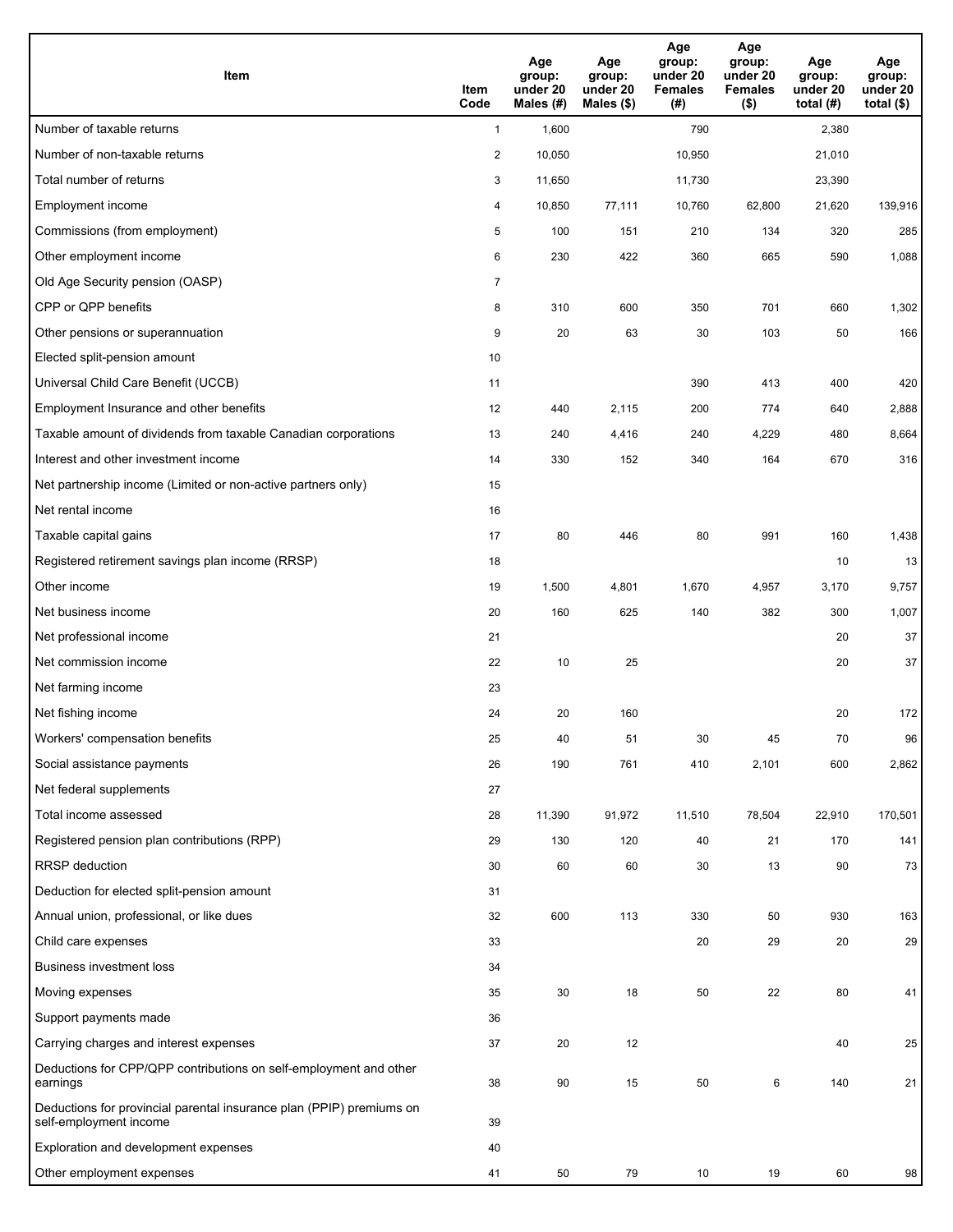| Item                                                              | Item<br>Code | Age<br>group:<br>under 20<br>Males (#) | Age<br>group:<br>under 20<br>Males (\$) | Age<br>group:<br>under 20<br><b>Females</b><br>(#) | Age<br>group:<br>under 20<br><b>Females</b><br>$($ \$) | Age<br>group:<br>under 20<br>total $(H)$ | Age<br>group:<br>under 20<br>total $($)$ |
|-------------------------------------------------------------------|--------------|----------------------------------------|-----------------------------------------|----------------------------------------------------|--------------------------------------------------------|------------------------------------------|------------------------------------------|
| Clergy residence deduction                                        | 42           |                                        |                                         |                                                    |                                                        |                                          |                                          |
| Other deductions                                                  | 43           | 40                                     | 29                                      | 30                                                 | 10                                                     | 60                                       | 39                                       |
| Total deductions before adjustments                               | 44           | 930                                    | 446                                     | 550                                                | 186                                                    | 1,480                                    | 632                                      |
| Social benefits repayment                                         | 45           |                                        |                                         |                                                    |                                                        |                                          |                                          |
| Net income after adjustments                                      | 46           | 11,390                                 | 91,529                                  | 11,500                                             | 78,358                                                 | 22,890                                   | 169,911                                  |
| Canadian Forces personnel and police deduction                    | 47           |                                        |                                         |                                                    |                                                        |                                          |                                          |
| Security options deductions                                       | 48           |                                        |                                         |                                                    |                                                        |                                          |                                          |
| Other payments deductions                                         | 49           | 230                                    | 812                                     | 430                                                | 2,146                                                  | 670                                      | 2,958                                    |
| Non-capital losses of other years                                 | 50           |                                        |                                         |                                                    |                                                        |                                          |                                          |
| Net capital losses of other years                                 | 51           |                                        |                                         |                                                    |                                                        |                                          |                                          |
| Capital gains deduction                                           | 52           |                                        |                                         |                                                    |                                                        |                                          |                                          |
| Northern residents deductions                                     | 53           |                                        |                                         |                                                    |                                                        |                                          |                                          |
| Additional deductions                                             | 54           |                                        |                                         |                                                    |                                                        | 10                                       | 19                                       |
| Farming/fishing losses of prior years                             | 55           |                                        |                                         |                                                    |                                                        |                                          |                                          |
| Total deductions from net income                                  | 56           | 250                                    | 1,149                                   | 450                                                | 2,983                                                  | 700                                      | 4,132                                    |
| Taxable income assessed                                           | 57           | 11,280                                 | 90,380                                  | 11,390                                             | 75,375                                                 | 22,670                                   | 165,780                                  |
| Basic personal amount                                             | 58           | 11,650                                 | 128,505                                 | 11,730                                             | 129,446                                                | 23,390                                   | 258,079                                  |
| Age amount                                                        | 59           |                                        |                                         |                                                    |                                                        |                                          |                                          |
| Spouse or common-law partner amount                               | 60           | 40                                     | 288                                     | 30                                                 | 225                                                    | 60                                       | 513                                      |
| Amount for eligible dependant                                     | 61           |                                        |                                         | 230                                                | 2,481                                                  | 230                                      | 2,514                                    |
| Amount for children 17 and under                                  | 62           | 20                                     | 69                                      | 310                                                | 762                                                    | 330                                      | 831                                      |
| Amount for infirm dependants age 18 or older                      | 63           |                                        |                                         |                                                    |                                                        |                                          |                                          |
| CPP or QPP contributions through employment                       | 64           | 5,140                                  | 1,729                                   | 4,850                                              | 1,121                                                  | 9,990                                    | 2,850                                    |
| CPP or QPP contributions on self-employment and other<br>earnings | 65           | 90                                     | 15                                      | 50                                                 | 6                                                      | 140                                      | 21                                       |
| Employment Insurance premiums                                     | 66           | 8,700                                  | 1,399                                   | 8,520                                              | 1,133                                                  | 17,210                                   | 2,532                                    |
| PPIP premiums paid                                                | 67           |                                        |                                         |                                                    |                                                        |                                          |                                          |
| PPIP premiums payable on employment income                        | 68           |                                        |                                         |                                                    |                                                        |                                          |                                          |
| PPIP premiums payable on self-employment income                   | 69           |                                        |                                         |                                                    |                                                        |                                          |                                          |
| Volunteer firefighters' amount                                    | 70           | 40                                     | 132                                     |                                                    |                                                        | 50                                       | 153                                      |
| Canada employment amount                                          | 71           | 10,270                                 | 11,122                                  | 10,170                                             | 10,955                                                 | 20,450                                   | 22,078                                   |
| Public transit amount                                             | 72           | 70                                     | 16                                      | 160                                                | 36                                                     | 240                                      | 51                                       |
| Children's fitness amount                                         | 73           |                                        |                                         |                                                    |                                                        |                                          |                                          |
| Children's arts amount                                            | 74           |                                        |                                         |                                                    |                                                        |                                          |                                          |
| Home buyers' amount                                               | 75           |                                        |                                         |                                                    |                                                        |                                          |                                          |
| Pension income amount                                             | 76           |                                        |                                         | 30                                                 | 47                                                     | 50                                       | 73                                       |
| Caregiver amount                                                  | 77           |                                        |                                         |                                                    |                                                        |                                          |                                          |
| Disability amount                                                 | 78           | 110                                    | 931                                     | 70                                                 | 613                                                    | 180                                      | 1,544                                    |
| Disability amount transferred from a dependant                    | 79           |                                        |                                         |                                                    |                                                        |                                          |                                          |
| Interest paid on student loans                                    | 80           | 30                                     | $\overline{7}$                          | 30                                                 | 8                                                      | 60                                       | 15                                       |
| Tuition, education, and textbook amounts                          | 81           | 810                                    | 3,014                                   | 660                                                | 2,323                                                  | 1,470                                    | 5,337                                    |
| Tuition, education, and textbook amounts transferred from a child | 82           |                                        |                                         |                                                    |                                                        |                                          |                                          |
| Amounts transferred from spouse or common-law partner             | 83           |                                        |                                         | 20                                                 | 41                                                     | 20                                       | 50                                       |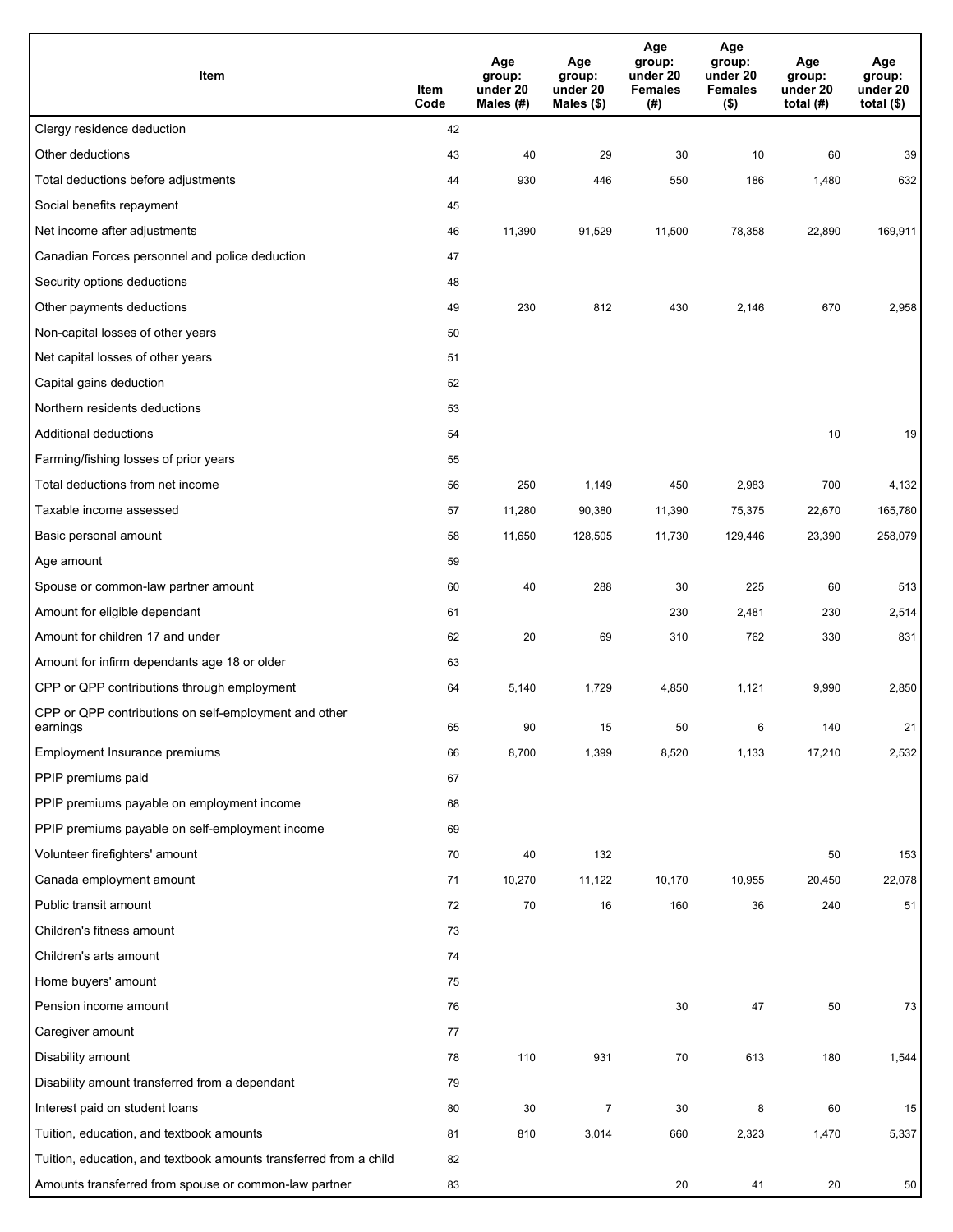| <b>Item</b>                                         | <b>Item</b><br>Code | Age<br>group:<br>under 20<br>Males $(H)$ | Age<br>group:<br>under 20<br>Males $(\$)$ | Age<br>group:<br>under 20<br><b>Females</b><br>(# ) | Age<br>group:<br>under 20<br><b>Females</b><br>$($ \$) | Age<br>group:<br>under 20<br>total $(H)$ | Age<br>group:<br>under 20<br>total $(§)$ |
|-----------------------------------------------------|---------------------|------------------------------------------|-------------------------------------------|-----------------------------------------------------|--------------------------------------------------------|------------------------------------------|------------------------------------------|
| Medical expenses                                    | 84                  | 150                                      | 117                                       | 310                                                 | 206                                                    | 470                                      | 327                                      |
| Total tax credits on personal amounts               | 85                  | 11,650                                   | 22,118                                    | 11,730                                              | 22,419                                                 | 23,390                                   | 44,557                                   |
| Allowable charitable donations and government gifts | 86                  | 100                                      | 45                                        | 70                                                  | 21                                                     | 170                                      | 66                                       |
| Eligible cultural and ecological gifts              | 87                  |                                          |                                           |                                                     |                                                        |                                          |                                          |
| Total tax credit on donations and gifts             | 88                  | 100                                      | 13                                        | 60                                                  | 6                                                      | 160                                      | 18                                       |
| Total federal non-refundable tax credits            | 89                  | 11,650                                   | 22,131                                    | 11,730                                              | 22,424                                                 | 23,390                                   | 44,575                                   |
| Federal dividend tax credit                         | 90                  | 170                                      | 456                                       | 150                                                 | 420                                                    | 310                                      | 877                                      |
| Overseas employment tax credit                      | 91                  |                                          |                                           |                                                     |                                                        |                                          |                                          |
| Minimum tax carryover                               | 92                  |                                          |                                           |                                                     |                                                        |                                          |                                          |
| Basic federal tax                                   | 93                  | 1,490                                    | 1,575                                     | 700                                                 | 518                                                    | 2,190                                    | 2,093                                    |
| Federal Foreign Tax Credit                          | 94                  | 10                                       |                                           | 10                                                  |                                                        | 20                                       |                                          |
| Federal Political contribution tax credit           | 95                  |                                          |                                           |                                                     |                                                        |                                          |                                          |
| <b>Investment Tax Credit</b>                        | 96                  |                                          |                                           |                                                     |                                                        |                                          |                                          |
| Labour-sponsored funds tax credit                   | 97                  |                                          |                                           |                                                     |                                                        |                                          |                                          |
| Alternative minimum tax payable                     | 98                  |                                          |                                           |                                                     |                                                        |                                          |                                          |
| Net federal tax                                     | 99                  | 1,480                                    | 1,577                                     | 690                                                 | 518                                                    | 2,170                                    | 2,096                                    |
| CPP contributions on self-employment                | 100                 | 90                                       | 30                                        | 50                                                  | 12                                                     | 140                                      | 42                                       |
| Social Benefits repayment                           | 101                 |                                          |                                           |                                                     |                                                        |                                          |                                          |
| <b>Net Provincial Tax</b>                           | 102                 | 1,010                                    | 951                                       | 420                                                 | 319                                                    | 1,430                                    | 1,270                                    |
| Total tax payable                                   | 103                 | 1,600                                    | 2,558                                     | 790                                                 | 850                                                    | 2,380                                    | 3,407                                    |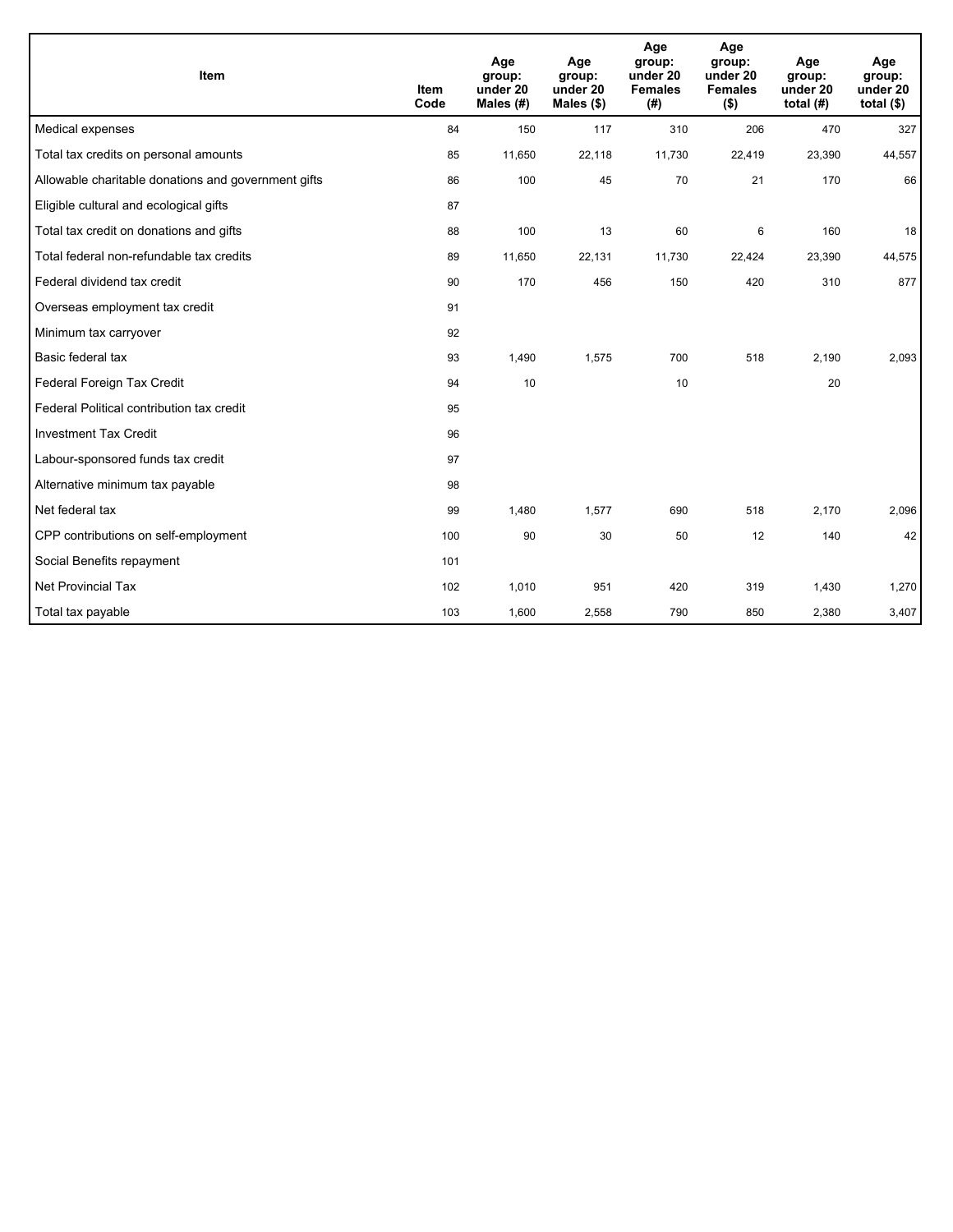| <b>Item</b>                                                                                    | Item<br>Code            | Age<br>group:<br>20 to 24<br>Males (#) | Age<br>group:<br>20 to 24<br>Males (\$) | Age<br>group:<br>20 to 24<br><b>Females</b><br>(#) | Age<br>group:<br>20 to 24<br><b>Females</b><br>$($ \$) | Age<br>group:<br>20 to 24<br>total $(H)$ | Age<br>group:<br>20 to 24<br>total $($)$ |
|------------------------------------------------------------------------------------------------|-------------------------|----------------------------------------|-----------------------------------------|----------------------------------------------------|--------------------------------------------------------|------------------------------------------|------------------------------------------|
| Number of taxable returns                                                                      | $\mathbf{1}$            | 11,050                                 |                                         | 6,920                                              |                                                        | 17,970                                   |                                          |
| Number of non-taxable returns                                                                  | $\overline{\mathbf{c}}$ | 10,330                                 |                                         | 14,290                                             |                                                        | 24,660                                   |                                          |
| Total number of returns                                                                        | 3                       | 21,380                                 |                                         | 21,210                                             |                                                        | 42,630                                   |                                          |
| Employment income                                                                              | 4                       | 19,880                                 | 388.175                                 | 18,630                                             | 268,627                                                | 38,520                                   | 656,803                                  |
| Commissions (from employment)                                                                  | 5                       | 480                                    | 2,632                                   | 740                                                | 1,994                                                  | 1,210                                    | 4,626                                    |
| Other employment income                                                                        | 6                       | 880                                    | 1,675                                   | 1,110                                              | 2,521                                                  | 1,990                                    | 4,247                                    |
| Old Age Security pension (OASP)                                                                | $\overline{7}$          |                                        |                                         |                                                    |                                                        |                                          |                                          |
| CPP or QPP benefits                                                                            | 8                       | 450                                    | 1,130                                   | 690                                                | 1,652                                                  | 1,140                                    | 2,782                                    |
| Other pensions or superannuation                                                               | 9                       | 20                                     | 72                                      | 30                                                 | 98                                                     | 50                                       | 170                                      |
| Elected split-pension amount                                                                   | 10                      |                                        |                                         |                                                    |                                                        |                                          |                                          |
| Universal Child Care Benefit (UCCB)                                                            | 11                      | 150                                    | 187                                     | 3,370                                              | 4,759                                                  | 3,530                                    | 4,952                                    |
| Employment Insurance and other benefits                                                        | 12                      | 6,010                                  | 40,668                                  | 3,990                                              | 23,816                                                 | 10,000                                   | 64,484                                   |
| Taxable amount of dividends from taxable Canadian corporations                                 | 13                      | 600                                    | 9,425                                   | 490                                                | 9,553                                                  | 1,090                                    | 18,978                                   |
| Interest and other investment income                                                           | 14                      | 790                                    | 231                                     | 630                                                | 186                                                    | 1,420                                    | 417                                      |
| Net partnership income (Limited or non-active partners only)                                   | 15                      |                                        |                                         |                                                    |                                                        |                                          |                                          |
| Net rental income                                                                              | 16                      |                                        |                                         | 40                                                 | 8                                                      |                                          |                                          |
| Taxable capital gains                                                                          | 17                      | 230                                    | 393                                     | 120                                                | 526                                                    | 350                                      | 919                                      |
| Registered retirement savings plan income (RRSP)                                               | 18                      |                                        |                                         |                                                    |                                                        | 450                                      | 815                                      |
| Other income                                                                                   | 19                      | 2,530                                  | 6,256                                   | 2,210                                              | 5,924                                                  | 4,740                                    | 12,180                                   |
| Net business income                                                                            | 20                      | 450                                    | 2,524                                   | 550                                                | 3,079                                                  | 1,010                                    | 5,603                                    |
| Net professional income                                                                        | 21                      |                                        |                                         | 60                                                 | 399                                                    | 100                                      | 517                                      |
| Net commission income                                                                          | 22                      | 90                                     | 429                                     | 110                                                | 162                                                    | 200                                      | 591                                      |
| Net farming income                                                                             | 23                      | 20                                     | 118                                     |                                                    |                                                        | 30                                       | 151                                      |
| Net fishing income                                                                             | 24                      | 40                                     | 547                                     |                                                    |                                                        | 50                                       | 581                                      |
| Workers' compensation benefits                                                                 | 25                      | 170                                    | 381                                     | 110                                                | 295                                                    | 270                                      | 676                                      |
| Social assistance payments                                                                     | 26                      | 1,240                                  | 6,005                                   | 1,990                                              | 13,489                                                 | 3,240                                    | 19,505                                   |
| Net federal supplements                                                                        | 27                      |                                        |                                         |                                                    |                                                        |                                          |                                          |
| Total income assessed                                                                          | 28                      | 21,110                                 | 461,577                                 | 21,050                                             | 337,389                                                | 42,180                                   | 799,034                                  |
| Registered pension plan contributions (RPP)                                                    | 29                      | 1,860                                  | 3,649                                   | 1,540                                              | 2,925                                                  | 3,400                                    | 6,574                                    |
| RRSP deduction                                                                                 | 30                      | 1,570                                  | 3,768                                   | 860                                                | 1,330                                                  | 2,430                                    | 5,098                                    |
| Deduction for elected split-pension amount                                                     | 31                      |                                        |                                         |                                                    |                                                        |                                          |                                          |
| Annual union, professional, or like dues                                                       | 32                      | 2,640                                  | 1,237                                   | 2,850                                              | 1,094                                                  | 5,480                                    | 2,331                                    |
| Child care expenses                                                                            | 33                      | 70                                     | 193                                     | 710                                                | 1,753                                                  | 780                                      | 1,945                                    |
| <b>Business investment loss</b>                                                                | 34                      |                                        |                                         |                                                    |                                                        |                                          |                                          |
| Moving expenses                                                                                | 35                      | 150                                    | 156                                     | 170                                                | 186                                                    | 320                                      | 343                                      |
| Support payments made                                                                          | 36                      |                                        |                                         |                                                    |                                                        |                                          |                                          |
| Carrying charges and interest expenses                                                         | 37                      | 100                                    | 31                                      |                                                    |                                                        | 180                                      | 47                                       |
| Deductions for CPP/QPP contributions on self-employment and other<br>earnings                  | 38                      | 380                                    | 134                                     | 470                                                | 137                                                    | 850                                      | 270                                      |
| Deductions for provincial parental insurance plan (PPIP) premiums on<br>self-employment income | 39                      |                                        |                                         |                                                    |                                                        |                                          |                                          |
| Exploration and development expenses                                                           | 40                      |                                        |                                         |                                                    |                                                        |                                          |                                          |
| Other employment expenses                                                                      | 41                      | 380                                    | 835                                     | 200                                                | 259                                                    | 570                                      | 1,094                                    |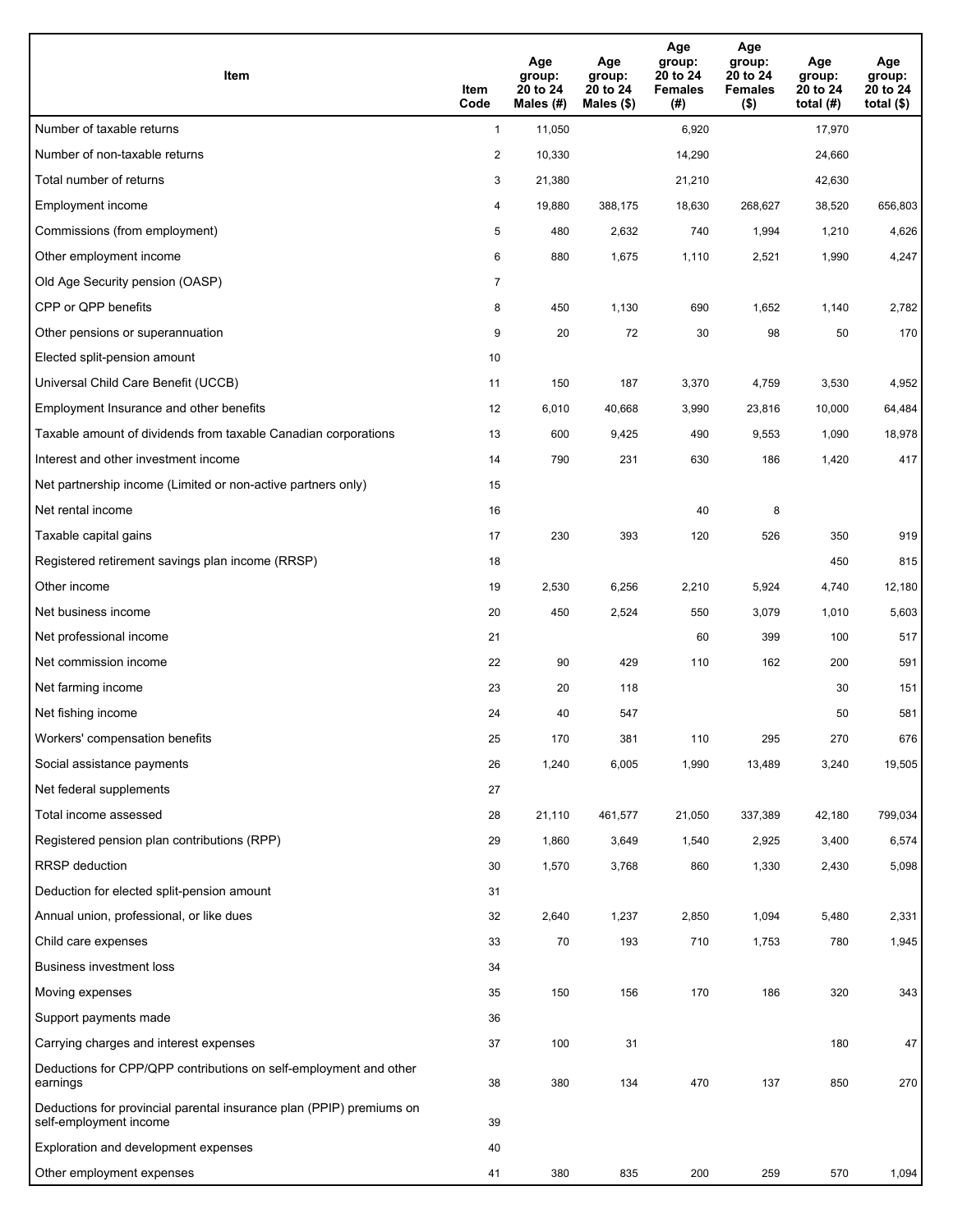| Item                                                              | Item<br>Code | Age<br>group:<br>20 to 24<br>Males (#) | Age<br>group:<br>20 to 24<br>Males (\$) | Age<br>group:<br>20 to 24<br><b>Females</b><br>(#) | Age<br>group:<br>20 to 24<br><b>Females</b><br>$($ \$) | Age<br>group:<br>20 to 24<br>total $(H)$ | Age<br>group:<br>20 to 24<br>total $($)$ |
|-------------------------------------------------------------------|--------------|----------------------------------------|-----------------------------------------|----------------------------------------------------|--------------------------------------------------------|------------------------------------------|------------------------------------------|
| Clergy residence deduction                                        | 42           |                                        |                                         |                                                    |                                                        |                                          |                                          |
| Other deductions                                                  | 43           | 630                                    | 386                                     | 550                                                | 247                                                    | 1,180                                    | 633                                      |
| Total deductions before adjustments                               | 44           | 5,930                                  | 10,427                                  | 5,490                                              | 7,982                                                  | 11,420                                   | 18,409                                   |
| Social benefits repayment                                         | 45           | 180                                    | 272                                     |                                                    |                                                        | 190                                      | 277                                      |
| Net income after adjustments                                      | 46           | 21,100                                 | 450,935                                 | 21,030                                             | 329,426                                                | 42,150                                   | 780,430                                  |
| Canadian Forces personnel and police deduction                    | 47           |                                        |                                         |                                                    |                                                        |                                          |                                          |
| Security options deductions                                       | 48           |                                        |                                         |                                                    |                                                        |                                          |                                          |
| Other payments deductions                                         | 49           | 1,400                                  | 6,385                                   | 2,090                                              | 13,785                                                 | 3,490                                    | 20,181                                   |
| Non-capital losses of other years                                 | 50           |                                        |                                         |                                                    |                                                        |                                          |                                          |
| Net capital losses of other years                                 | 51           |                                        |                                         |                                                    |                                                        |                                          |                                          |
| Capital gains deduction                                           | 52           |                                        |                                         |                                                    |                                                        |                                          |                                          |
| Northern residents deductions                                     | 53           | 20                                     | 29                                      |                                                    |                                                        | 20                                       | 49                                       |
| Additional deductions                                             | 54           | 20                                     | 13                                      |                                                    |                                                        | 60                                       | 74                                       |
| Farming/fishing losses of prior years                             | 55           |                                        |                                         |                                                    |                                                        |                                          |                                          |
| Total deductions from net income                                  | 56           | 1,460                                  | 6,695                                   | 2,150                                              | 14,264                                                 | 3,600                                    | 20,970                                   |
| Taxable income assessed                                           | 57           | 20,540                                 | 444,246                                 | 20,600                                             | 315,169                                                | 41,160                                   | 759,472                                  |
| Basic personal amount                                             | 58           | 21,380                                 | 235,657                                 | 21,210                                             | 233,771                                                | 42,630                                   | 469,771                                  |
| Age amount                                                        | 59           |                                        |                                         |                                                    |                                                        |                                          |                                          |
| Spouse or common-law partner amount                               | 60           | 660                                    | 4,821                                   | 280                                                | 2,214                                                  | 950                                      | 7,065                                    |
| Amount for eligible dependant                                     | 61           | 70                                     | 698                                     | 1,800                                              | 19,457                                                 | 1,870                                    | 20,165                                   |
| Amount for children 17 and under                                  | 62           | 680                                    | 1,987                                   | 2,440                                              | 7,217                                                  | 3,120                                    | 9,210                                    |
| Amount for infirm dependants age 18 or older                      | 63           |                                        |                                         |                                                    |                                                        |                                          |                                          |
| CPP or QPP contributions through employment                       | 64           | 17,450                                 | 15,194                                  | 15,900                                             | 10,091                                                 | 33,350                                   | 25,285                                   |
| CPP or QPP contributions on self-employment and other<br>earnings | 65           | 380                                    | 134                                     | 470                                                | 137                                                    | 850                                      | 270                                      |
| Employment Insurance premiums                                     | 66           | 18,200                                 | 6,872                                   | 16,890                                             | 4,942                                                  | 35,100                                   | 11,814                                   |
| PPIP premiums paid                                                | 67           |                                        |                                         |                                                    |                                                        |                                          |                                          |
| PPIP premiums payable on employment income                        | 68           |                                        |                                         |                                                    |                                                        |                                          |                                          |
| PPIP premiums payable on self-employment income                   | 69           |                                        |                                         |                                                    |                                                        |                                          |                                          |
| Volunteer firefighters' amount                                    | 70           | 210                                    | 636                                     | 30                                                 | 75                                                     | 240                                      | 711                                      |
| Canada employment amount                                          | 71           | 19,070                                 | 21,005                                  | 17,970                                             | 19,682                                                 | 37,040                                   | 40,690                                   |
| Public transit amount                                             | 72           | 330                                    | 102                                     | 480                                                | 146                                                    | 810                                      | 248                                      |
| Children's fitness amount                                         | 73           | 30                                     | 8                                       | 100                                                | 21                                                     | 130                                      | 28                                       |
| Children's arts amount                                            | 74           |                                        |                                         | 10                                                 | $\overline{c}$                                         | 10                                       | 3                                        |
| Home buyers' amount                                               | 75           | 450                                    | 2,178                                   | 240                                                | 1,062                                                  | 680                                      | 3,240                                    |
| Pension income amount                                             | 76           | 20                                     | 32                                      | 30                                                 | 46                                                     | 50                                       | 78                                       |
| Caregiver amount                                                  | 77           |                                        |                                         |                                                    |                                                        |                                          |                                          |
| Disability amount                                                 | 78           | 310                                    | 2,396                                   | 190                                                | 1,415                                                  | 500                                      | 3,811                                    |
| Disability amount transferred from a dependant                    | 79           | 10                                     | 112                                     | 30                                                 | 373                                                    | 50                                       | 485                                      |
| Interest paid on student loans                                    | 80           | 1,810                                  | 828                                     | 2,060                                              | 1,224                                                  | 3,870                                    | 2,052                                    |
| Tuition, education, and textbook amounts                          | 81           | 5,270                                  | 28,006                                  | 5,750                                              | 32,915                                                 | 11,030                                   | 60,921                                   |
| Tuition, education, and textbook amounts transferred from a child | 82           |                                        |                                         |                                                    |                                                        |                                          |                                          |
| Amounts transferred from spouse or common-law partner             | 83           |                                        |                                         | 120                                                | 356                                                    | 340                                      | 1,092                                    |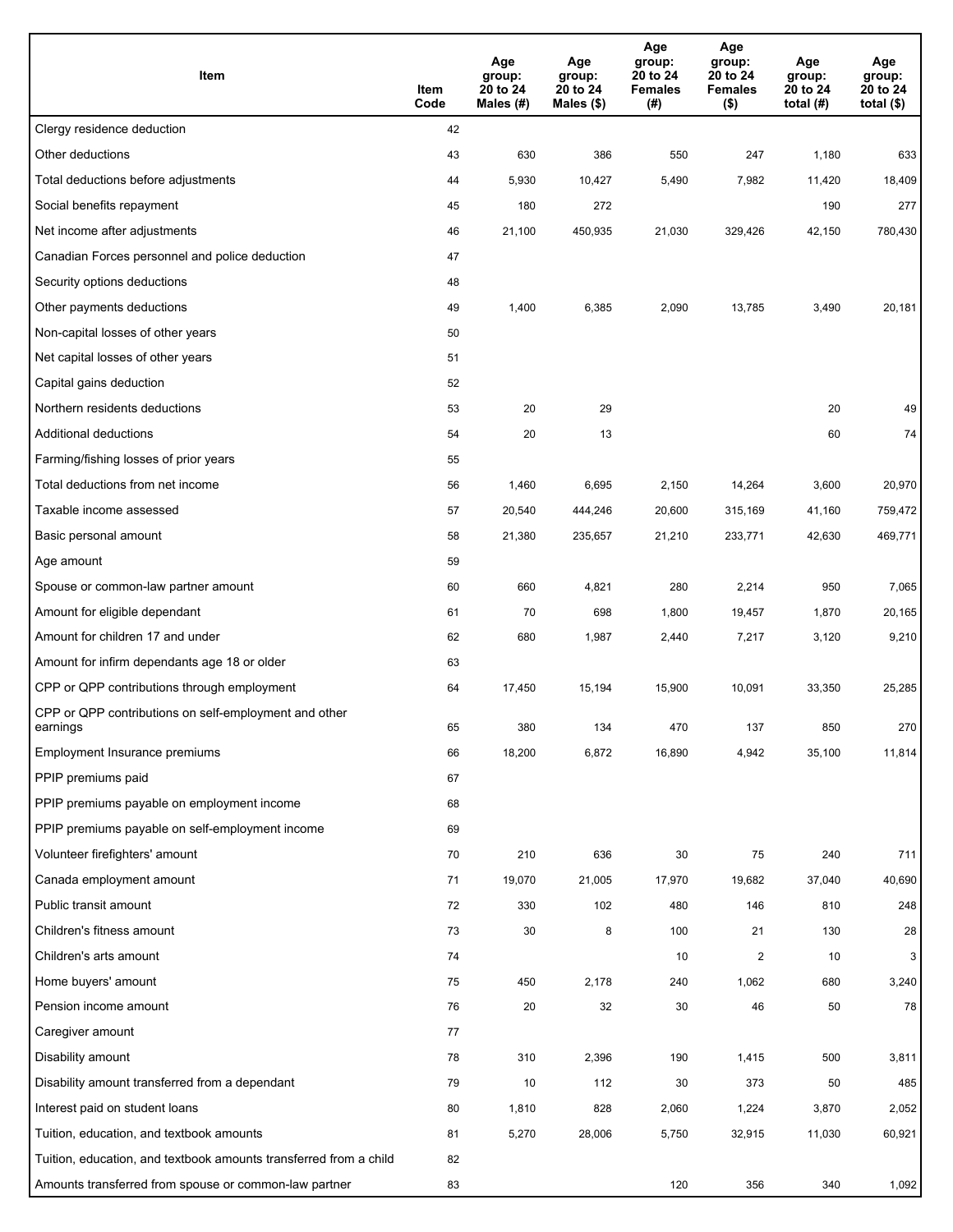| Item                                                | <b>Item</b><br>Code | Age<br>group:<br>20 to 24<br>Males $(H)$ | Age<br>group:<br>20 to 24<br>Males (\$) | Age<br>group:<br>20 to 24<br><b>Females</b><br>(# ) | Age<br>group:<br>20 to 24<br><b>Females</b><br>$($ \$) | Age<br>group:<br>20 to 24<br>total $(H)$ | Age<br>group:<br>20 to 24<br>total $($)$ |
|-----------------------------------------------------|---------------------|------------------------------------------|-----------------------------------------|-----------------------------------------------------|--------------------------------------------------------|------------------------------------------|------------------------------------------|
| Medical expenses                                    | 84                  | 860                                      | 731                                     | 1,880                                               | 1,447                                                  | 2,750                                    | 2,182                                    |
| Total tax credits on personal amounts               | 85                  | 21,380                                   | 48,334                                  | 21,210                                              | 50,494                                                 | 42,630                                   | 98,889                                   |
| Allowable charitable donations and government gifts | 86                  | 830                                      | 486                                     | 740                                                 | 264                                                    | 1,570                                    | 750                                      |
| Eligible cultural and ecological gifts              | 87                  |                                          |                                         |                                                     |                                                        |                                          |                                          |
| Total tax credit on donations and gifts             | 88                  | 810                                      | 133                                     | 710                                                 | 70                                                     | 1,520                                    | 203                                      |
| Total federal non-refundable tax credits            | 89                  | 21,380                                   | 48,467                                  | 21,210                                              | 50,564                                                 | 42,630                                   | 99,091                                   |
| Federal dividend tax credit                         | 90                  | 550                                      | 999                                     | 400                                                 | 917                                                    | 940                                      | 1,916                                    |
| Overseas employment tax credit                      | 91                  |                                          |                                         |                                                     |                                                        |                                          |                                          |
| Minimum tax carryover                               | 92                  |                                          |                                         |                                                     |                                                        |                                          |                                          |
| Basic federal tax                                   | 93                  | 10,610                                   | 28,161                                  | 6,000                                               | 10,429                                                 | 16,620                                   | 38,593                                   |
| Federal Foreign Tax Credit                          | 94                  | 90                                       | 42                                      | 30                                                  | $\overline{7}$                                         | 130                                      | 52                                       |
| Federal Political contribution tax credit           | 95                  |                                          |                                         |                                                     |                                                        |                                          |                                          |
| <b>Investment Tax Credit</b>                        | 96                  |                                          |                                         |                                                     |                                                        |                                          |                                          |
| Labour-sponsored funds tax credit                   | 97                  |                                          |                                         |                                                     |                                                        |                                          |                                          |
| Alternative minimum tax payable                     | 98                  |                                          |                                         |                                                     |                                                        |                                          |                                          |
| Net federal tax                                     | 99                  | 10,590                                   | 28,118                                  | 5,990                                               | 10,425                                                 | 16,580                                   | 38,544                                   |
| CPP contributions on self-employment                | 100                 | 380                                      | 267                                     | 470                                                 | 273                                                    | 850                                      | 540                                      |
| Social Benefits repayment                           | 101                 | 180                                      | 272                                     |                                                     |                                                        | 190                                      | 277                                      |
| Net Provincial Tax                                  | 102                 | 9,920                                    | 19,325                                  | 5,910                                               | 7,623                                                  | 15,830                                   | 26,951                                   |
| Total tax payable                                   | 103                 | 11,050                                   | 47,983                                  | 6,920                                               | 18,328                                                 | 17,970                                   | 66,314                                   |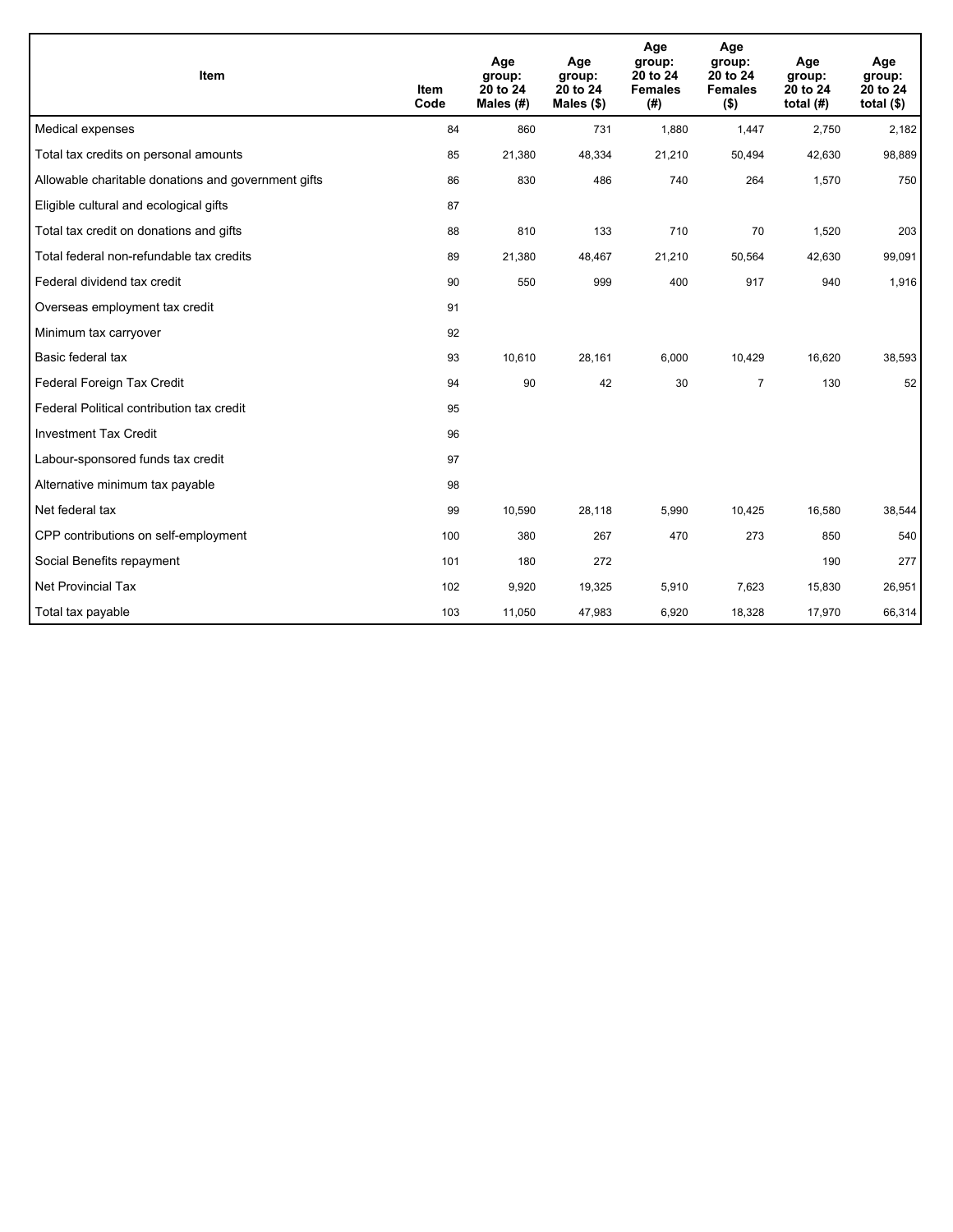| Item                                                                                           | Item<br>Code   | Age<br>group:<br>25 to 29<br>Males (#) | Age<br>group:<br>25 to 29<br>Males (\$) | Age<br>group:<br>25 to 29<br><b>Females</b><br>(# ) | Age<br>group:<br>25 to 29<br><b>Females</b><br>$($ \$) | Age<br>group:<br>25 to 29<br>total $(#)$ | Age<br>group:<br>25 to 29<br>total $($ |
|------------------------------------------------------------------------------------------------|----------------|----------------------------------------|-----------------------------------------|-----------------------------------------------------|--------------------------------------------------------|------------------------------------------|----------------------------------------|
| Number of taxable returns                                                                      | $\mathbf{1}$   | 15,200                                 |                                         | 12,580                                              |                                                        | 27,780                                   |                                        |
| Number of non-taxable returns                                                                  | $\overline{2}$ | 4,840                                  |                                         | 7,700                                               |                                                        | 12,570                                   |                                        |
| Total number of returns                                                                        | 3              | 20,040                                 |                                         | 20,280                                              |                                                        | 40,350                                   |                                        |
| Employment income                                                                              | 4              | 18,500                                 | 637,966                                 | 17,160                                              | 462,418                                                | 35,660                                   | 1,100,385                              |
| Commissions (from employment)                                                                  | 5              | 560                                    | 6,879                                   | 570                                                 | 3,744                                                  | 1,130                                    | 10,623                                 |
| Other employment income                                                                        | 6              | 1,460                                  | 3,289                                   | 1,320                                               | 3,069                                                  | 2,780                                    | 6,386                                  |
| Old Age Security pension (OASP)                                                                | $\overline{7}$ |                                        |                                         |                                                     |                                                        |                                          |                                        |
| CPP or QPP benefits                                                                            | 8              | 50                                     | 184                                     | 90                                                  | 293                                                    | 140                                      | 477                                    |
| Other pensions or superannuation                                                               | 9              | 10                                     | 59                                      | 10                                                  | 27                                                     | 20                                       | 86                                     |
| Elected split-pension amount                                                                   | 10             |                                        |                                         |                                                     |                                                        |                                          |                                        |
| Universal Child Care Benefit (UCCB)                                                            | 11             | 660                                    | 924                                     | 6,500                                               | 9,879                                                  | 7,180                                    | 10,828                                 |
| Employment Insurance and other benefits                                                        | 12             | 5,830                                  | 44,428                                  | 5,530                                               | 43,031                                                 | 11,360                                   | 87,459                                 |
| Taxable amount of dividends from taxable Canadian corporations                                 | 13             | 740                                    | 6,180                                   | 560                                                 | 6,551                                                  | 1,300                                    | 12,730                                 |
| Interest and other investment income                                                           | 14             | 980                                    | 364                                     | 960                                                 | 428                                                    | 1,940                                    | 792                                    |
| Net partnership income (Limited or non-active partners only)                                   | 15             |                                        |                                         |                                                     |                                                        |                                          |                                        |
| Net rental income                                                                              | 16             | 320                                    | 35                                      | 210                                                 | 27                                                     | 540                                      | 61                                     |
| Taxable capital gains                                                                          | 17             | 400                                    | 1,350                                   | 240                                                 | 395                                                    | 640                                      | 1,744                                  |
| Registered retirement savings plan income (RRSP)                                               | 18             | 890                                    | 2,304                                   | 570                                                 | 1,204                                                  | 1,460                                    | 3,508                                  |
| Other income                                                                                   | 19             | 1,640                                  | 4,815                                   | 1,040                                               | 3,393                                                  | 2,680                                    | 8,209                                  |
| Net business income                                                                            | 20             | 720                                    | 7,314                                   | 1,000                                               | 7,669                                                  | 1,720                                    | 14,983                                 |
| Net professional income                                                                        | 21             | 90                                     | 1,899                                   | 140                                                 | 2,873                                                  | 220                                      | 4,772                                  |
| Net commission income                                                                          | 22             | 100                                    | 1,115                                   | 170                                                 | 613                                                    | 260                                      | 1,728                                  |
| Net farming income                                                                             | 23             | 40                                     | 55                                      |                                                     |                                                        |                                          |                                        |
| Net fishing income                                                                             | 24             | 70                                     | 1,346                                   | 20                                                  | 228                                                    | 80                                       | 1,574                                  |
| Workers' compensation benefits                                                                 | 25             | 210                                    | 853                                     | 120                                                 | 630                                                    | 330                                      | 1,482                                  |
| Social assistance payments                                                                     | 26             | 1,270                                  | 6,629                                   | 1,890                                               | 13,841                                                 | 3,160                                    | 20,470                                 |
| Net federal supplements                                                                        | 27             |                                        |                                         |                                                     |                                                        |                                          |                                        |
| Total income assessed                                                                          | 28             | 19,900                                 | 727,993                                 | 20,200                                              | 560,365                                                | 40,110                                   | 1,288,411                              |
| Registered pension plan contributions (RPP)                                                    | 29             | 3,970                                  | 11,231                                  | 4,880                                               | 13,536                                                 | 8,850                                    | 24,767                                 |
| <b>RRSP</b> deduction                                                                          | 30             | 3,820                                  | 12,438                                  | 2,990                                               | 7,034                                                  | 6,820                                    | 19,472                                 |
| Deduction for elected split-pension amount                                                     | 31             |                                        |                                         |                                                     |                                                        |                                          |                                        |
| Annual union, professional, or like dues                                                       | 32             | 3,950                                  | 2,992                                   | 5,460                                               | 3,256                                                  | 9,410                                    | 6,248                                  |
| Child care expenses                                                                            | 33             | 400                                    | 1,530                                   | 2,560                                               | 8,505                                                  | 2,960                                    | 10,034                                 |
| Business investment loss                                                                       | 34             |                                        |                                         |                                                     |                                                        |                                          |                                        |
| Moving expenses                                                                                | 35             | 170                                    | 430                                     | 160                                                 | 368                                                    | 330                                      | 798                                    |
| Support payments made                                                                          | 36             |                                        |                                         |                                                     |                                                        |                                          |                                        |
| Carrying charges and interest expenses                                                         | 37             | 210                                    | 124                                     | 170                                                 | 168                                                    | 380                                      | 292                                    |
| Deductions for CPP/QPP contributions on self-employment and other<br>earnings                  | 38             | 630                                    | 410                                     | 840                                                 | 399                                                    | 1,460                                    | 809                                    |
| Deductions for provincial parental insurance plan (PPIP) premiums on<br>self-employment income | 39             |                                        |                                         |                                                     |                                                        |                                          |                                        |
| Exploration and development expenses                                                           | 40             |                                        |                                         |                                                     |                                                        |                                          |                                        |
| Other employment expenses                                                                      | 41             | 720                                    | 2,339                                   | 340                                                 | 629                                                    | 1,060                                    | 2,967                                  |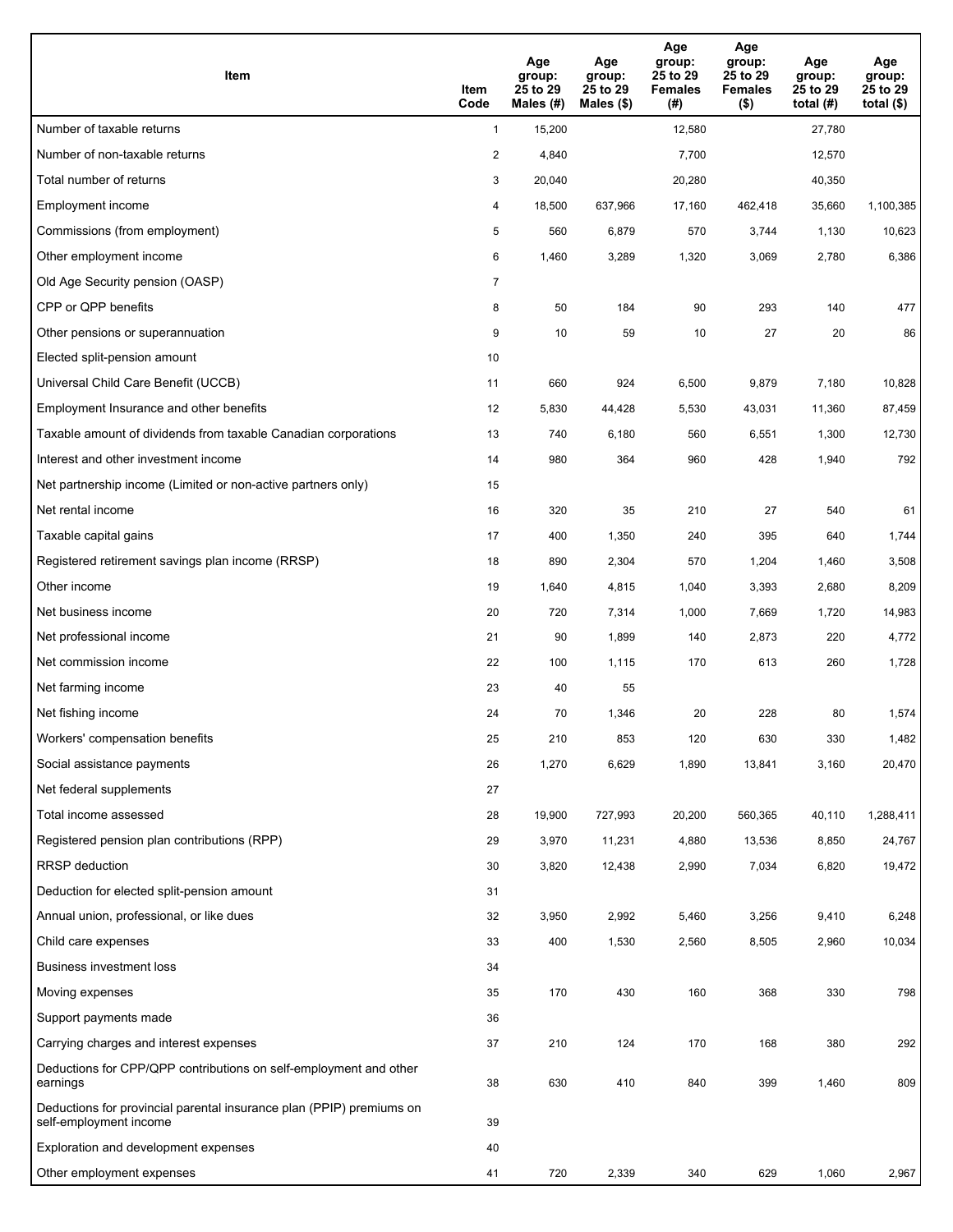| Item                                                              | Item<br>Code | Age<br>group:<br>25 to 29<br>Males (#) | Age<br>group:<br>25 to 29<br>Males (\$) | Age<br>group:<br>25 to 29<br><b>Females</b><br>(#) | Age<br>group:<br>25 to 29<br>Females<br>$($ \$) | Age<br>group:<br>25 to 29<br>total $(#)$ | Age<br>group:<br>25 to 29<br>total $($ |
|-------------------------------------------------------------------|--------------|----------------------------------------|-----------------------------------------|----------------------------------------------------|-------------------------------------------------|------------------------------------------|----------------------------------------|
| Clergy residence deduction                                        | 42           | 20                                     | 147                                     |                                                    |                                                 | 30                                       | 180                                    |
| Other deductions                                                  | 43           | 950                                    | 654                                     | 820                                                | 475                                             | 1,770                                    | 1,129                                  |
| Total deductions before adjustments                               | 44           | 9,960                                  | 32,321                                  | 10,870                                             | 34,444                                          | 20,840                                   | 66,765                                 |
| Social benefits repayment                                         | 45           | 480                                    | 782                                     | 20                                                 | 34                                              | 500                                      | 816                                    |
| Net income after adjustments                                      | 46           | 19,870                                 | 695,003                                 | 20,150                                             | 525,988                                         | 40,030                                   | 1,221,043                              |
| Canadian Forces personnel and police deduction                    | 47           |                                        |                                         |                                                    |                                                 | 10                                       | 301                                    |
| Security options deductions                                       | 48           | 10                                     | 98                                      | 10                                                 | 93                                              | 20                                       | 190                                    |
| Other payments deductions                                         | 49           | 1,470                                  | 7,481                                   | 2,000                                              | 14,471                                          | 3,470                                    | 21,952                                 |
| Non-capital losses of other years                                 | 50           |                                        |                                         | 10                                                 | 43                                              | 20                                       | 63                                     |
| Net capital losses of other years                                 | 51           | 30                                     | 17                                      | 20                                                 | 11                                              | 60                                       | 28                                     |
| Capital gains deduction                                           | 52           | 20                                     | 1,093                                   |                                                    |                                                 | 20                                       | 1,266                                  |
| Northern residents deductions                                     | 53           | 20                                     | 43                                      | 20                                                 | 61                                              | 40                                       | 103                                    |
| Additional deductions                                             | 54           |                                        |                                         | 40                                                 | 21                                              | 60                                       | 93                                     |
| Farming/fishing losses of prior years                             | 55           |                                        |                                         |                                                    |                                                 |                                          |                                        |
| Total deductions from net income                                  | 56           | 1,590                                  | 9,006                                   | 2,100                                              | 15,002                                          | 3,690                                    | 24,007                                 |
| Taxable income assessed                                           | 57           | 19,320                                 | 685,998                                 | 19,730                                             | 510,996                                         | 39,060                                   | 1,197,046                              |
| Basic personal amount                                             | 58           | 20,040                                 | 220,279                                 | 20,280                                             | 222,683                                         | 40,350                                   | 443,275                                |
| Age amount                                                        | 59           |                                        |                                         |                                                    |                                                 |                                          |                                        |
| Spouse or common-law partner amount                               | 60           | 1,670                                  | 12,001                                  | 550                                                | 4,190                                           | 2,230                                    | 16,273                                 |
| Amount for eligible dependant                                     | 61           | 210                                    | 2,228                                   | 2,660                                              | 28,634                                          | 2,870                                    | 30,862                                 |
| Amount for children 17 and under                                  | 62           | 2,690                                  | 9,436                                   | 4,630                                              | 15,970                                          | 7,330                                    | 25,431                                 |
| Amount for infirm dependants age 18 or older                      | 63           |                                        |                                         |                                                    |                                                 |                                          |                                        |
| CPP or QPP contributions through employment                       | 64           | 17,200                                 | 24,424                                  | 15,500                                             | 18,450                                          | 32,700                                   | 42,873                                 |
| CPP or QPP contributions on self-employment and other<br>earnings | 65           | 630                                    | 410                                     | 840                                                | 399                                             | 1,460                                    | 809                                    |
| Employment Insurance premiums                                     | 66           | 17,420                                 | 10,002                                  | 15,910                                             | 7,826                                           | 33,330                                   | 17,828                                 |
| PPIP premiums paid                                                | 67           |                                        |                                         |                                                    |                                                 |                                          |                                        |
| PPIP premiums payable on employment income                        | 68           |                                        |                                         |                                                    |                                                 |                                          |                                        |
| PPIP premiums payable on self-employment income                   | 69           |                                        |                                         |                                                    |                                                 |                                          |                                        |
| Volunteer firefighters' amount                                    | 70           | 230                                    | 684                                     | 30                                                 | 75                                              | 250                                      | 759                                    |
| Canada employment amount                                          | 71           | 17,930                                 | 19,848                                  | 16,730                                             | 18,365                                          | 34,660                                   | 38,215                                 |
| Public transit amount                                             | 72           | 300                                    | 115                                     | 350                                                | 139                                             | 650                                      | 254                                    |
| Children's fitness amount                                         | 73           | 450                                    | 122                                     | 740                                                | 205                                             | 1,180                                    | 328                                    |
| Children's arts amount                                            | 74           | 80                                     | 23                                      | 130                                                | 33                                              | 200                                      | 56                                     |
| Home buyers' amount                                               | 75           | 810                                    | 3,821                                   | 460                                                | 2,127                                           | 1,270                                    | 5,948                                  |
| Pension income amount                                             | 76           |                                        |                                         | 20                                                 | 23                                              | 30                                       | 37                                     |
| Caregiver amount                                                  | 77           | 50                                     | 269                                     |                                                    |                                                 | 80                                       | 404                                    |
| Disability amount                                                 | 78           | 260                                    | 1,964                                   | 160                                                | 1,257                                           | 420                                      | 3,220                                  |
| Disability amount transferred from a dependant                    | 79           | 90                                     | 1,072                                   | 110                                                | 1,316                                           | 210                                      | 2,388                                  |
| Interest paid on student loans                                    | 80           | 2,900                                  | 1,893                                   | 4,430                                              | 3,785                                           | 7,330                                    | 5,679                                  |
| Tuition, education, and textbook amounts                          | 81           | 3,000                                  | 18,805                                  | 3,580                                              | 24,906                                          | 6,580                                    | 43,711                                 |
| Tuition, education, and textbook amounts transferred from a child | 82           |                                        |                                         |                                                    |                                                 |                                          |                                        |
| Amounts transferred from spouse or common-law partner             | 83           | 460                                    | 1,768                                   | 250                                                | 958                                             | 710                                      | 2,736                                  |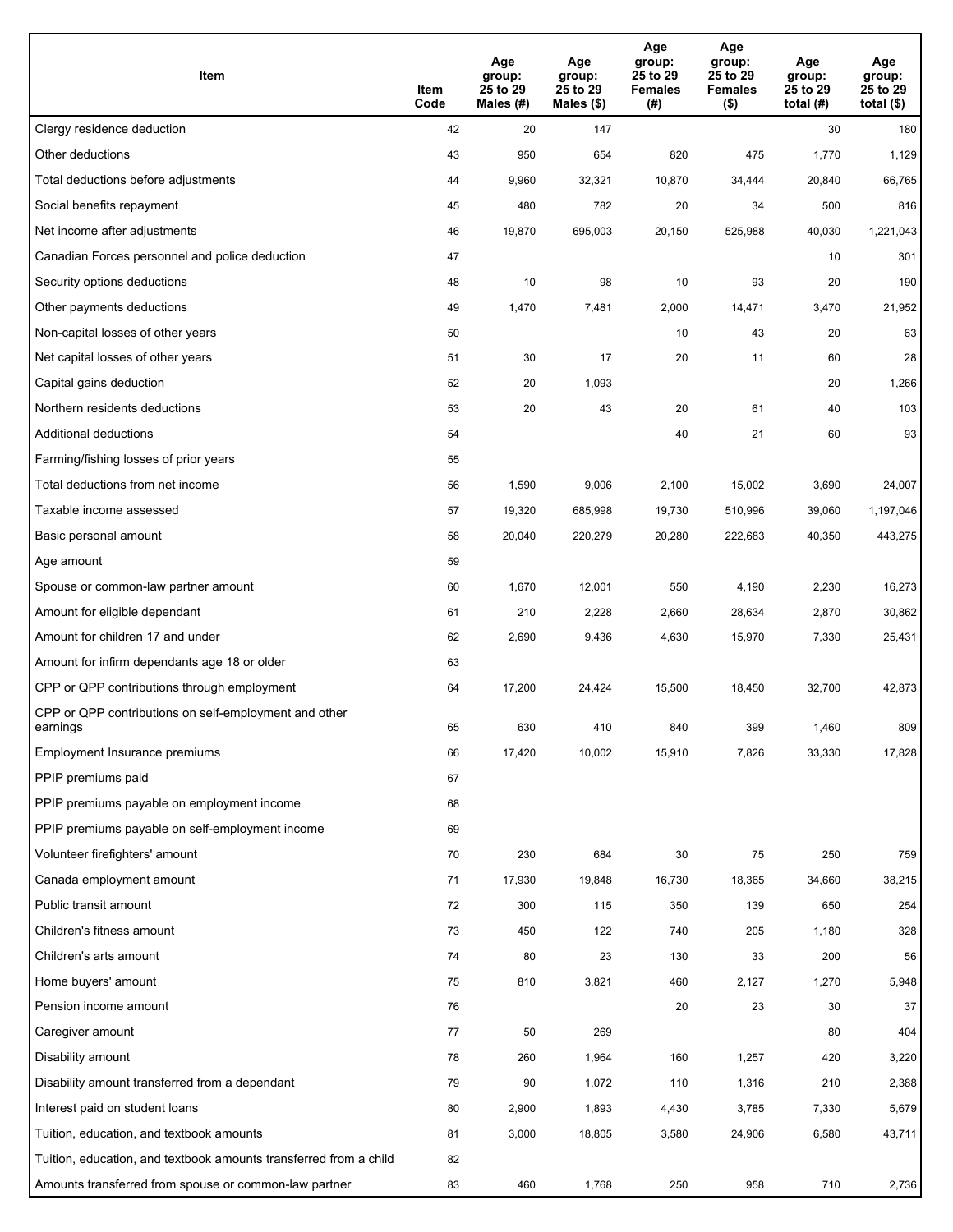| Item                                                | <b>Item</b><br>Code | Age<br>group:<br>25 to 29<br>Males (#) | Age<br>group:<br>25 to 29<br>Males $(\$)$ | Age<br>group:<br>25 to 29<br><b>Females</b><br>(#) | Age<br>group:<br>25 to 29<br><b>Females</b><br>$($ \$) | Age<br>group:<br>25 to 29<br>total $(H)$ | Age<br>group:<br>25 to 29<br>total $($)$ |
|-----------------------------------------------------|---------------------|----------------------------------------|-------------------------------------------|----------------------------------------------------|--------------------------------------------------------|------------------------------------------|------------------------------------------|
| Medical expenses                                    | 84                  | 1,600                                  | 1,682                                     | 3,260                                              | 3,485                                                  | 4,860                                    | 5,167                                    |
| Total tax credits on personal amounts               | 85                  | 20,040                                 | 49,643                                    | 20,280                                             | 53,249                                                 | 40,350                                   | 102,957                                  |
| Allowable charitable donations and government gifts | 86                  | 2,000                                  | 1,458                                     | 2,160                                              | 995                                                    | 4,160                                    | 2,454                                    |
| Eligible cultural and ecological gifts              | 87                  |                                        |                                           |                                                    |                                                        |                                          |                                          |
| Total tax credit on donations and gifts             | 88                  | 1,960                                  | 396                                       | 2,130                                              | 261                                                    | 4,090                                    | 657                                      |
| Total federal non-refundable tax credits            | 89                  | 20,040                                 | 50,040                                    | 20,280                                             | 53,510                                                 | 40,350                                   | 103,615                                  |
| Federal dividend tax credit                         | 90                  | 720                                    | 742                                       | 510                                                | 789                                                    | 1,230                                    | 1,532                                    |
| Overseas employment tax credit                      | 91                  |                                        |                                           |                                                    |                                                        |                                          |                                          |
| Minimum tax carryover                               | 92                  |                                        |                                           |                                                    |                                                        | 10                                       | 46                                       |
| Basic federal tax                                   | 93                  | 14,680                                 | 66,488                                    | 11,400                                             | 37,005                                                 | 26,090                                   | 103,494                                  |
| Federal Foreign Tax Credit                          | 94                  | 130                                    | 40                                        | 80                                                 | 53                                                     | 220                                      | 94                                       |
| Federal Political contribution tax credit           | 95                  |                                        |                                           |                                                    |                                                        |                                          |                                          |
| <b>Investment Tax Credit</b>                        | 96                  |                                        |                                           |                                                    |                                                        |                                          |                                          |
| Labour-sponsored funds tax credit                   | 97                  |                                        |                                           |                                                    |                                                        |                                          |                                          |
| Alternative minimum tax payable                     | 98                  |                                        |                                           |                                                    |                                                        |                                          |                                          |
| Net federal tax                                     | 99                  | 14,670                                 | 66,428                                    | 11,390                                             | 36,951                                                 | 26,060                                   | 103,379                                  |
| CPP contributions on self-employment                | 100                 | 630                                    | 820                                       | 840                                                | 799                                                    | 1,460                                    | 1,619                                    |
| Social Benefits repayment                           | 101                 | 480                                    | 782                                       | 20                                                 | 34                                                     | 500                                      | 816                                      |
| Net Provincial Tax                                  | 102                 | 14,480                                 | 46,129                                    | 11,830                                             | 26,896                                                 | 26,300                                   | 73,025                                   |
| Total tax payable                                   | 103                 | 15,200                                 | 114,160                                   | 12,580                                             | 64,687                                                 | 27,780                                   | 178,847                                  |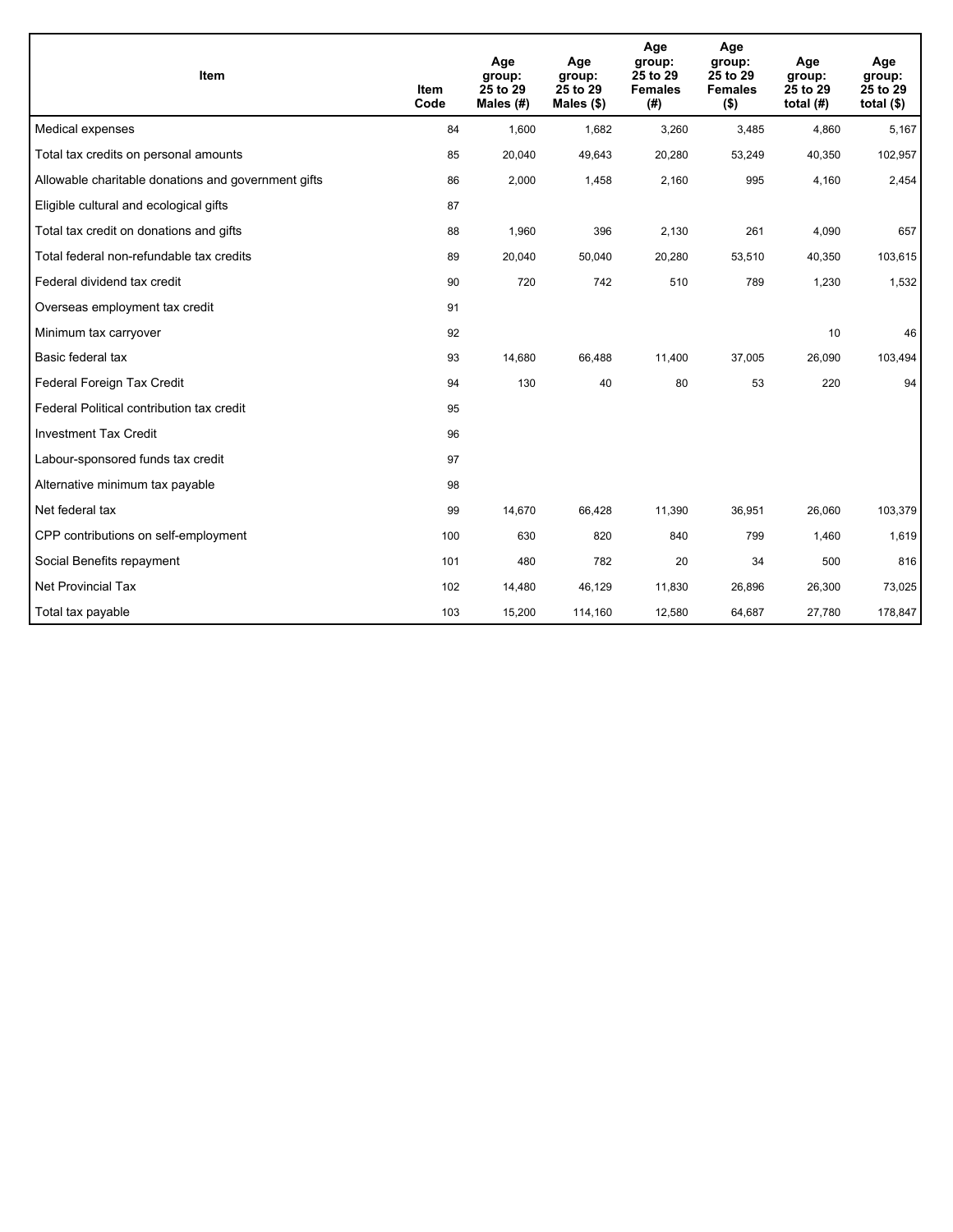| Item                                                                                           | Item<br>Code   | Age<br>group:<br>30 to 34<br>Males (#) | Age<br>group:<br>30 to 34<br>Males (\$) | Age<br>group:<br>30 to 34<br><b>Females</b><br>(#) | Age<br>group:<br>30 to 34<br><b>Females</b><br>$($ \$) | Age<br>group:<br>30 to 34<br>total $(H)$ | Age<br>group:<br>30 to 34<br>total $($ |
|------------------------------------------------------------------------------------------------|----------------|----------------------------------------|-----------------------------------------|----------------------------------------------------|--------------------------------------------------------|------------------------------------------|----------------------------------------|
| Number of taxable returns                                                                      | $\mathbf{1}$   | 17,210                                 |                                         | 14,790                                             |                                                        | 32,000                                   |                                        |
| Number of non-taxable returns                                                                  | $\overline{2}$ | 3,300                                  |                                         | 6,960                                              |                                                        | 10,300                                   |                                        |
| Total number of returns                                                                        | 3              | 20,510                                 |                                         | 21,750                                             |                                                        | 42,300                                   |                                        |
| Employment income                                                                              | 4              | 18,640                                 | 824,833                                 | 18,100                                             | 583,037                                                | 36,750                                   | 1,407,879                              |
| Commissions (from employment)                                                                  | 5              | 590                                    | 11,365                                  | 470                                                | 4,363                                                  | 1,060                                    | 15,728                                 |
| Other employment income                                                                        | 6              | 1,840                                  | 6,990                                   | 1,500                                              | 3,994                                                  | 3,330                                    | 11,008                                 |
| Old Age Security pension (OASP)                                                                | $\overline{7}$ |                                        |                                         |                                                    |                                                        |                                          |                                        |
| CPP or QPP benefits                                                                            | 8              | 70                                     | 458                                     | 120                                                | 728                                                    | 180                                      | 1,186                                  |
| Other pensions or superannuation                                                               | 9              | 30                                     | 388                                     | 20                                                 | 111                                                    | 50                                       | 499                                    |
| Elected split-pension amount                                                                   | 10             |                                        |                                         | 20                                                 | 151                                                    | 30                                       | 164                                    |
| Universal Child Care Benefit (UCCB)                                                            | 11             | 1,700                                  | 2,567                                   | 8,340                                              | 12,818                                                 | 10,060                                   | 15,413                                 |
| Employment Insurance and other benefits                                                        | 12             | 5,300                                  | 42,635                                  | 5,930                                              | 50,865                                                 | 11,230                                   | 93,500                                 |
| Taxable amount of dividends from taxable Canadian corporations                                 | 13             | 1,010                                  | 15,347                                  | 900                                                | 11,938                                                 | 1,910                                    | 27,285                                 |
| Interest and other investment income                                                           | 14             | 1,240                                  | 591                                     | 1,220                                              | 545                                                    | 2,470                                    | 1,136                                  |
| Net partnership income (Limited or non-active partners only)                                   | 15             |                                        |                                         |                                                    |                                                        |                                          |                                        |
| Net rental income                                                                              | 16             | 500                                    | $-166$                                  | 370                                                | 109                                                    | 870                                      | $-58$                                  |
| Taxable capital gains                                                                          | 17             | 520                                    | 1,516                                   | 410                                                | 977                                                    | 930                                      | 2,493                                  |
| Registered retirement savings plan income (RRSP)                                               | 18             | 1,700                                  | 4,771                                   | 1,370                                              | 2,748                                                  | 3,070                                    | 7,518                                  |
| Other income                                                                                   | 19             | 1,440                                  | 5,354                                   | 1,190                                              | 4,525                                                  | 2,630                                    | 9,880                                  |
| Net business income                                                                            | 20             | 990                                    | 12,786                                  | 1,360                                              | 10,113                                                 | 2,350                                    | 22,899                                 |
| Net professional income                                                                        | 21             | 110                                    | 4,694                                   | 190                                                | 5,482                                                  | 300                                      | 10,176                                 |
| Net commission income                                                                          | 22             | 100                                    | 2,220                                   | 200                                                | 836                                                    | 300                                      | 3,056                                  |
| Net farming income                                                                             | 23             | 70                                     | $-60$                                   | 30                                                 | $-42$                                                  | 90                                       | $-102$                                 |
| Net fishing income                                                                             | 24             | 120                                    | 2,469                                   | 30                                                 | 309                                                    | 150                                      | 2,778                                  |
| Workers' compensation benefits                                                                 | 25             | 230                                    | 1,481                                   | 160                                                | 1,069                                                  | 390                                      | 2,551                                  |
| Social assistance payments                                                                     | 26             | 1,230                                  | 6,894                                   | 1,860                                              | 14,470                                                 | 3,090                                    | 21,375                                 |
| Net federal supplements                                                                        | 27             |                                        |                                         |                                                    |                                                        |                                          |                                        |
| Total income assessed                                                                          | 28             | 20,380                                 | 947,151                                 | 21,680                                             | 709,449                                                | 42,090                                   | 1,656,674                              |
| Registered pension plan contributions (RPP)                                                    | 29             | 5,420                                  | 18,253                                  | 6,920                                              | 21,958                                                 | 12,340                                   | 40,212                                 |
| <b>RRSP</b> deduction                                                                          | 30             | 5,260                                  | 21,128                                  | 4,430                                              | 11,333                                                 | 9,690                                    | 32,461                                 |
| Deduction for elected split-pension amount                                                     | 31             |                                        |                                         |                                                    |                                                        |                                          |                                        |
| Annual union, professional, or like dues                                                       | 32             | 4,710                                  | 4,017                                   | 6,300                                              | 3,987                                                  | 11,010                                   | 8,004                                  |
| Child care expenses                                                                            | 33             | 1,440                                  | 7,055                                   | 5,160                                              | 22,260                                                 | 6,610                                    | 29,315                                 |
| Business investment loss                                                                       | 34             |                                        |                                         |                                                    |                                                        |                                          |                                        |
| Moving expenses                                                                                | 35             | 130                                    | 599                                     | 120                                                | 460                                                    | 250                                      | 1,059                                  |
| Support payments made                                                                          | 36             | 20                                     | 77                                      |                                                    |                                                        | 30                                       | 86                                     |
| Carrying charges and interest expenses                                                         | 37             | 380                                    | 445                                     | 260                                                | 289                                                    | 650                                      | 734                                    |
| Deductions for CPP/QPP contributions on self-employment and other<br>earnings                  | 38             | 820                                    | 679                                     | 1,060                                              | 541                                                    | 1,880                                    | 1,220                                  |
| Deductions for provincial parental insurance plan (PPIP) premiums on<br>self-employment income | 39             |                                        |                                         |                                                    |                                                        |                                          |                                        |
| Exploration and development expenses                                                           | 40             |                                        |                                         |                                                    |                                                        |                                          |                                        |
| Other employment expenses                                                                      | 41             | 1,070                                  | 4,041                                   | 460                                                | 912                                                    | 1,530                                    | 4,954                                  |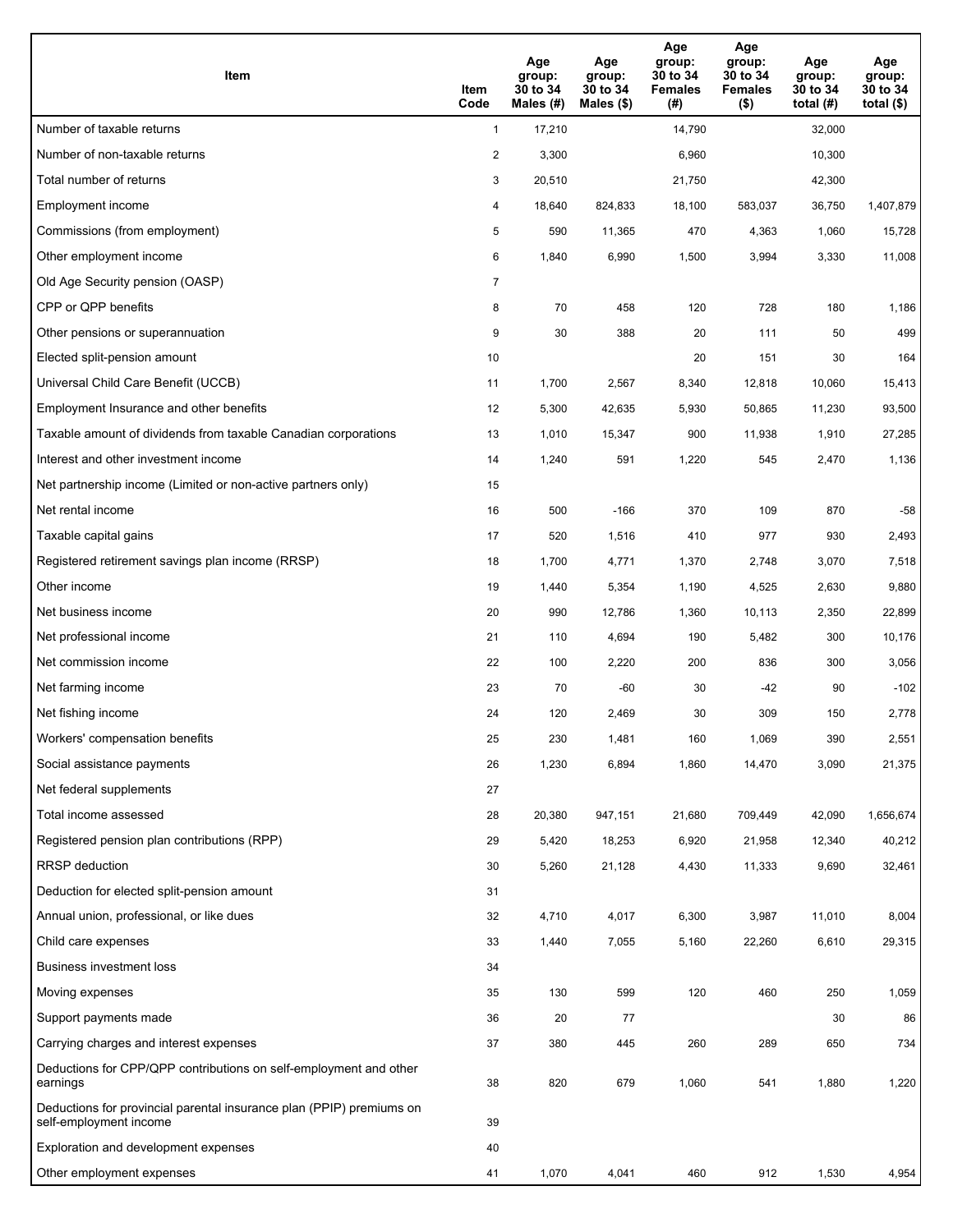| Item                                                              | Item<br>Code | Age<br>group:<br>30 to 34<br>Males (#) | Age<br>group:<br>30 to 34<br>Males (\$) | Age<br>group:<br>30 to 34<br><b>Females</b><br>(#) | Age<br>group:<br>30 to 34<br><b>Females</b><br>$($ \$) | Age<br>group:<br>30 to 34<br>total $(H)$ | Age<br>group:<br>30 to 34<br>total $($)$ |
|-------------------------------------------------------------------|--------------|----------------------------------------|-----------------------------------------|----------------------------------------------------|--------------------------------------------------------|------------------------------------------|------------------------------------------|
| Clergy residence deduction                                        | 42           | 70                                     | 717                                     |                                                    |                                                        | 80                                       | 799                                      |
| Other deductions                                                  | 43           | 920                                    | 856                                     | 910                                                | 583                                                    | 1,830                                    | 1,439                                    |
| Total deductions before adjustments                               | 44           | 12,540                                 | 58,042                                  | 13,630                                             | 62,474                                                 | 26,160                                   | 120,517                                  |
| Social benefits repayment                                         | 45           | 570                                    | 982                                     | 20                                                 | 30                                                     | 590                                      | 1,012                                    |
| Net income after adjustments                                      | 46           | 20,330                                 | 888,475                                 | 21,620                                             | 647,114                                                | 41,980                                   | 1,535,662                                |
| Canadian Forces personnel and police deduction                    | 47           | 10                                     | 320                                     |                                                    |                                                        | 10                                       | 320                                      |
| Security options deductions                                       | 48           | 40                                     | 451                                     |                                                    |                                                        | 50                                       | 497                                      |
| Other payments deductions                                         | 49           | 1,450                                  | 8,375                                   | 2,010                                              | 15,540                                                 | 3,460                                    | 23,926                                   |
| Non-capital losses of other years                                 | 50           | 10                                     | 195                                     | 10                                                 | 54                                                     | 30                                       | 249                                      |
| Net capital losses of other years                                 | 51           | 90                                     | 50                                      | 60                                                 | 36                                                     | 140                                      | 86                                       |
| Capital gains deduction                                           | 52           |                                        |                                         | 20                                                 | 412                                                    | 20                                       | 662                                      |
| Northern residents deductions                                     | 53           | 50                                     | 99                                      | 10                                                 | 37                                                     | 60                                       | 136                                      |
| Additional deductions                                             | 54           |                                        |                                         |                                                    |                                                        | 60                                       | 297                                      |
| Farming/fishing losses of prior years                             | 55           |                                        |                                         |                                                    |                                                        |                                          |                                          |
| Total deductions from net income                                  | 56           | 1,680                                  | 9,896                                   | 2,150                                              | 16,280                                                 | 3,830                                    | 26,187                                   |
| Taxable income assessed                                           | 57           | 19,700                                 | 878,595                                 | 21,000                                             | 630,843                                                | 40,730                                   | 1,509,501                                |
| Basic personal amount                                             | 58           | 20,510                                 | 224,951                                 | 21,750                                             | 238,531                                                | 42,300                                   | 463,947                                  |
| Age amount                                                        | 59           |                                        |                                         |                                                    |                                                        |                                          |                                          |
| Spouse or common-law partner amount                               | 60           | 2,460                                  | 18,226                                  | 800                                                | 6,212                                                  | 3,260                                    | 24,515                                   |
| Amount for eligible dependant                                     | 61           | 430                                    | 4,607                                   | 3,510                                              | 37,747                                                 | 3,950                                    | 42,375                                   |
| Amount for children 17 and under                                  | 62           | 5,880                                  | 23,806                                  | 7,470                                              | 29,802                                                 | 13,360                                   | 53,644                                   |
| Amount for infirm dependants age 18 or older                      | 63           |                                        |                                         |                                                    |                                                        |                                          |                                          |
| CPP or QPP contributions through employment                       | 64           | 17,810                                 | 29,604                                  | 16,540                                             | 22,661                                                 | 34,340                                   | 52,265                                   |
| CPP or QPP contributions on self-employment and other<br>earnings | 65           | 820                                    | 679                                     | 1,060                                              | 541                                                    | 1,880                                    | 1,220                                    |
| Employment Insurance premiums                                     | 66           | 17,670                                 | 11,669                                  | 16,760                                             | 9,251                                                  | 34,430                                   | 20,921                                   |
| PPIP premiums paid                                                | 67           |                                        |                                         |                                                    |                                                        |                                          |                                          |
| PPIP premiums payable on employment income                        | 68           |                                        |                                         |                                                    |                                                        |                                          |                                          |
| PPIP premiums payable on self-employment income                   | 69           |                                        |                                         |                                                    |                                                        |                                          |                                          |
| Volunteer firefighters' amount                                    | 70           | 280                                    | 852                                     | 20                                                 | 66                                                     | 310                                      | 918                                      |
| Canada employment amount                                          | 71           | 18,240                                 | 20,209                                  | 17,550                                             | 19,266                                                 | 35,790                                   | 39,477                                   |
| Public transit amount                                             | 72           | 220                                    | 100                                     | 200                                                | 86                                                     | 420                                      | 186                                      |
| Children's fitness amount                                         | 73           | 2,140                                  | 836                                     | 2,690                                              | 1,035                                                  | 4,830                                    | 1,871                                    |
| Children's arts amount                                            | 74           | 460                                    | 149                                     | 540                                                | 174                                                    | 1,000                                    | 323                                      |
| Home buyers' amount                                               | 75           | 470                                    | 2,243                                   | 240                                                | 1,102                                                  | 700                                      | 3,345                                    |
| Pension income amount                                             | 76           | 30                                     | 54                                      | 40                                                 | 75                                                     | 70                                       | 129                                      |
| Caregiver amount                                                  | 77           | 80                                     | 390                                     | 40                                                 | 200                                                    | 110                                      | 589                                      |
| Disability amount                                                 | 78           | 300                                    | 2,293                                   | 240                                                | 1,797                                                  | 540                                      | 4,090                                    |
| Disability amount transferred from a dependant                    | 79           | 260                                    | 3,004                                   | 300                                                | 3,576                                                  | 570                                      | 6,580                                    |
| Interest paid on student loans                                    | 80           | 2,600                                  | 1,592                                   | 4,050                                              | 3,034                                                  | 6,650                                    | 4,627                                    |
| Tuition, education, and textbook amounts                          | 81           | 1,410                                  | 7,230                                   | 1,670                                              | 8,157                                                  | 3,070                                    | 15,388                                   |
| Tuition, education, and textbook amounts transferred from a child | 82           |                                        |                                         |                                                    |                                                        | 20                                       | 40                                       |
| Amounts transferred from spouse or common-law partner             | 83           | 530                                    | 2,057                                   | 350                                                | 1,543                                                  | 890                                      | 3,615                                    |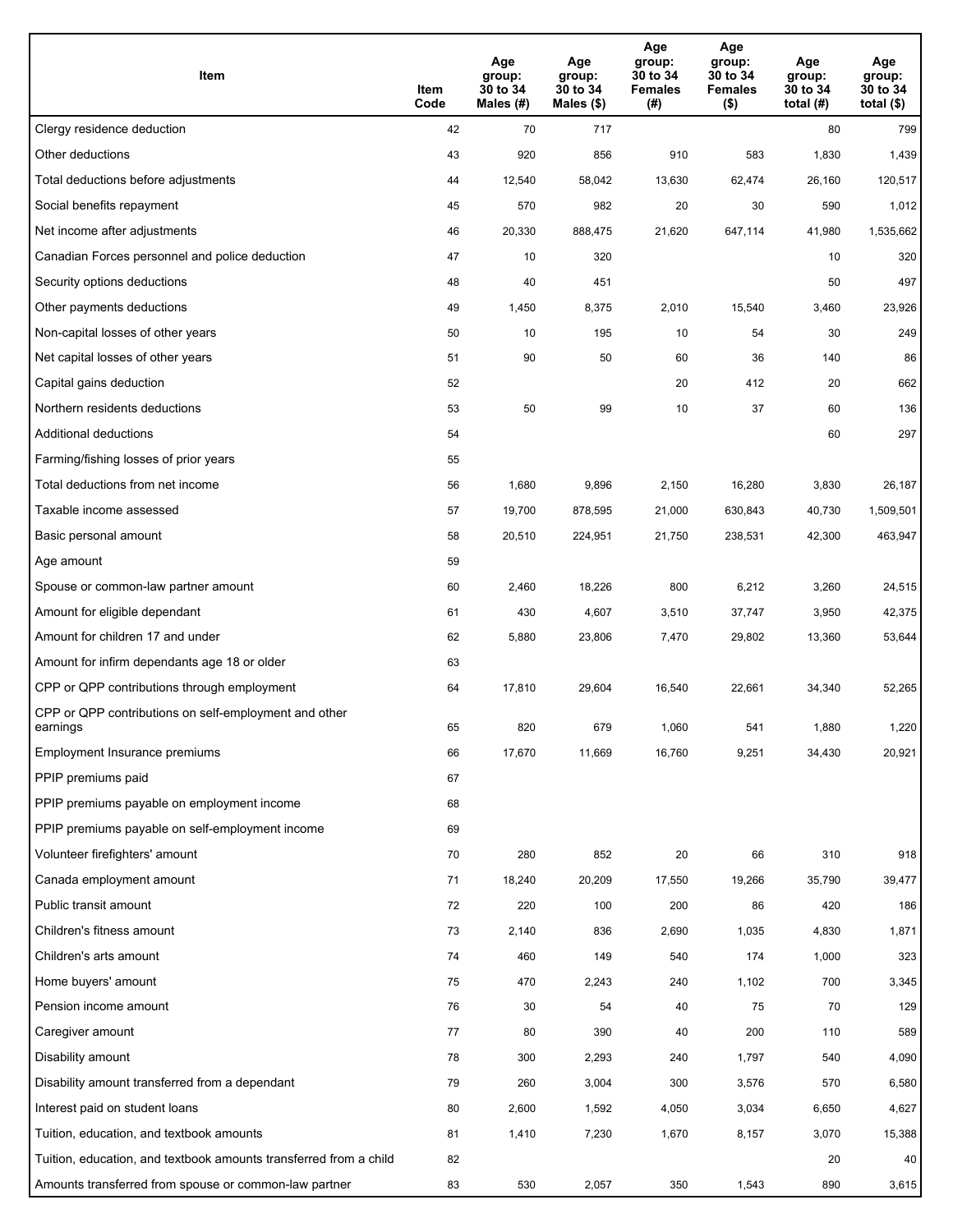| Item                                                | Item<br>Code | Age<br>group:<br>30 to 34<br>Males $(H)$ | Age<br>group:<br>30 to 34<br>Males $(\$)$ | Age<br>group:<br>30 to 34<br><b>Females</b><br>(#) | Age<br>group:<br>30 to 34<br><b>Females</b><br>( \$) | Age<br>group:<br>30 to 34<br>total $(H)$ | Age<br>group:<br>30 to 34<br>total $($)$ |
|-----------------------------------------------------|--------------|------------------------------------------|-------------------------------------------|----------------------------------------------------|------------------------------------------------------|------------------------------------------|------------------------------------------|
| Medical expenses                                    | 84           | 2,240                                    | 2,911                                     | 4,310                                              | 5,437                                                | 6,550                                    | 8,355                                    |
| Total tax credits on personal amounts               | 85           | 20,510                                   | 53,630                                    | 21,750                                             | 58,548                                               | 42,300                                   | 112,272                                  |
| Allowable charitable donations and government gifts | 86           | 3,220                                    | 2,400                                     | 3,110                                              | 1,569                                                | 6,330                                    | 3,969                                    |
| Eligible cultural and ecological gifts              | 87           |                                          |                                           |                                                    |                                                      |                                          |                                          |
| Total tax credit on donations and gifts             | 88           | 3,150                                    | 650                                       | 3,040                                              | 409                                                  | 6,190                                    | 1,059                                    |
| Total federal non-refundable tax credits            | 89           | 20,510                                   | 54,280                                    | 21,750                                             | 58,957                                               | 42,300                                   | 113,331                                  |
| Federal dividend tax credit                         | 90           | 1,000                                    | 1,994                                     | 840                                                | 1,563                                                | 1,830                                    | 3,557                                    |
| Overseas employment tax credit                      | 91           | 10                                       | 129                                       |                                                    |                                                      | 10                                       | 136                                      |
| Minimum tax carryover                               | 92           |                                          |                                           | 10                                                 | 41                                                   | 20                                       | 66                                       |
| Basic federal tax                                   | 93           | 16,740                                   | 97,922                                    | 13,560                                             | 53,583                                               | 30,300                                   | 151,506                                  |
| Federal Foreign Tax Credit                          | 94           | 240                                      | 531                                       | 150                                                | 120                                                  | 390                                      | 652                                      |
| Federal Political contribution tax credit           | 95           | 50                                       | 6                                         | 30                                                 | 3                                                    | 80                                       | 9                                        |
| <b>Investment Tax Credit</b>                        | 96           | 40                                       | 70                                        |                                                    |                                                      | 40                                       | 71                                       |
| Labour-sponsored funds tax credit                   | 97           |                                          |                                           |                                                    |                                                      | 10                                       | 3                                        |
| Alternative minimum tax payable                     | 98           |                                          |                                           |                                                    |                                                      | 20                                       | 40                                       |
| Net federal tax                                     | 99           | 16,720                                   | 97,314                                    | 13,530                                             | 53,466                                               | 30,250                                   | 150,780                                  |
| CPP contributions on self-employment                | 100          | 820                                      | 1,358                                     | 1,060                                              | 1,082                                                | 1,880                                    | 2,440                                    |
| Social Benefits repayment                           | 101          | 570                                      | 982                                       | 20                                                 | 30                                                   | 590                                      | 1,012                                    |
| Net Provincial Tax                                  | 102          | 16,660                                   | 67,658                                    | 14,110                                             | 38,875                                               | 30,770                                   | 106,533                                  |
| Total tax payable                                   | 103          | 17,210                                   | 167,312                                   | 14,790                                             | 93,463                                               | 32,000                                   | 260,775                                  |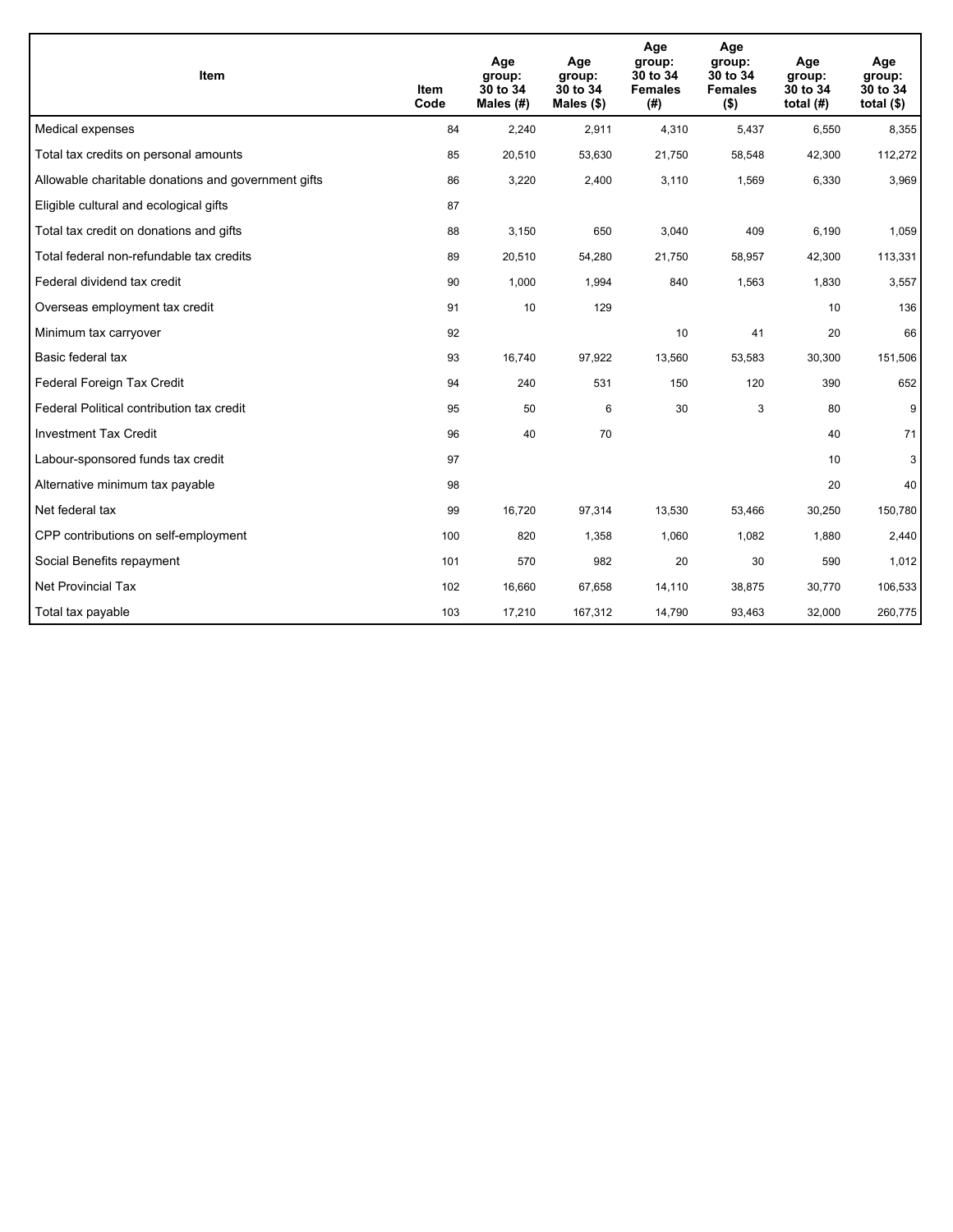| Item                                                                                           | Item<br>Code   | Age<br>group:<br>35 to 39<br>Males (#) | Age<br>group:<br>35 to 39<br>Males $(\$)$ | Age<br>group:<br>35 to 39<br><b>Females</b><br>(#) | Age<br>group:<br>35 to 39<br><b>Females</b><br>$($ \$) | Age<br>group:<br>35 to 39<br>total $(H)$ | Age<br>group:<br>35 to 39<br>total $($)$ |
|------------------------------------------------------------------------------------------------|----------------|----------------------------------------|-------------------------------------------|----------------------------------------------------|--------------------------------------------------------|------------------------------------------|------------------------------------------|
| Number of taxable returns                                                                      | $\mathbf{1}$   | 18,400                                 |                                           | 16,470                                             |                                                        | 34,880                                   |                                          |
| Number of non-taxable returns                                                                  | $\overline{c}$ | 3,230                                  |                                           | 6,780                                              |                                                        | 10,020                                   |                                          |
| Total number of returns                                                                        | 3              | 21,630                                 |                                           | 23,250                                             |                                                        | 44,900                                   |                                          |
| Employment income                                                                              | 4              | 19,300                                 | 970,108                                   | 19,570                                             | 707,286                                                | 38,870                                   | 1,677,393                                |
| Commissions (from employment)                                                                  | 5              | 620                                    | 15,922                                    | 480                                                | 6,131                                                  | 1,100                                    | 22,053                                   |
| Other employment income                                                                        | 6              | 2,090                                  | 7,651                                     | 1,570                                              | 5,617                                                  | 3,660                                    | 13,312                                   |
| Old Age Security pension (OASP)                                                                | $\overline{7}$ |                                        |                                           |                                                    |                                                        |                                          |                                          |
| CPP or QPP benefits                                                                            | 8              | 190                                    | 1,518                                     | 350                                                | 2,329                                                  | 540                                      | 3,847                                    |
| Other pensions or superannuation                                                               | 9              | 50                                     | 591                                       | 50                                                 | 438                                                    | 100                                      | 1,029                                    |
| Elected split-pension amount                                                                   | 10             |                                        |                                           | 80                                                 | 653                                                    | 80                                       | 682                                      |
| Universal Child Care Benefit (UCCB)                                                            | 11             | 1,940                                  | 2,849                                     | 6,020                                              | 8,560                                                  | 7,970                                    | 11,422                                   |
| Employment Insurance and other benefits                                                        | 12             | 5,150                                  | 43,693                                    | 4,950                                              | 37,441                                                 | 10,100                                   | 81,134                                   |
| Taxable amount of dividends from taxable Canadian corporations                                 | 13             | 1,410                                  | 30,633                                    | 1,260                                              | 24,958                                                 | 2,670                                    | 55,592                                   |
| Interest and other investment income                                                           | 14             | 1,500                                  | 1,187                                     | 1,580                                              | 1,048                                                  | 3,080                                    | 2,236                                    |
| Net partnership income (Limited or non-active partners only)                                   | 15             |                                        |                                           |                                                    |                                                        |                                          |                                          |
| Net rental income                                                                              | 16             | 620                                    | $-287$                                    | 460                                                | $-149$                                                 | 1,090                                    | $-436$                                   |
| Taxable capital gains                                                                          | 17             | 610                                    | 2,946                                     | 530                                                | 1,429                                                  | 1,130                                    | 4,375                                    |
| Registered retirement savings plan income (RRSP)                                               | 18             | 2,490                                  | 7,669                                     | 2,200                                              | 5,218                                                  | 4,680                                    | 12,887                                   |
| Other income                                                                                   | 19             | 1,610                                  | 6,777                                     | 1,290                                              | 5,170                                                  | 2,900                                    | 11,957                                   |
| Net business income                                                                            | 20             | 1,300                                  | 18,699                                    | 1,570                                              | 14,552                                                 | 2,870                                    | 33,251                                   |
| Net professional income                                                                        | 21             | 160                                    | 7,195                                     | 270                                                | 6,740                                                  | 420                                      | 13,935                                   |
| Net commission income                                                                          | 22             | 110                                    | 2,333                                     | 160                                                | 1,080                                                  | 280                                      | 3,413                                    |
| Net farming income                                                                             | 23             | 100                                    | 59                                        | 30                                                 | $-11$                                                  | 120                                      | 48                                       |
| Net fishing income                                                                             | 24             | 210                                    | 3,812                                     | 30                                                 | 258                                                    | 240                                      | 4,070                                    |
| Workers' compensation benefits                                                                 | 25             | 320                                    | 2,580                                     | 210                                                | 1,570                                                  | 530                                      | 4,150                                    |
| Social assistance payments                                                                     | 26             | 1,280                                  | 7,611                                     | 1,690                                              | 12,862                                                 | 2,970                                    | 20,473                                   |
| Net federal supplements                                                                        | 27             |                                        |                                           |                                                    |                                                        |                                          |                                          |
| Total income assessed                                                                          | 28             | 21,510                                 | 1,133,592                                 | 23,130                                             | 844,083                                                | 44,650                                   | 1,977,743                                |
| Registered pension plan contributions (RPP)                                                    | 29             | 6,240                                  | 23,108                                    | 7,930                                              | 27,963                                                 | 14,160                                   | 51,072                                   |
| RRSP deduction                                                                                 | 30             | 6,190                                  | 30,538                                    | 5,250                                              | 17,329                                                 | 11,440                                   | 47,866                                   |
| Deduction for elected split-pension amount                                                     | 31             | 20                                     | 85                                        |                                                    |                                                        | 30                                       | 117                                      |
| Annual union, professional, or like dues                                                       | 32             | 5,210                                  | 4,609                                     | 6,870                                              | 4,531                                                  | 12,080                                   | 9,140                                    |
| Child care expenses                                                                            | 33             | 2,210                                  | 11,324                                    | 5,620                                              | 25,186                                                 | 7,830                                    | 36,510                                   |
| <b>Business investment loss</b>                                                                | 34             |                                        |                                           |                                                    |                                                        | 10                                       | 51                                       |
| Moving expenses                                                                                | 35             | 120                                    | 666                                       | 80                                                 | 422                                                    | 190                                      | 1,088                                    |
| Support payments made                                                                          | 36             | 60                                     | 421                                       |                                                    |                                                        | 60                                       | 423                                      |
| Carrying charges and interest expenses                                                         | 37             | 580                                    | 696                                       | 460                                                | 497                                                    | 1,030                                    | 1,193                                    |
| Deductions for CPP/QPP contributions on self-employment and other<br>earnings                  | 38             | 1,070                                  | 987                                       | 1,260                                              | 708                                                    | 2,330                                    | 1,696                                    |
| Deductions for provincial parental insurance plan (PPIP) premiums on<br>self-employment income | 39             |                                        |                                           |                                                    |                                                        |                                          |                                          |
| Exploration and development expenses                                                           | 40             |                                        |                                           |                                                    |                                                        |                                          |                                          |
| Other employment expenses                                                                      | 41             | 1,440                                  | 6,657                                     | 600                                                | 1,690                                                  | 2,050                                    | 8,347                                    |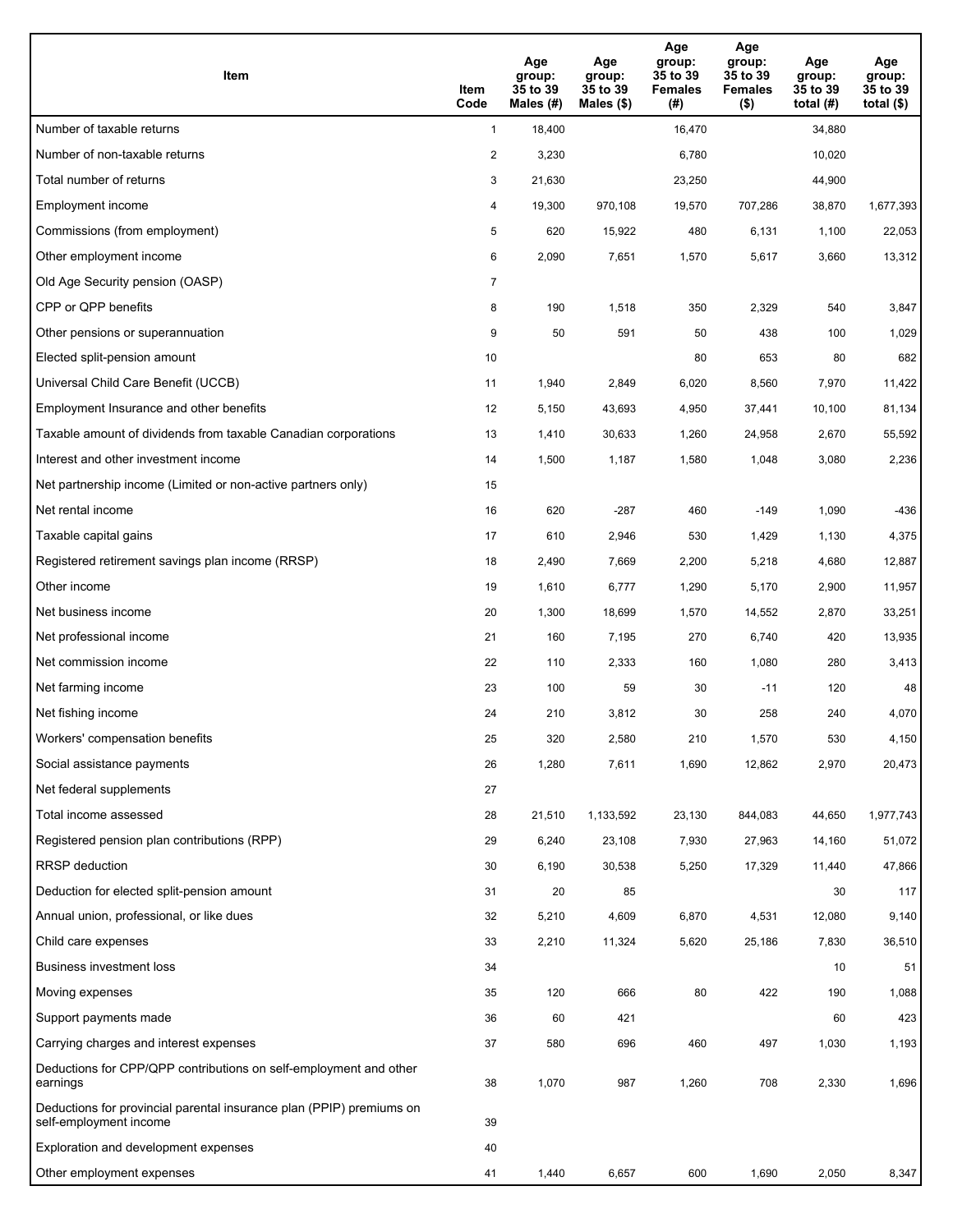| Item                                                              | Item<br>Code | Age<br>group:<br>35 to 39<br>Males (#) | Age<br>group:<br>35 to 39<br>Males (\$) | Age<br>group:<br>35 to 39<br><b>Females</b><br>(# ) | Age<br>group:<br>35 to 39<br><b>Females</b><br>$($ \$) | Age<br>group:<br>35 to 39<br>total $(H)$ | Age<br>group:<br>35 to 39<br>total $($)$ |
|-------------------------------------------------------------------|--------------|----------------------------------------|-----------------------------------------|-----------------------------------------------------|--------------------------------------------------------|------------------------------------------|------------------------------------------|
| Clergy residence deduction                                        | 42           | 70                                     | 836                                     | 10                                                  | 138                                                    | 80                                       | 973                                      |
| Other deductions                                                  | 43           | 950                                    | 807                                     | 970                                                 | 733                                                    | 1,910                                    | 1,540                                    |
| Total deductions before adjustments                               | 44           | 14,310                                 | 80,781                                  | 14,960                                              | 79,290                                                 | 29,270                                   | 160,071                                  |
| Social benefits repayment                                         | 45           | 630                                    | 1,113                                   |                                                     |                                                        | 660                                      | 1,139                                    |
| Net income after adjustments                                      | 46           | 21,450                                 | 1,052,169                               | 23,060                                              | 765,072                                                | 44,520                                   | 1,817,309                                |
| Canadian Forces personnel and police deduction                    | 47           |                                        |                                         |                                                     |                                                        | 10                                       | 299                                      |
| Security options deductions                                       | 48           | 60                                     | 662                                     | 20                                                  | 194                                                    | 80                                       | 856                                      |
| Other payments deductions                                         | 49           | 1,580                                  | 10,191                                  | 1,890                                               | 14,476                                                 | 3,470                                    | 24,667                                   |
| Non-capital losses of other years                                 | 50           | 20                                     | 135                                     | 20                                                  | 49                                                     | 40                                       | 184                                      |
| Net capital losses of other years                                 | 51           | 130                                    | 165                                     | 70                                                  | 114                                                    | 190                                      | 279                                      |
| Capital gains deduction                                           | 52           | 30                                     | 1,673                                   |                                                     |                                                        | 40                                       | 2,261                                    |
| Northern residents deductions                                     | 53           | 30                                     | 68                                      |                                                     |                                                        | 40                                       | 94                                       |
| Additional deductions                                             | 54           | 20                                     | 413                                     |                                                     |                                                        | 40                                       | 644                                      |
| Farming/fishing losses of prior years                             | 55           |                                        |                                         |                                                     |                                                        |                                          |                                          |
| Total deductions from net income                                  | 56           | 1,870                                  | 13,612                                  | 2,040                                               | 15,695                                                 | 3,910                                    | 29,307                                   |
| Taxable income assessed                                           | 57           | 20,710                                 | 1,038,566                               | 22,290                                              | 749,459                                                | 43,010                                   | 1,788,093                                |
| Basic personal amount                                             | 58           | 21,630                                 | 237,241                                 | 23,250                                              | 255,039                                                | 44,900                                   | 492,457                                  |
| Age amount                                                        | 59           |                                        |                                         |                                                     |                                                        |                                          |                                          |
| Spouse or common-law partner amount                               | 60           | 2,920                                  | 22,492                                  | 880                                                 | 6,952                                                  | 3,810                                    | 29,456                                   |
| Amount for eligible dependant                                     | 61           | 780                                    | 8,292                                   | 4,230                                               | 45,196                                                 | 5,010                                    | 53,489                                   |
| Amount for children 17 and under                                  | 62           | 8,030                                  | 34,714                                  | 8,940                                               | 35,690                                                 | 16,980                                   | 70,420                                   |
| Amount for infirm dependants age 18 or older                      | 63           |                                        |                                         | 10                                                  | 57                                                     | 20                                       | 86                                       |
| CPP or QPP contributions through employment                       | 64           | 18,500                                 | 32,409                                  | 18,020                                              | 26,484                                                 | 36,520                                   | 58,893                                   |
| CPP or QPP contributions on self-employment and other<br>earnings | 65           | 1,070                                  | 987                                     | 1,260                                               | 708                                                    | 2,330                                    | 1,696                                    |
| Employment Insurance premiums                                     | 66           | 18,110                                 | 12,488                                  | 18,000                                              | 10,619                                                 | 36,110                                   | 23,107                                   |
| PPIP premiums paid                                                | 67           |                                        |                                         |                                                     |                                                        |                                          |                                          |
| PPIP premiums payable on employment income                        | 68           |                                        |                                         |                                                     |                                                        |                                          |                                          |
| PPIP premiums payable on self-employment income                   | 69           |                                        |                                         |                                                     |                                                        |                                          |                                          |
| Volunteer firefighters' amount                                    | 70           | 330                                    | 993                                     | 20                                                  | 72                                                     | 360                                      | 1,065                                    |
| Canada employment amount                                          | 71           | 18,870                                 | 20,921                                  | 18,850                                              | 20,771                                                 | 37,720                                   | 41,694                                   |
| Public transit amount                                             | 72           | 170                                    | 84                                      | 170                                                 | 79                                                     | 340                                      | 164                                      |
| Children's fitness amount                                         | 73           | 4,100                                  | 2,139                                   | 4,310                                               | 2,193                                                  | 8,410                                    | 4,333                                    |
| Children's arts amount                                            | 74           | 1,020                                  | 415                                     | 1,050                                               | 400                                                    | 2,070                                    | 815                                      |
| Home buyers' amount                                               | 75           | 210                                    | 997                                     | 170                                                 | 725                                                    | 380                                      | 1,722                                    |
| Pension income amount                                             | 76           | 60                                     | 104                                     | 120                                                 | 222                                                    | 180                                      | 327                                      |
| Caregiver amount                                                  | 77           | 170                                    | 903                                     | 110                                                 | 579                                                    | 280                                      | 1,482                                    |
| Disability amount                                                 | 78           | 320                                    | 2,467                                   | 330                                                 | 2,513                                                  | 650                                      | 4,980                                    |
| Disability amount transferred from a dependant                    | 79           | 470                                    | 5,674                                   | 510                                                 | 5,735                                                  | 970                                      | 11,409                                   |
| Interest paid on student loans                                    | 80           | 1,420                                  | 743                                     | 2,250                                               | 1,340                                                  | 3,670                                    | 2,083                                    |
| Tuition, education, and textbook amounts                          | 81           | 760                                    | 2,661                                   | 1,180                                               | 4,367                                                  | 1,950                                    | 7,028                                    |
| Tuition, education, and textbook amounts transferred from a child | 82           | 90                                     | 381                                     | 170                                                 | 684                                                    | 260                                      | 1,065                                    |
| Amounts transferred from spouse or common-law partner             | 83           | 570                                    | 2,507                                   | 370                                                 | 1,714                                                  | 940                                      | 4,221                                    |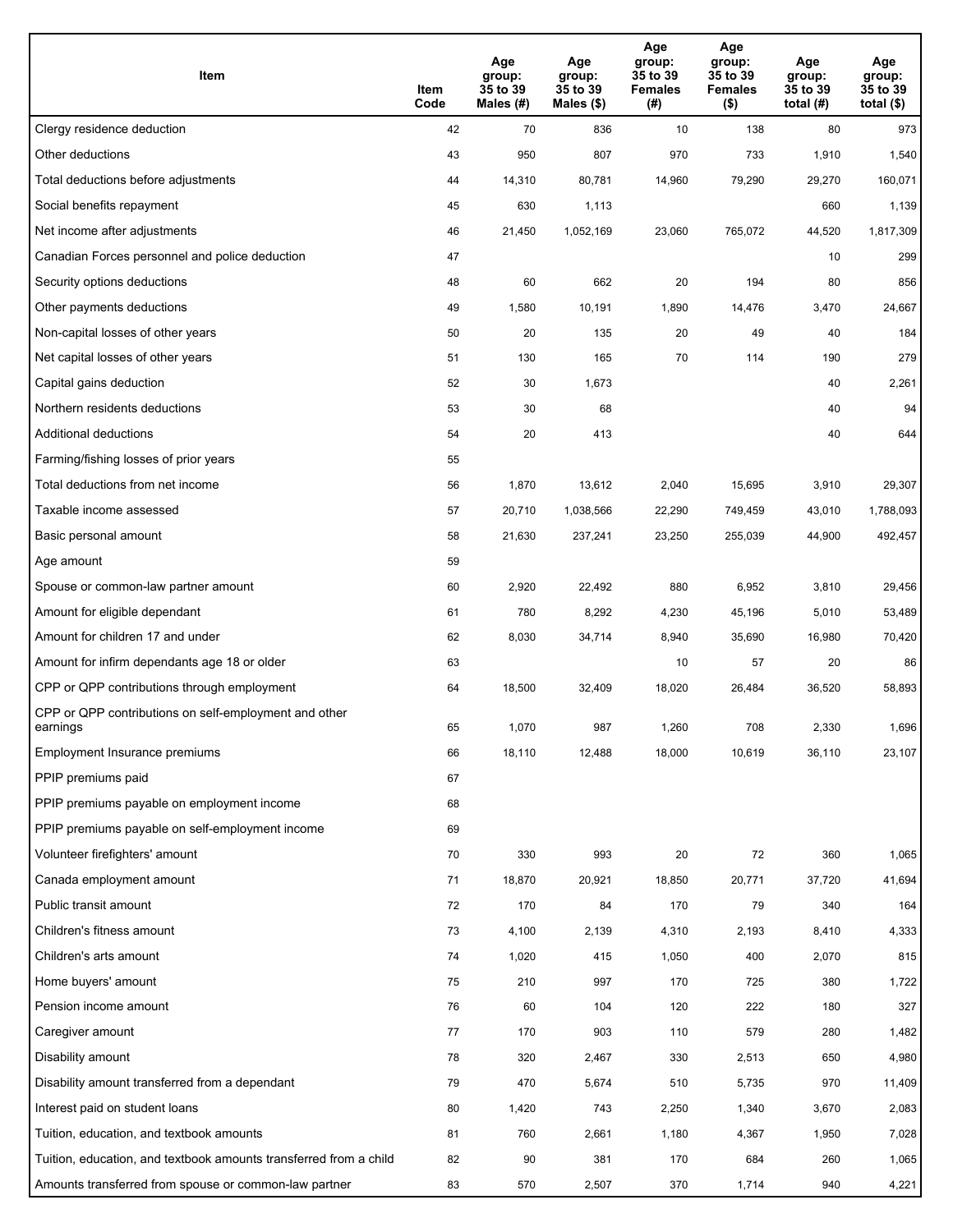| <b>Item</b>                                         | Item<br>Code | Age<br>group:<br>35 to 39<br>Males $(H)$ | Age<br>group:<br>35 to 39<br>Males $(\$)$ | Age<br>group:<br>35 to 39<br><b>Females</b><br>(#) | Age<br>group:<br>35 to 39<br><b>Females</b><br>$($ \$) | Age<br>group:<br>35 to 39<br>total $(H)$ | Age<br>group:<br>35 to 39<br>total $($)$ |
|-----------------------------------------------------|--------------|------------------------------------------|-------------------------------------------|----------------------------------------------------|--------------------------------------------------------|------------------------------------------|------------------------------------------|
| Medical expenses                                    | 84           | 2,970                                    | 4,579                                     | 5,490                                              | 8,533                                                  | 8,450                                    | 13,112                                   |
| Total tax credits on personal amounts               | 85           | 21,630                                   | 59,136                                    | 23,250                                             | 64,607                                                 | 44,900                                   | 123,774                                  |
| Allowable charitable donations and government gifts | 86           | 4,020                                    | 3,624                                     | 3,740                                              | 2,207                                                  | 7,760                                    | 5,831                                    |
| Eligible cultural and ecological gifts              | 87           |                                          |                                           |                                                    |                                                        |                                          |                                          |
| Total tax credit on donations and gifts             | 88           | 3,930                                    | 986                                       | 3,660                                              | 580                                                    | 7,590                                    | 1,566                                    |
| Total federal non-refundable tax credits            | 89           | 21,630                                   | 60,122                                    | 23,250                                             | 65,187                                                 | 44,900                                   | 125,340                                  |
| Federal dividend tax credit                         | 90           | 1,400                                    | 4,075                                     | 1,180                                              | 3,329                                                  | 2,580                                    | 7,404                                    |
| Overseas employment tax credit                      | 91           | 10                                       | 86                                        |                                                    |                                                        | 10                                       | 93                                       |
| Minimum tax carryover                               | 92           | 20                                       | 54                                        | 10                                                 | 47                                                     | 30                                       | 101                                      |
| Basic federal tax                                   | 93           | 17,810                                   | 124,182                                   | 15,060                                             | 67,568                                                 | 32,870                                   | 191,753                                  |
| Federal Foreign Tax Credit                          | 94           | 290                                      | 496                                       | 210                                                | 149                                                    | 500                                      | 648                                      |
| Federal Political contribution tax credit           | 95           | 70                                       | 14                                        | 20                                                 | $\overline{2}$                                         | 90                                       | 16                                       |
| <b>Investment Tax Credit</b>                        | 96           | 60                                       | 72                                        |                                                    |                                                        | 60                                       | 75                                       |
| Labour-sponsored funds tax credit                   | 97           | 20                                       | 3                                         | 20                                                 | 5                                                      | 40                                       | 9                                        |
| Alternative minimum tax payable                     | 98           | 20                                       | 90                                        |                                                    |                                                        | 30                                       | 126                                      |
| Net federal tax                                     | 99           | 17,790                                   | 123,598                                   | 15,030                                             | 67,410                                                 | 32,820                                   | 191,008                                  |
| CPP contributions on self-employment                | 100          | 1,070                                    | 1,975                                     | 1,260                                              | 1,416                                                  | 2,330                                    | 3,391                                    |
| Social Benefits repayment                           | 101          | 630                                      | 1,113                                     |                                                    |                                                        | 660                                      | 1,139                                    |
| Net Provincial Tax                                  | 102          | 17,800                                   | 85,021                                    | 15,700                                             | 48.821                                                 | 33,500                                   | 133,844                                  |
| Total tax payable                                   | 103          | 18,400                                   | 211,709                                   | 16,470                                             | 117,678                                                | 34,880                                   | 329,389                                  |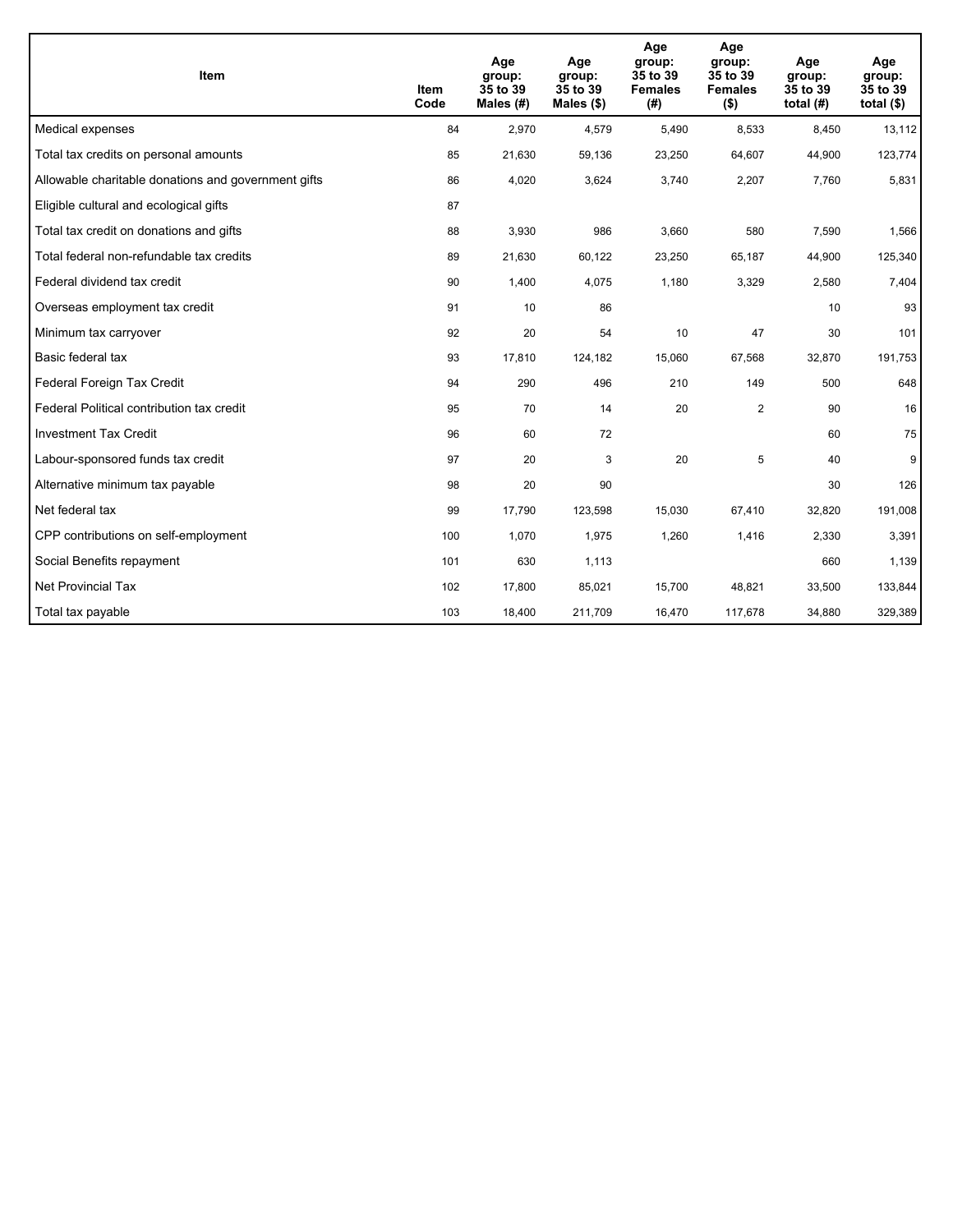| Item                                                                                           | Item<br>Code   | Age<br>group:<br>40 to 44<br>Males (#) | Age<br>group:<br>40 to 44<br>Males $(\$)$ | Age<br>group:<br>40 to 44<br><b>Females</b><br>(#) | Age<br>group:<br>40 to 44<br><b>Females</b><br>$($ \$) | Age<br>group:<br>40 to 44<br>total $(H)$ | Age<br>group:<br>40 to 44<br>total $($ |
|------------------------------------------------------------------------------------------------|----------------|----------------------------------------|-------------------------------------------|----------------------------------------------------|--------------------------------------------------------|------------------------------------------|----------------------------------------|
| Number of taxable returns                                                                      | $\mathbf{1}$   | 20,370                                 |                                           | 18,350                                             |                                                        | 38,720                                   |                                        |
| Number of non-taxable returns                                                                  | $\overline{a}$ | 3,470                                  |                                           | 6,330                                              |                                                        | 9,820                                    |                                        |
| Total number of returns                                                                        | 3              | 23,840                                 |                                           | 24,690                                             |                                                        | 48,540                                   |                                        |
| Employment income                                                                              | 4              | 20,770                                 | 1,114,194                                 | 21,090                                             | 791,558                                                | 41,860                                   | 1,905,764                              |
| Commissions (from employment)                                                                  | 5              | 630                                    | 20,401                                    | 470                                                | 5,535                                                  | 1,090                                    | 25,936                                 |
| Other employment income                                                                        | 6              | 2,510                                  | 12,591                                    | 1,740                                              | 6,666                                                  | 4,250                                    | 19,258                                 |
| Old Age Security pension (OASP)                                                                | 7              |                                        |                                           |                                                    |                                                        |                                          |                                        |
| CPP or QPP benefits                                                                            | 8              | 350                                    | 2,653                                     | 650                                                | 4,265                                                  | 1,000                                    | 6,917                                  |
| Other pensions or superannuation                                                               | 9              | 180                                    | 3,512                                     | 100                                                | 1,181                                                  | 280                                      | 4,693                                  |
| Elected split-pension amount                                                                   | 10             | 30                                     | 185                                       | 220                                                | 1,966                                                  | 250                                      | 2,151                                  |
| Universal Child Care Benefit (UCCB)                                                            | 11             | 1,180                                  | 1,562                                     | 2,340                                              | 2,950                                                  | 3,520                                    | 4,517                                  |
| Employment Insurance and other benefits                                                        | 12             | 5,490                                  | 48,084                                    | 4,400                                              | 28,620                                                 | 9,880                                    | 76,703                                 |
| Taxable amount of dividends from taxable Canadian corporations                                 | 13             | 1,900                                  | 44,147                                    | 1,770                                              | 31,305                                                 | 3,670                                    | 75,452                                 |
| Interest and other investment income                                                           | 14             | 2,020                                  | 2,830                                     | 2,160                                              | 2,180                                                  | 4,180                                    | 5,012                                  |
| Net partnership income (Limited or non-active partners only)                                   | 15             | 20                                     | $\overline{7}$                            |                                                    |                                                        | 30                                       | 9                                      |
| Net rental income                                                                              | 16             | 700                                    | $-60$                                     | 530                                                | 330                                                    | 1,220                                    | 270                                    |
| Taxable capital gains                                                                          | 17             | 840                                    | 5,466                                     | 790                                                | 4,017                                                  | 1,630                                    | 9,483                                  |
| Registered retirement savings plan income (RRSP)                                               | 18             | 2,820                                  | 10,570                                    | 2,260                                              | 7,552                                                  | 5,080                                    | 18,122                                 |
| Other income                                                                                   | 19             | 1,930                                  | 8,479                                     | 1,570                                              | 7,534                                                  | 3,500                                    | 16,014                                 |
| Net business income                                                                            | 20             | 1,740                                  | 27,826                                    | 1,710                                              | 16,902                                                 | 3,450                                    | 44,728                                 |
| Net professional income                                                                        | 21             | 170                                    | 9,898                                     | 250                                                | 7,371                                                  | 420                                      | 17,268                                 |
| Net commission income                                                                          | 22             | 120                                    | 3,993                                     | 190                                                | 1,712                                                  | 310                                      | 5,705                                  |
| Net farming income                                                                             | 23             | 120                                    | 174                                       | 40                                                 | 12                                                     | 160                                      | 186                                    |
| Net fishing income                                                                             | 24             | 220                                    | 5,446                                     | 20                                                 | 178                                                    | 240                                      | 5,624                                  |
| Workers' compensation benefits                                                                 | 25             | 420                                    | 4,042                                     | 300                                                | 2,328                                                  | 720                                      | 6,370                                  |
| Social assistance payments                                                                     | 26             | 1,390                                  | 8,639                                     | 1,510                                              | 11,162                                                 | 2,900                                    | 19,808                                 |
| Net federal supplements                                                                        | 27             |                                        |                                           |                                                    |                                                        |                                          |                                        |
| Total income assessed                                                                          | 28             | 23,710                                 | 1,334,739                                 | 24,550                                             | 937,036                                                | 48,270                                   | 2,271,801                              |
| Registered pension plan contributions (RPP)                                                    | 29             | 6,840                                  | 27,110                                    | 8,640                                              | 31,614                                                 | 15,480                                   | 58,724                                 |
| <b>RRSP</b> deduction                                                                          | 30             | 7,110                                  | 40,753                                    | 5,630                                              | 23,172                                                 | 12,730                                   | 63,925                                 |
| Deduction for elected split-pension amount                                                     | 31             | 100                                    | 804                                       | 20                                                 | 99                                                     | 120                                      | 904                                    |
| Annual union, professional, or like dues                                                       | 32             | 5,790                                  | 5,085                                     | 7,430                                              | 5,057                                                  | 13,230                                   | 10,142                                 |
| Child care expenses                                                                            | 33             | 1,960                                  | 8,759                                     | 3,670                                              | 13,055                                                 | 5,630                                    | 21,814                                 |
| Business investment loss                                                                       | 34             | 10                                     | 169                                       |                                                    |                                                        | 20                                       | 202                                    |
| Moving expenses                                                                                | 35             | 110                                    | 772                                       | 60                                                 | 308                                                    | 170                                      | 1,080                                  |
| Support payments made                                                                          | 36             | 160                                    | 1,180                                     |                                                    |                                                        | 160                                      | 1,249                                  |
| Carrying charges and interest expenses                                                         | 37             | 930                                    | 1,986                                     | 630                                                | 1,343                                                  | 1,550                                    | 3,329                                  |
| Deductions for CPP/QPP contributions on self-employment and other<br>earnings                  | 38             | 1,400                                  | 1,369                                     | 1,420                                              | 840                                                    | 2,810                                    | 2,209                                  |
| Deductions for provincial parental insurance plan (PPIP) premiums on<br>self-employment income | 39             |                                        |                                           |                                                    |                                                        |                                          |                                        |
| Exploration and development expenses                                                           | 40             |                                        |                                           |                                                    |                                                        |                                          |                                        |
| Other employment expenses                                                                      | 41             | 1,850                                  | 9,015                                     | 670                                                | 1,835                                                  | 2,520                                    | 10,850                                 |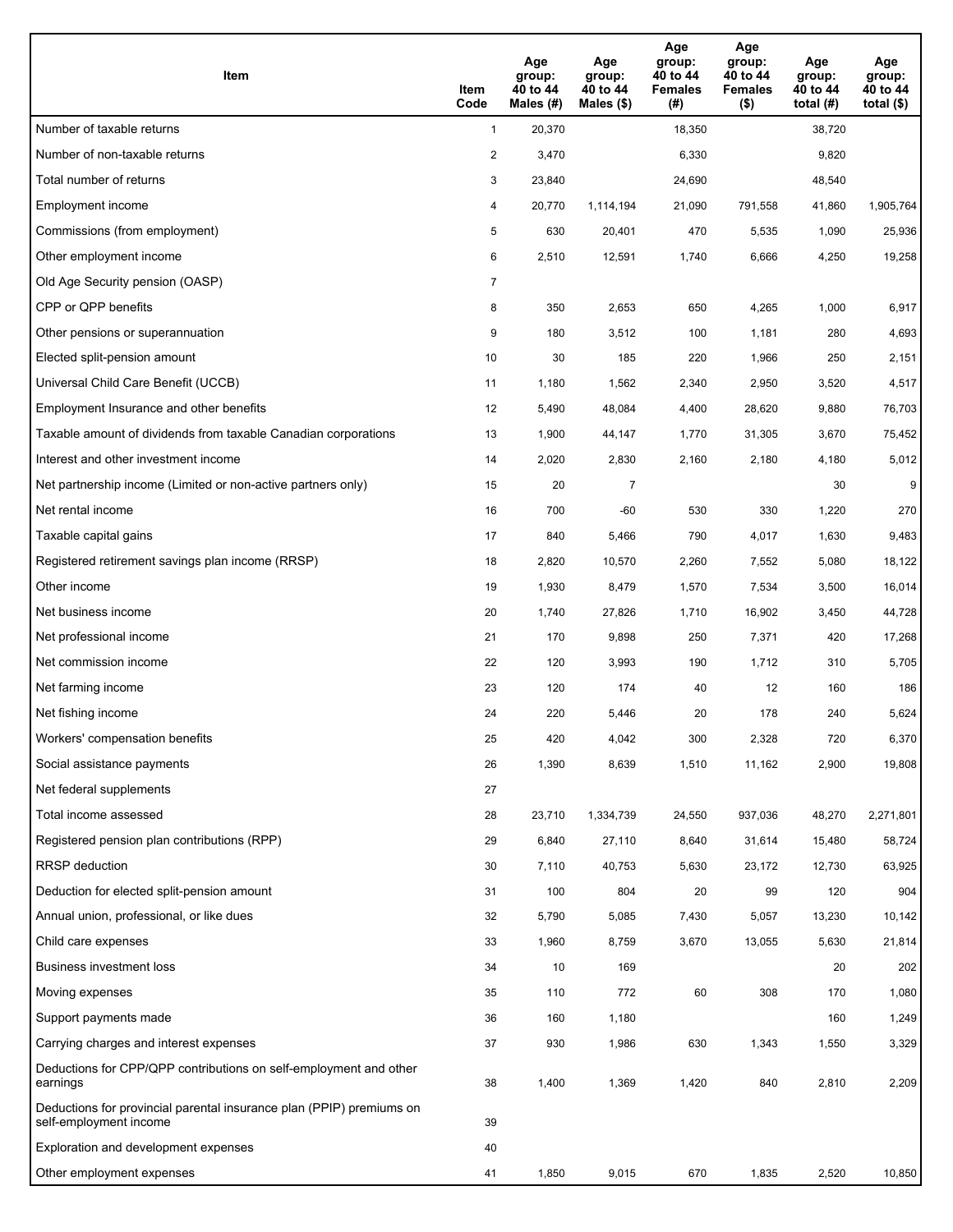| Item                                                              | Item<br>Code | Age<br>group:<br>40 to 44<br>Males (#) | Age<br>group:<br>40 to 44<br>Males (\$) | Age<br>group:<br>40 to 44<br><b>Females</b><br>(#) | Age<br>group:<br>40 to 44<br><b>Females</b><br>$($ \$) | Age<br>group:<br>40 to 44<br>total $(H)$ | Age<br>group:<br>40 to 44<br>total $($)$ |
|-------------------------------------------------------------------|--------------|----------------------------------------|-----------------------------------------|----------------------------------------------------|--------------------------------------------------------|------------------------------------------|------------------------------------------|
| Clergy residence deduction                                        | 42           | 90                                     | 1,063                                   |                                                    |                                                        | 90                                       | 1,126                                    |
| Other deductions                                                  | 43           | 950                                    | 978                                     | 910                                                | 653                                                    | 1,860                                    | 1,631                                    |
| Total deductions before adjustments                               | 44           | 15,960                                 | 99,082                                  | 15,430                                             | 78,167                                                 | 31,390                                   | 177,249                                  |
| Social benefits repayment                                         | 45           | 710                                    | 1,306                                   | 30                                                 | 34                                                     | 740                                      | 1,340                                    |
| Net income after adjustments                                      | 46           | 23,640                                 | 1,235,281                               | 24,450                                             | 859,361                                                | 48,100                                   | 2,094,667                                |
| Canadian Forces personnel and police deduction                    | 47           |                                        |                                         |                                                    |                                                        |                                          |                                          |
| Security options deductions                                       | 48           | 60                                     | 1,213                                   |                                                    |                                                        | 60                                       | 1,262                                    |
| Other payments deductions                                         | 49           | 1,790                                  | 12,681                                  | 1,800                                              | 13,490                                                 | 3,580                                    | 26,178                                   |
| Non-capital losses of other years                                 | 50           | 20                                     | 190                                     | 20                                                 | 142                                                    | 40                                       | 331                                      |
| Net capital losses of other years                                 | 51           | 170                                    | 224                                     | 130                                                | 263                                                    | 300                                      | 486                                      |
| Capital gains deduction                                           | 52           | 40                                     | 2,032                                   | 20                                                 | 2,259                                                  | 60                                       | 4,291                                    |
| Northern residents deductions                                     | 53           | 40                                     | 83                                      |                                                    |                                                        | 40                                       | 85                                       |
| Additional deductions                                             | 54           | 30                                     | 67                                      | 40                                                 | 179                                                    | 60                                       | 246                                      |
| Farming/fishing losses of prior years                             | 55           |                                        |                                         |                                                    |                                                        |                                          |                                          |
| Total deductions from net income                                  | 56           | 2,120                                  | 16,589                                  | 2,010                                              | 16,420                                                 | 4,140                                    | 33,016                                   |
| Taxable income assessed                                           | 57           | 22,740                                 | 1,218,722                               | 23,570                                             | 842,969                                                | 46,320                                   | 2,061,710                                |
| Basic personal amount                                             | 58           | 23,840                                 | 261,648                                 | 24,690                                             | 270,985                                                | 48,540                                   | 532,788                                  |
| Age amount                                                        | 59           |                                        |                                         |                                                    |                                                        |                                          |                                          |
| Spouse or common-law partner amount                               | 60           | 3,080                                  | 23,963                                  | 1,020                                              | 7,833                                                  | 4,100                                    | 31,795                                   |
| Amount for eligible dependant                                     | 61           | 940                                    | 9,828                                   | 3,820                                              | 40,211                                                 | 4,760                                    | 50,039                                   |
| Amount for children 17 and under                                  | 62           | 8,860                                  | 37,032                                  | 8,040                                              | 29,585                                                 | 16,900                                   | 66,624                                   |
| Amount for infirm dependants age 18 or older                      | 63           | 20                                     | 87                                      | 20                                                 | 111                                                    | 40                                       | 198                                      |
| CPP or QPP contributions through employment                       | 64           | 19,950                                 | 35,764                                  | 19,400                                             | 29,067                                                 | 39,340                                   | 64,831                                   |
| CPP or QPP contributions on self-employment and other<br>earnings | 65           | 1,400                                  | 1,369                                   | 1,420                                              | 840                                                    | 2,810                                    | 2,209                                    |
| Employment Insurance premiums                                     | 66           | 19,270                                 | 13,570                                  | 19,160                                             | 11,562                                                 | 38,430                                   | 25,133                                   |
| PPIP premiums paid                                                | 67           |                                        |                                         |                                                    |                                                        |                                          |                                          |
| PPIP premiums payable on employment income                        | 68           |                                        |                                         |                                                    |                                                        |                                          |                                          |
| PPIP premiums payable on self-employment income                   | 69           |                                        |                                         |                                                    |                                                        |                                          |                                          |
| Volunteer firefighters' amount                                    | 70           | 390                                    | 1,182                                   | 20                                                 | 63                                                     | 420                                      | 1,245                                    |
| Canada employment amount                                          | 71           | 20,420                                 | 22,638                                  | 20,170                                             | 22,260                                                 | 40,590                                   | 44,899                                   |
| Public transit amount                                             | 72           | 160                                    | 81                                      | 190                                                | 98                                                     | 350                                      | 180                                      |
| Children's fitness amount                                         | 73           | 4,950                                  | 2,966                                   | 4,130                                              | 2,291                                                  | 9,080                                    | 5,257                                    |
| Children's arts amount                                            | 74           | 1,540                                  | 736                                     | 1,180                                              | 546                                                    | 2,720                                    | 1,282                                    |
| Home buyers' amount                                               | 75           | 170                                    | 810                                     | 120                                                | 544                                                    | 290                                      | 1,355                                    |
| Pension income amount                                             | 76           | 200                                    | 394                                     | 320                                                | 615                                                    | 520                                      | 1,008                                    |
| Caregiver amount                                                  | $77\,$       | 360                                    | 1,863                                   | 230                                                | 1,153                                                  | 600                                      | 3,016                                    |
| Disability amount                                                 | 78           | 420                                    | 3,211                                   | 440                                                | 3,367                                                  | 860                                      | 6,586                                    |
| Disability amount transferred from a dependant                    | 79           | 630                                    | 7,260                                   | 580                                                | 6,520                                                  | 1,210                                    | 13,780                                   |
| Interest paid on student loans                                    | 80           | 590                                    | 288                                     | 980                                                | 517                                                    | 1,570                                    | 805                                      |
| Tuition, education, and textbook amounts                          | 81           | 590                                    | 1,859                                   | 1,000                                              | 3,664                                                  | 1,580                                    | 5,523                                    |
| Tuition, education, and textbook amounts transferred from a child | 82           | 590                                    | 2,760                                   | 720                                                | 3,290                                                  | 1,310                                    | 6,051                                    |
| Amounts transferred from spouse or common-law partner             | 83           | 610                                    | 2,807                                   | 460                                                | 2,035                                                  | 1,070                                    | 4,845                                    |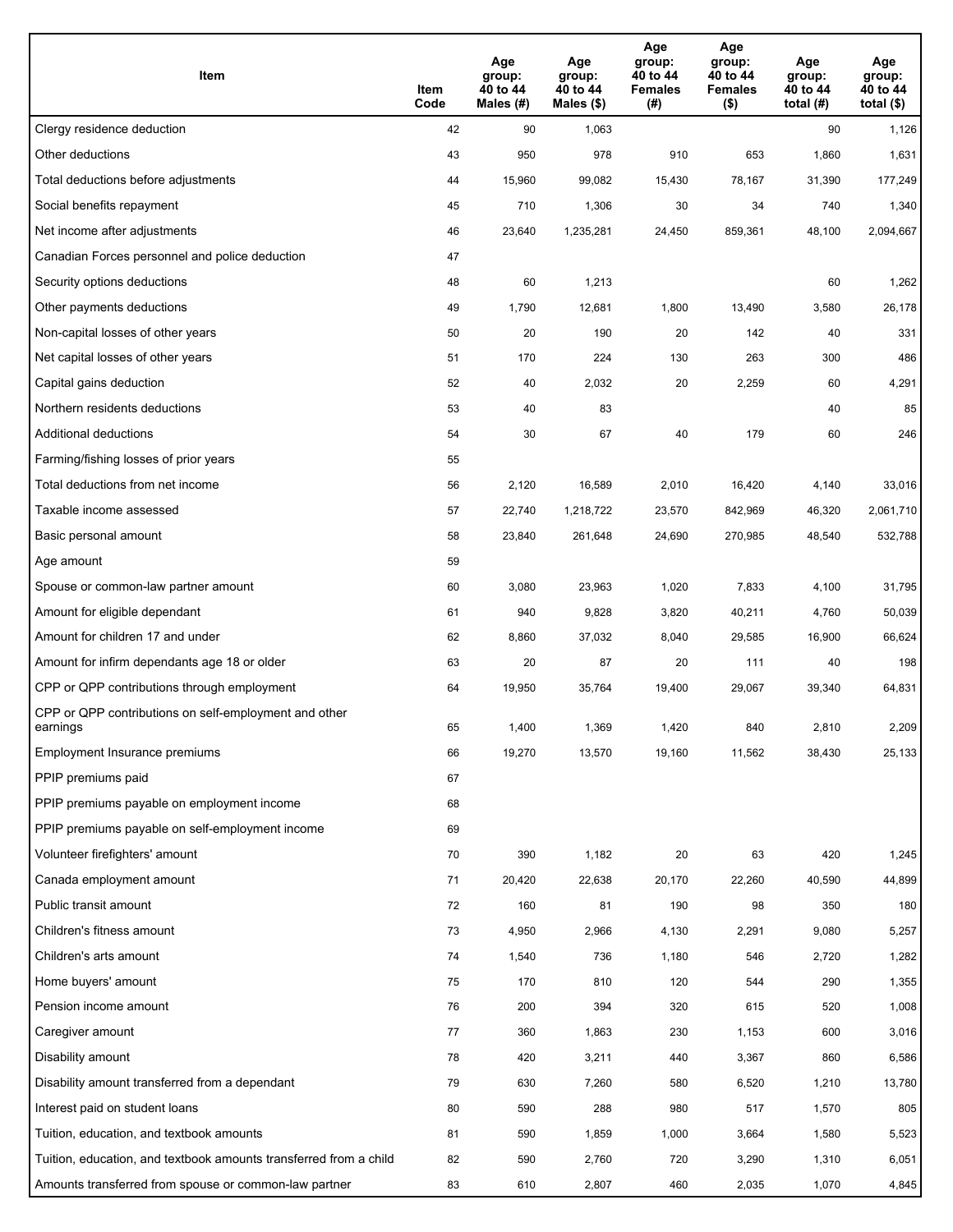| <b>Item</b>                                         | Item<br>Code | Age<br>group:<br>40 to 44<br>Males $(H)$ | Age<br>group:<br>40 to 44<br>Males $(\$)$ | Age<br>group:<br>40 to 44<br><b>Females</b><br>(#) | Age<br>group:<br>40 to 44<br><b>Females</b><br>$($ \$) | Age<br>group:<br>40 to 44<br>total $(H)$ | Age<br>group:<br>40 to 44<br>total $($)$ |
|-----------------------------------------------------|--------------|------------------------------------------|-------------------------------------------|----------------------------------------------------|--------------------------------------------------------|------------------------------------------|------------------------------------------|
| Medical expenses                                    | 84           | 3,740                                    | 6,680                                     | 6,500                                              | 10,550                                                 | 10,250                                   | 17,230                                   |
| Total tax credits on personal amounts               | 85           | 23,840                                   | 65,825                                    | 24,690                                             | 67,163                                                 | 48,540                                   | 133,014                                  |
| Allowable charitable donations and government gifts | 86           | 4,870                                    | 4,913                                     | 4,410                                              | 2,919                                                  | 9,280                                    | 7,832                                    |
| Eligible cultural and ecological gifts              | 87           |                                          |                                           |                                                    |                                                        |                                          |                                          |
| Total tax credit on donations and gifts             | 88           | 4,800                                    | 1,341                                     | 4,350                                              | 771                                                    | 9,150                                    | 2,111                                    |
| Total federal non-refundable tax credits            | 89           | 23,840                                   | 67,166                                    | 24,690                                             | 67,934                                                 | 48,540                                   | 135,125                                  |
| Federal dividend tax credit                         | 90           | 1,860                                    | 5,932                                     | 1,630                                              | 4,165                                                  | 3,480                                    | 10,097                                   |
| Overseas employment tax credit                      | 91           | 20                                       | 207                                       |                                                    |                                                        | 20                                       | 207                                      |
| Minimum tax carryover                               | 92           | 30                                       | 92                                        | 20                                                 | 40                                                     | 40                                       | 133                                      |
| Basic federal tax                                   | 93           | 19,760                                   | 152,519                                   | 16.990                                             | 79,831                                                 | 36,750                                   | 232,350                                  |
| Federal Foreign Tax Credit                          | 94           | 420                                      | 1,203                                     | 330                                                | 310                                                    | 760                                      | 1,513                                    |
| Federal Political contribution tax credit           | 95           | 70                                       | 13                                        | 30                                                 | 5                                                      | 100                                      | 17                                       |
| <b>Investment Tax Credit</b>                        | 96           | 100                                      | 188                                       |                                                    |                                                        | 110                                      | 195                                      |
| Labour-sponsored funds tax credit                   | 97           | 30                                       | 6                                         | 40                                                 | 6                                                      | 60                                       | 12                                       |
| Alternative minimum tax payable                     | 98           | 30                                       | 98                                        | 20                                                 | 155                                                    | 50                                       | 253                                      |
| Net federal tax                                     | 99           | 19,710                                   | 151,119                                   | 16,960                                             | 79,506                                                 | 36,670                                   | 230,625                                  |
| CPP contributions on self-employment                | 100          | 1,400                                    | 2,738                                     | 1,420                                              | 1,680                                                  | 2,810                                    | 4,418                                    |
| Social Benefits repayment                           | 101          | 710                                      | 1,306                                     | 30                                                 | 34                                                     | 740                                      | 1,340                                    |
| <b>Net Provincial Tax</b>                           | 102          | 19,710                                   | 102,542                                   | 17.460                                             | 56,626                                                 | 37,170                                   | 159,169                                  |
| Total tax payable                                   | 103          | 20,370                                   | 257,707                                   | 18,350                                             | 137,848                                                | 38,720                                   | 395,555                                  |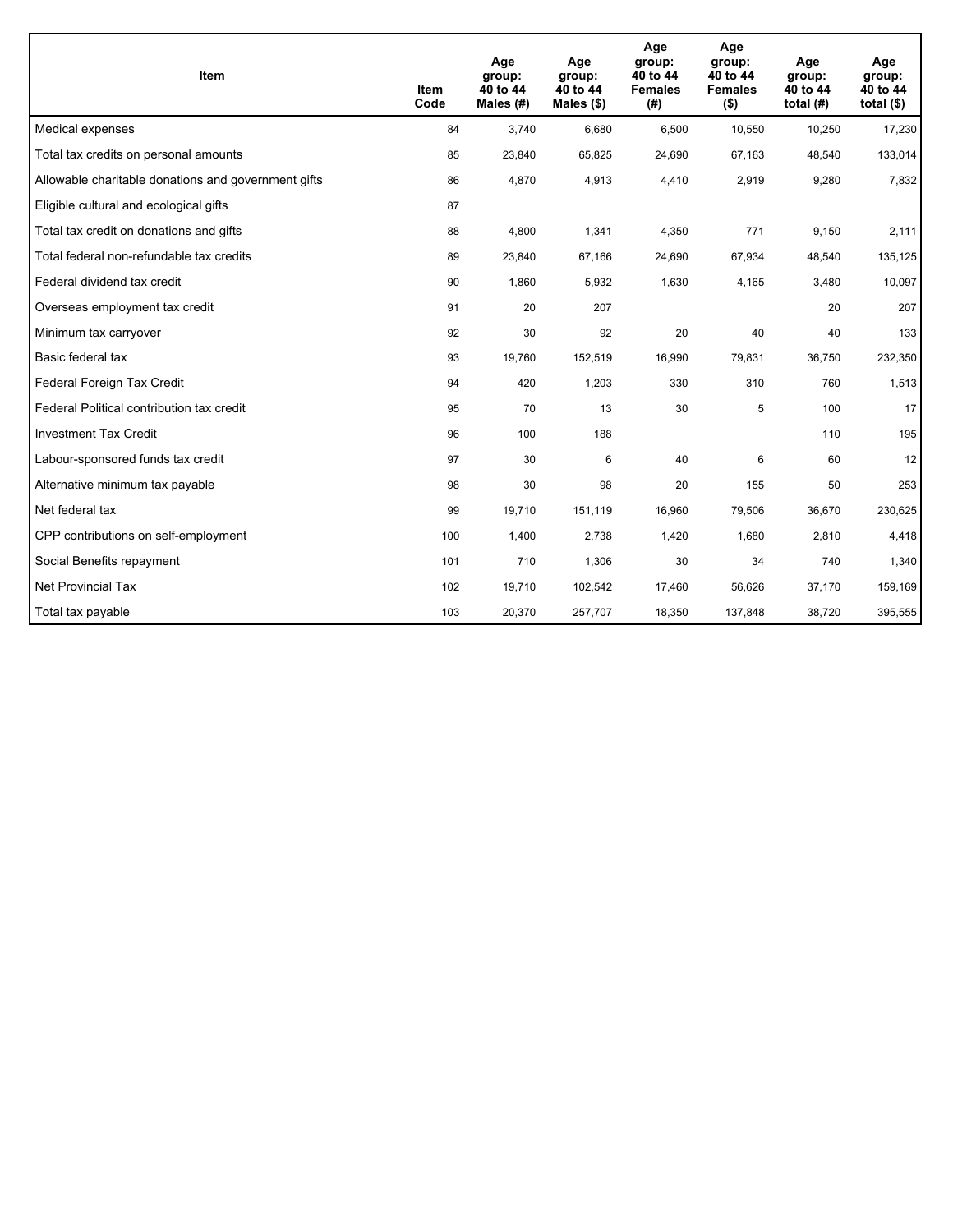| Item                                                                                           | Item<br>Code   | Age<br>group:<br>45 to 49<br>Males (#) | Age<br>group:<br>45 to 49<br>Males $(\$)$ | Age<br>group:<br>45 to 49<br><b>Females</b><br>(#) | Age<br>group:<br>45 to 49<br><b>Females</b><br>$($ \$) | Age<br>group:<br>45 to 49<br>total $(H)$ | Age<br>group:<br>45 to 49<br>total $($ |
|------------------------------------------------------------------------------------------------|----------------|----------------------------------------|-------------------------------------------|----------------------------------------------------|--------------------------------------------------------|------------------------------------------|----------------------------------------|
| Number of taxable returns                                                                      | $\mathbf{1}$   | 22,120                                 |                                           | 20,770                                             |                                                        | 42,880                                   |                                        |
| Number of non-taxable returns                                                                  | $\overline{a}$ | 4,020                                  |                                           | 6,220                                              |                                                        | 10,240                                   |                                        |
| Total number of returns                                                                        | 3              | 26,130                                 |                                           | 26,980                                             |                                                        | 53,120                                   |                                        |
| Employment income                                                                              | 4              | 22,110                                 | 1,219,372                                 | 22,810                                             | 866,260                                                | 44,930                                   | 2,085,632                              |
| Commissions (from employment)                                                                  | 5              | 650                                    | 24,006                                    | 500                                                | 6,744                                                  | 1,160                                    | 30,750                                 |
| Other employment income                                                                        | 6              | 2,810                                  | 17,843                                    | 1,950                                              | 8,665                                                  | 4,770                                    | 26,581                                 |
| Old Age Security pension (OASP)                                                                | 7              |                                        |                                           |                                                    |                                                        |                                          |                                        |
| CPP or QPP benefits                                                                            | 8              | 790                                    | 6,157                                     | 1,310                                              | 8,966                                                  | 2,090                                    | 15,123                                 |
| Other pensions or superannuation                                                               | 9              | 480                                    | 10,802                                    | 200                                                | 2,651                                                  | 670                                      | 13,453                                 |
| Elected split-pension amount                                                                   | 10             | 70                                     | 344                                       | 540                                                | 5,076                                                  | 610                                      | 5,420                                  |
| Universal Child Care Benefit (UCCB)                                                            | 11             | 410                                    | 495                                       | 460                                                | 506                                                    | 870                                      | 1,001                                  |
| Employment Insurance and other benefits                                                        | 12             | 5,960                                  | 53,747                                    | 5,000                                              | 31,456                                                 | 10,950                                   | 85,203                                 |
| Taxable amount of dividends from taxable Canadian corporations                                 | 13             | 2,610                                  | 48,851                                    | 2,410                                              | 36,401                                                 | 5,020                                    | 85,253                                 |
| Interest and other investment income                                                           | 14             | 2,870                                  | 4,805                                     | 3,140                                              | 3,084                                                  | 6,010                                    | 7,889                                  |
| Net partnership income (Limited or non-active partners only)                                   | 15             | 50                                     | 394                                       | 20                                                 | 11                                                     | 70                                       | 405                                    |
| Net rental income                                                                              | 16             | 870                                    | 49                                        | 670                                                | 11                                                     | 1,540                                    | 61                                     |
| Taxable capital gains                                                                          | 17             | 1,100                                  | 7,070                                     | 1,120                                              | 4,323                                                  | 2,220                                    | 11,394                                 |
| Registered retirement savings plan income (RRSP)                                               | 18             | 2,300                                  | 13,096                                    | 2,190                                              | 10,919                                                 | 4,490                                    | 24,015                                 |
| Other income                                                                                   | 19             | 2,470                                  | 16,359                                    | 2,170                                              | 10,548                                                 | 4,650                                    | 26,907                                 |
| Net business income                                                                            | 20             | 2,010                                  | 32,065                                    | 1,790                                              | 16,948                                                 | 3,790                                    | 49,013                                 |
| Net professional income                                                                        | 21             | 210                                    | 12,003                                    | 240                                                | 8,139                                                  | 450                                      | 20,142                                 |
| Net commission income                                                                          | 22             | 130                                    | 3,811                                     | 160                                                | 1,697                                                  | 290                                      | 5,508                                  |
| Net farming income                                                                             | 23             | 170                                    | 508                                       | 50                                                 | 12                                                     | 230                                      | 519                                    |
| Net fishing income                                                                             | 24             | 270                                    | 5,843                                     | 30                                                 | 482                                                    | 290                                      | 6,326                                  |
| Workers' compensation benefits                                                                 | 25             | 550                                    | 6,077                                     | 410                                                | 3,440                                                  | 960                                      | 9,517                                  |
| Social assistance payments                                                                     | 26             | 1,690                                  | 10,528                                    | 1,590                                              | 10,952                                                 | 3,280                                    | 21,480                                 |
| Net federal supplements                                                                        | 27             |                                        |                                           |                                                    |                                                        |                                          |                                        |
| Total income assessed                                                                          | 28             | 25,970                                 | 1,494,274                                 | 26,790                                             | 1,039,614                                              | 52,760                                   | 2,533,963                              |
| Registered pension plan contributions (RPP)                                                    | 29             | 7,550                                  | 31,043                                    | 9,500                                              | 34,737                                                 | 17,040                                   | 65,780                                 |
| <b>RRSP</b> deduction                                                                          | 30             | 7,790                                  | 52,429                                    | 6,260                                              | 31,808                                                 | 14,060                                   | 84,237                                 |
| Deduction for elected split-pension amount                                                     | 31             | 270                                    | 2,673                                     | 50                                                 | 197                                                    | 320                                      | 2,869                                  |
| Annual union, professional, or like dues                                                       | 32             | 6,750                                  | 5,763                                     | 8,190                                              | 5,577                                                  | 14,930                                   | 11,340                                 |
| Child care expenses                                                                            | 33             | 1,010                                  | 3,534                                     | 1,350                                              | 3,416                                                  | 2,360                                    | 6,950                                  |
| Business investment loss                                                                       | 34             | 10                                     | 132                                       | 10                                                 | 220                                                    | 30                                       | 351                                    |
| Moving expenses                                                                                | 35             | 90                                     | 688                                       | 70                                                 | 423                                                    | 160                                      | 1,112                                  |
| Support payments made                                                                          | 36             | 220                                    | 2,038                                     |                                                    |                                                        | 230                                      | 2,148                                  |
| Carrying charges and interest expenses                                                         | 37             | 1,340                                  | 2,837                                     | 1,010                                              | 1,776                                                  | 2,350                                    | 4,613                                  |
| Deductions for CPP/QPP contributions on self-employment and other<br>earnings                  | 38             | 1,670                                  | 1,631                                     | 1,480                                              | 903                                                    | 3,150                                    | 2,534                                  |
| Deductions for provincial parental insurance plan (PPIP) premiums on<br>self-employment income | 39             |                                        |                                           |                                                    |                                                        |                                          |                                        |
| Exploration and development expenses                                                           | 40             |                                        |                                           |                                                    |                                                        | 30                                       | 379                                    |
| Other employment expenses                                                                      | 41             | 2,000                                  | 10,584                                    | 760                                                | 2,101                                                  | 2,750                                    | 12,691                                 |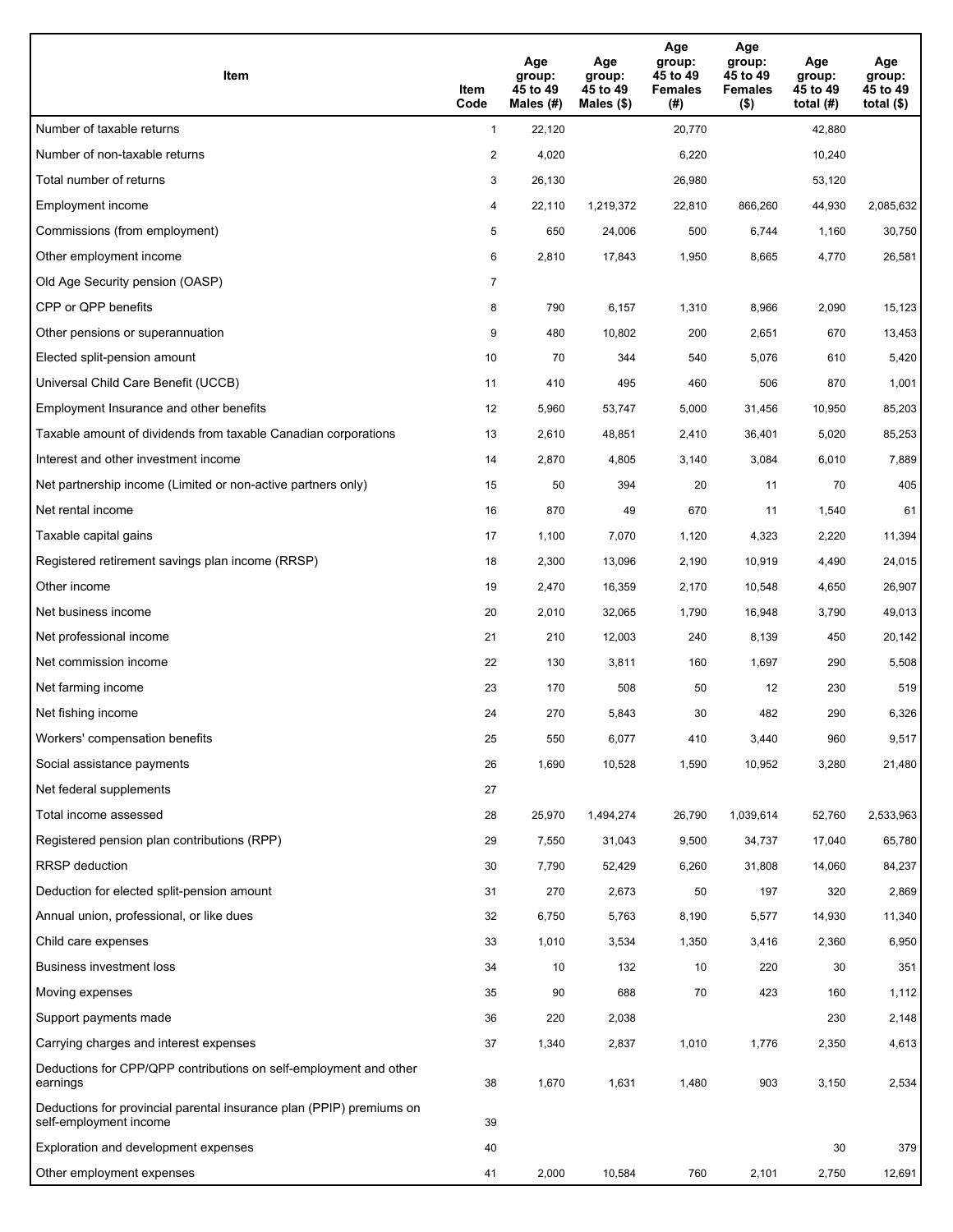| Item                                                              | Item<br>Code | Age<br>group:<br>45 to 49<br>Males (#) | Age<br>group:<br>45 to 49<br>Males (\$) | Age<br>group:<br>45 to 49<br><b>Females</b><br>(# ) | Age<br>group:<br>45 to 49<br><b>Females</b><br>$($ \$) | Age<br>group:<br>45 to 49<br>total $(#)$ | Age<br>group:<br>45 to 49<br>total $($)$ |
|-------------------------------------------------------------------|--------------|----------------------------------------|-----------------------------------------|-----------------------------------------------------|--------------------------------------------------------|------------------------------------------|------------------------------------------|
| Clergy residence deduction                                        | 42           | 90                                     | 1,189                                   | 10                                                  | 107                                                    | 100                                      | 1,296                                    |
| Other deductions                                                  | 43           | 1,140                                  | 1,523                                   | 1,010                                               | 930                                                    | 2,150                                    | 2,454                                    |
| Total deductions before adjustments                               | 44           | 17,250                                 | 116,435                                 | 16,290                                              | 82,326                                                 | 33,550                                   | 198,766                                  |
| Social benefits repayment                                         | 45           | 750                                    | 1,297                                   | 50                                                  | 59                                                     | 790                                      | 1,356                                    |
| Net income after adjustments                                      | 46           | 25,880                                 | 1,377,096                               | 26,690                                              | 958,189                                                | 52,570                                   | 2,335,353                                |
| Canadian Forces personnel and police deduction                    | 47           | 10                                     | 408                                     |                                                     |                                                        | 20                                       | 433                                      |
| Security options deductions                                       | 48           | 40                                     | 373                                     | 20                                                  | 387                                                    | 60                                       | 761                                      |
| Other payments deductions                                         | 49           | 2,230                                  | 16,605                                  | 1,990                                               | 14,392                                                 | 4,220                                    | 30,997                                   |
| Non-capital losses of other years                                 | 50           | 40                                     | 286                                     | 40                                                  | 159                                                    | 70                                       | 445                                      |
| Net capital losses of other years                                 | 51           | 270                                    | 623                                     | 230                                                 | 236                                                    | 490                                      | 859                                      |
| Capital gains deduction                                           | 52           | 40                                     | 3,761                                   | 30                                                  | 2,287                                                  | 70                                       | 6,048                                    |
| Northern residents deductions                                     | 53           | 40                                     | 70                                      |                                                     |                                                        | 40                                       | 95                                       |
| Additional deductions                                             | 54           | 30                                     | 284                                     | 30                                                  | 194                                                    | 60                                       | 478                                      |
| Farming/fishing losses of prior years                             | 55           | 10                                     | 87                                      |                                                     |                                                        | 20                                       | 127                                      |
| Total deductions from net income                                  | 56           | 2,670                                  | 22,497                                  | 2,340                                               | 17,746                                                 | 5,010                                    | 40,244                                   |
| Taxable income assessed                                           | 57           | 24,710                                 | 1,354,640                               | 25,640                                              | 940,455                                                | 50,350                                   | 2,295,163                                |
| Basic personal amount                                             | 58           | 26,130                                 | 287,125                                 | 26,980                                              | 296,697                                                | 53,120                                   | 583,885                                  |
| Age amount                                                        | 59           |                                        |                                         |                                                     |                                                        |                                          |                                          |
| Spouse or common-law partner amount                               | 60           | 3,140                                  | 25,174                                  | 1,140                                               | 8,452                                                  | 4,270                                    | 33,626                                   |
| Amount for eligible dependant                                     | 61           | 710                                    | 7,103                                   | 2,380                                               | 23,932                                                 | 3,090                                    | 31,035                                   |
| Amount for children 17 and under                                  | 62           | 6,970                                  | 26,007                                  | 4,950                                               | 15,764                                                 | 11,920                                   | 41,773                                   |
| Amount for infirm dependants age 18 or older                      | 63           | 30                                     | 189                                     | 40                                                  | 186                                                    | 70                                       | 376                                      |
| CPP or QPP contributions through employment                       | 64           | 21,190                                 | 37,838                                  | 20,990                                              | 31,304                                                 | 42,180                                   | 69,141                                   |
| CPP or QPP contributions on self-employment and other<br>earnings | 65           | 1,670                                  | 1,631                                   | 1,480                                               | 903                                                    | 3,150                                    | 2,534                                    |
| Employment Insurance premiums                                     | 66           | 20,190                                 | 14,191                                  | 20,650                                              | 12,421                                                 | 40,840                                   | 26,612                                   |
| PPIP premiums paid                                                | 67           |                                        |                                         |                                                     |                                                        |                                          |                                          |
| PPIP premiums payable on employment income                        | 68           |                                        |                                         |                                                     |                                                        |                                          |                                          |
| PPIP premiums payable on self-employment income                   | 69           |                                        |                                         |                                                     |                                                        |                                          |                                          |
| Volunteer firefighters' amount                                    | 70           | 300                                    | 907                                     | 20                                                  | 63                                                     | 320                                      | 970                                      |
| Canada employment amount                                          | 71           | 21,810                                 | 24,183                                  | 21,800                                              | 24,119                                                 | 43,610                                   | 48,303                                   |
| Public transit amount                                             | 72           | 160                                    | 82                                      | 230                                                 | 111                                                    | 390                                      | 194                                      |
| Children's fitness amount                                         | 73           | 3,470                                  | 2,003                                   | 2,320                                               | 1,242                                                  | 5,790                                    | 3,246                                    |
| Children's arts amount                                            | 74           | 990                                    | 499                                     | 680                                                 | 330                                                    | 1,670                                    | 829                                      |
| Home buyers' amount                                               | 75           | 100                                    | 456                                     | 90                                                  | 399                                                    | 190                                      | 855                                      |
| Pension income amount                                             | 76           | 540                                    | 1,047                                   | 710                                                 | 1,377                                                  | 1,240                                    | 2,424                                    |
| Caregiver amount                                                  | 77           | 550                                    | 2,813                                   | 440                                                 | 2,126                                                  | 990                                      | 4,939                                    |
| Disability amount                                                 | 78           | 560                                    | 4,296                                   | 610                                                 | 4,686                                                  | 1,170                                    | 8,982                                    |
| Disability amount transferred from a dependant                    | 79           | 630                                    | 6,804                                   | 540                                                 | 5,233                                                  | 1,170                                    | 12,037                                   |
| Interest paid on student loans                                    | 80           | 260                                    | 123                                     | 600                                                 | 305                                                    | 860                                      | 428                                      |
| Tuition, education, and textbook amounts                          | 81           | 430                                    | 1,376                                   | 820                                                 | 2,740                                                  | 1,240                                    | 4,116                                    |
| Tuition, education, and textbook amounts transferred from a child | 82           | 2,120                                  | 11,014                                  | 1,920                                               | 9,934                                                  | 4,040                                    | 20,948                                   |
| Amounts transferred from spouse or common-law partner             | 83           | 530                                    | 2,536                                   | 440                                                 | 2,195                                                  | 970                                      | 4,731                                    |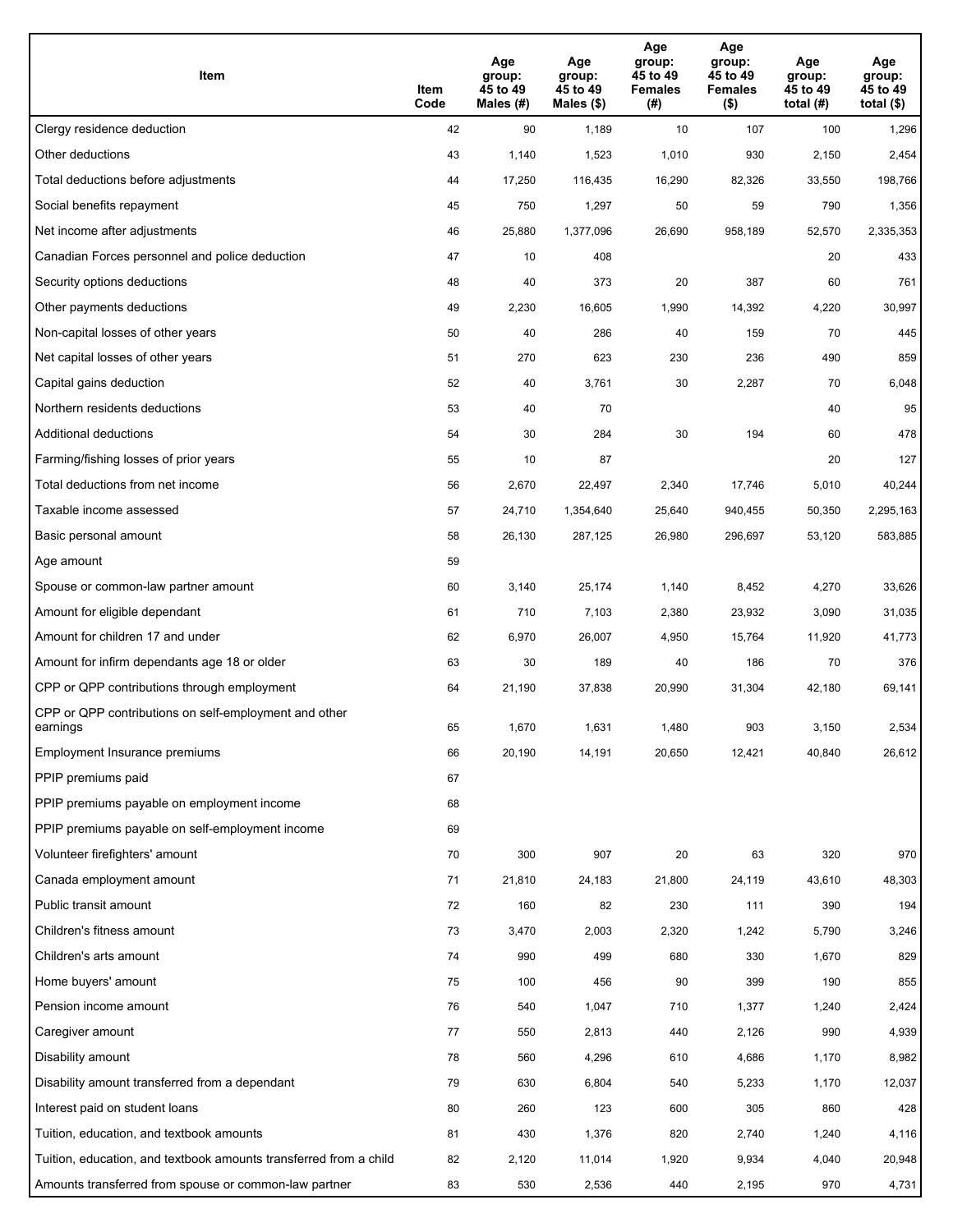| <b>Item</b>                                         | Item<br>Code | Age<br>group:<br>45 to 49<br>Males $(H)$ | Age<br>group:<br>45 to 49<br>Males $(\$)$ | Age<br>group:<br>45 to 49<br><b>Females</b><br>(# ) | Age<br>group:<br>45 to 49<br><b>Females</b><br>$($ \$) | Age<br>group:<br>45 to 49<br>total $(H)$ | Age<br>group:<br>45 to 49<br>total $($)$ |
|-----------------------------------------------------|--------------|------------------------------------------|-------------------------------------------|-----------------------------------------------------|--------------------------------------------------------|------------------------------------------|------------------------------------------|
| Medical expenses                                    | 84           | 4,390                                    | 7,652                                     | 7,500                                               | 11,745                                                 | 11,890                                   | 19,397                                   |
| Total tax credits on personal amounts               | 85           | 26,130                                   | 69,760                                    | 26,980                                              | 68,440                                                 | 53,120                                   | 138,210                                  |
| Allowable charitable donations and government gifts | 86           | 5,740                                    | 6,216                                     | 5,300                                               | 4,238                                                  | 11,050                                   | 10,454                                   |
| Eligible cultural and ecological gifts              | 87           |                                          |                                           |                                                     |                                                        |                                          |                                          |
| Total tax credit on donations and gifts             | 88           | 5,640                                    | 1,697                                     | 5,220                                               | 1,132                                                  | 10,860                                   | 2,830                                    |
| Total federal non-refundable tax credits            | 89           | 26,130                                   | 71,457                                    | 26,980                                              | 69,572                                                 | 53,120                                   | 141,040                                  |
| Federal dividend tax credit                         | 90           | 2,530                                    | 6,570                                     | 2,230                                               | 4,858                                                  | 4,770                                    | 11,429                                   |
| Overseas employment tax credit                      | 91           | 20                                       | 169                                       |                                                     |                                                        | 20                                       | 171                                      |
| Minimum tax carryover                               | 92           | 40                                       | 114                                       | 20                                                  | 68                                                     | 50                                       | 182                                      |
| Basic federal tax                                   | 93           | 21,420                                   | 175,795                                   | 19,520                                              | 93.779                                                 | 40,940                                   | 269,584                                  |
| Federal Foreign Tax Credit                          | 94           | 600                                      | 1,292                                     | 470                                                 | 227                                                    | 1,070                                    | 1,528                                    |
| Federal Political contribution tax credit           | 95           | 80                                       | 16                                        | 50                                                  | 9                                                      | 130                                      | 25                                       |
| <b>Investment Tax Credit</b>                        | 96           | 150                                      | 242                                       | 20                                                  | 15                                                     | 170                                      | 257                                      |
| Labour-sponsored funds tax credit                   | 97           | 60                                       | 13                                        | 80                                                  | 15                                                     | 140                                      | 27                                       |
| Alternative minimum tax payable                     | 98           | 30                                       | 221                                       | 20                                                  | 134                                                    | 50                                       | 355                                      |
| Net federal tax                                     | 99           | 21,380                                   | 174,240                                   | 19,480                                              | 93,518                                                 | 40,860                                   | 267,757                                  |
| CPP contributions on self-employment                | 100          | 1,670                                    | 3,262                                     | 1,480                                               | 1,806                                                  | 3,150                                    | 5,068                                    |
| Social Benefits repayment                           | 101          | 750                                      | 1,297                                     | 50                                                  | 59                                                     | 790                                      | 1,356                                    |
| Net Provincial Tax                                  | 102          | 21,350                                   | 116,192                                   | 19.760                                              | 64,764                                                 | 41,110                                   | 180,956                                  |
| Total tax payable                                   | 103          | 22,120                                   | 294,993                                   | 20,770                                              | 160,148                                                | 42,880                                   | 455,140                                  |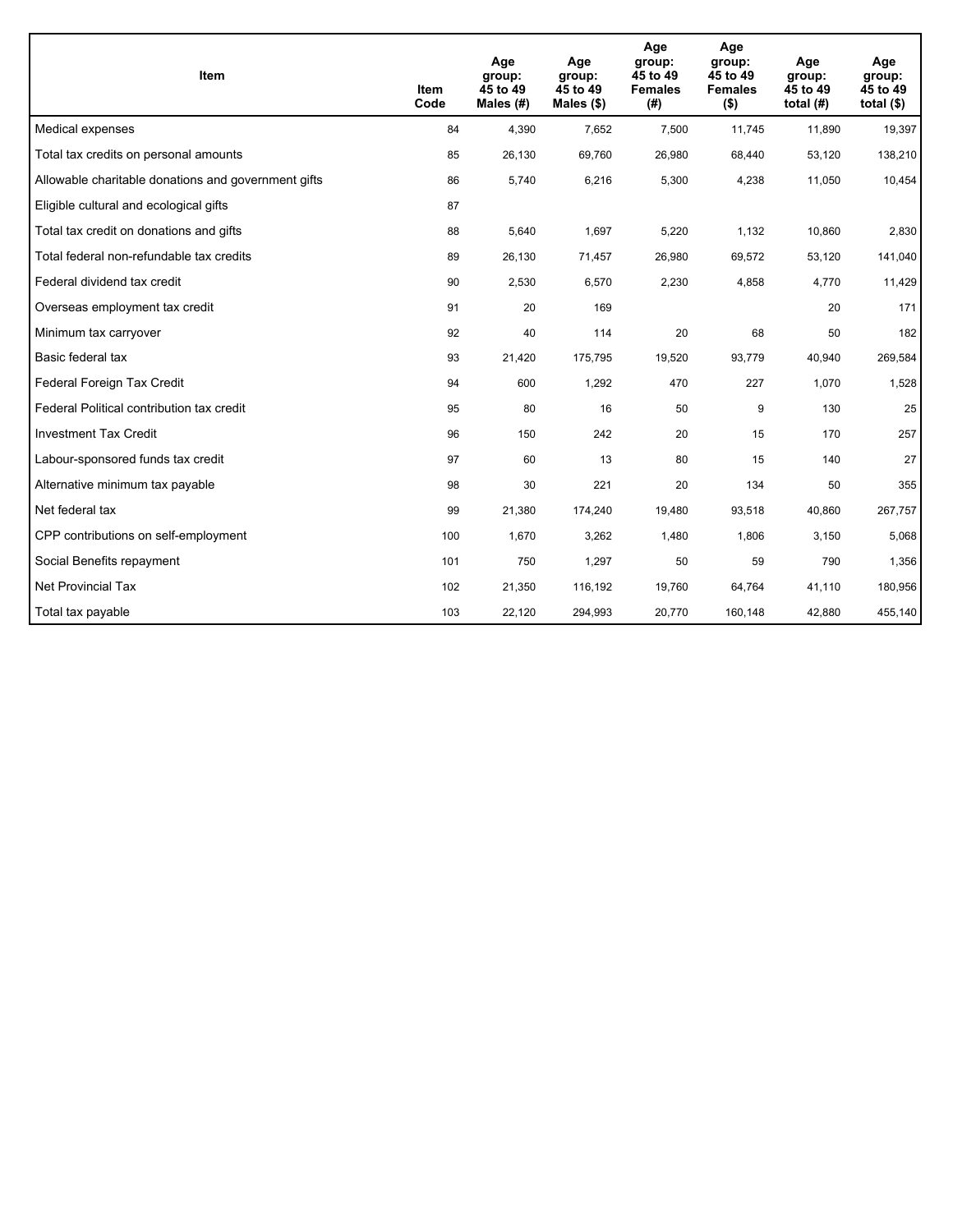| Item                                                                                           | Item<br>Code   | Age<br>group:<br>50 to 54<br>Males (#) | Age<br>group:<br>50 to 54<br>Males (\$) | Age<br>group:<br>50 to 54<br><b>Females</b><br>(#) | Age<br>group:<br>50 to 54<br><b>Females</b><br>$($ \$) | Age<br>group:<br>50 to 54<br>total $(H)$ | Age<br>group:<br>50 to 54<br>total $($ |
|------------------------------------------------------------------------------------------------|----------------|----------------------------------------|-----------------------------------------|----------------------------------------------------|--------------------------------------------------------|------------------------------------------|----------------------------------------|
| Number of taxable returns                                                                      | $\mathbf{1}$   | 24,630                                 |                                         | 23,190                                             |                                                        | 47,820                                   |                                        |
| Number of non-taxable returns                                                                  | $\overline{a}$ | 4,660                                  |                                         | 6,800                                              |                                                        | 11,470                                   |                                        |
| Total number of returns                                                                        | 3              | 29,290                                 |                                         | 29,990                                             |                                                        | 59,290                                   |                                        |
| Employment income                                                                              | 4              | 24,030                                 | 1,290,515                               | 24,390                                             | 883,071                                                | 48,420                                   | 2,173,587                              |
| Commissions (from employment)                                                                  | 5              | 550                                    | 20,682                                  | 420                                                | 5,519                                                  | 970                                      | 26,201                                 |
| Other employment income                                                                        | 6              | 3,240                                  | 18,810                                  | 2,100                                              | 8,742                                                  | 5,340                                    | 27,551                                 |
| Old Age Security pension (OASP)                                                                | 7              |                                        |                                         |                                                    |                                                        |                                          |                                        |
| CPP or QPP benefits                                                                            | 8              | 1,440                                  | 12,122                                  | 2,370                                              | 16,566                                                 | 3,810                                    | 28,688                                 |
| Other pensions or superannuation                                                               | 9              | 900                                    | 22,726                                  | 530                                                | 8,964                                                  | 1,430                                    | 31,690                                 |
| Elected split-pension amount                                                                   | 10             | 190                                    | 888                                     | 1,450                                              | 15,674                                                 | 1,640                                    | 16,562                                 |
| Universal Child Care Benefit (UCCB)                                                            | 11             | 130                                    | 158                                     | 80                                                 | 108                                                    | 210                                      | 266                                    |
| Employment Insurance and other benefits                                                        | 12             | 7,020                                  | 63,543                                  | 5,740                                              | 36,610                                                 | 12,760                                   | 100,153                                |
| Taxable amount of dividends from taxable Canadian corporations                                 | 13             | 3,520                                  | 62,587                                  | 3,160                                              | 43,554                                                 | 6,680                                    | 106,319                                |
| Interest and other investment income                                                           | 14             | 4,210                                  | 8,840                                   | 4,540                                              | 5,684                                                  | 8,750                                    | 14,524                                 |
| Net partnership income (Limited or non-active partners only)                                   | 15             | 70                                     | 82                                      | 30                                                 | 9                                                      | 100                                      | 90                                     |
| Net rental income                                                                              | 16             | 1,030                                  | 702                                     | 720                                                | 1,296                                                  | 1,750                                    | 1,996                                  |
| Taxable capital gains                                                                          | 17             | 1,560                                  | 12,289                                  | 1,550                                              | 8,313                                                  | 3,110                                    | 20,602                                 |
| Registered retirement savings plan income (RRSP)                                               | 18             | 2,110                                  | 16,591                                  | 2,190                                              | 14,650                                                 | 4,290                                    | 31,241                                 |
| Other income                                                                                   | 19             | 3,090                                  | 22,634                                  | 2,750                                              | 15,586                                                 | 5,840                                    | 38,220                                 |
| Net business income                                                                            | 20             | 2,360                                  | 37,981                                  | 1,870                                              | 17,395                                                 | 4,230                                    | 55,379                                 |
| Net professional income                                                                        | 21             | 240                                    | 12,553                                  | 250                                                | 8,022                                                  | 490                                      | 20,576                                 |
| Net commission income                                                                          | 22             | 170                                    | 4,734                                   | 140                                                | 2,056                                                  | 310                                      | 6,790                                  |
| Net farming income                                                                             | 23             | 260                                    | 534                                     | 60                                                 | 345                                                    | 320                                      | 878                                    |
| Net fishing income                                                                             | 24             | 290                                    | 5,667                                   | 30                                                 | 381                                                    | 320                                      | 6,048                                  |
| Workers' compensation benefits                                                                 | 25             | 950                                    | 11,456                                  | 570                                                | 5,715                                                  | 1,520                                    | 17,171                                 |
| Social assistance payments                                                                     | 26             | 1,980                                  | 12,349                                  | 1,780                                              | 11,801                                                 | 3,760                                    | 24,151                                 |
| Net federal supplements                                                                        | 27             |                                        |                                         |                                                    |                                                        |                                          |                                        |
| Total income assessed                                                                          | 28             | 29,140                                 | 1,638,523                               | 29,710                                             | 1,113,467                                              | 58,860                                   | 2,752,168                              |
| Registered pension plan contributions (RPP)                                                    | 29             | 8,420                                  | 34,177                                  | 10,110                                             | 35,374                                                 | 18,530                                   | 69,551                                 |
| <b>RRSP</b> deduction                                                                          | 30             | 8,730                                  | 66,740                                  | 7,140                                              | 40,231                                                 | 15,870                                   | 106,971                                |
| Deduction for elected split-pension amount                                                     | 31             | 540                                    | 5,542                                   | 100                                                | 486                                                    | 650                                      | 6,028                                  |
| Annual union, professional, or like dues                                                       | 32             | 8,170                                  | 6,781                                   | 8,620                                              | 5,647                                                  | 16,800                                   | 12,427                                 |
| Child care expenses                                                                            | 33             | 410                                    | 1,200                                   | 320                                                | 726                                                    | 730                                      | 1,926                                  |
| Business investment loss                                                                       | 34             | 20                                     | 368                                     |                                                    |                                                        | 30                                       | 514                                    |
| Moving expenses                                                                                | 35             | 60                                     | 460                                     | 40                                                 | 146                                                    | 100                                      | 606                                    |
| Support payments made                                                                          | 36             | 260                                    | 3,007                                   |                                                    |                                                        | 260                                      | 3,080                                  |
| Carrying charges and interest expenses                                                         | 37             | 1,880                                  | 4,218                                   | 1,380                                              | 2,027                                                  | 3,260                                    | 6,246                                  |
| Deductions for CPP/QPP contributions on self-employment and other<br>earnings                  | 38             | 2,010                                  | 1,961                                   | 1,520                                              | 918                                                    | 3,530                                    | 2,880                                  |
| Deductions for provincial parental insurance plan (PPIP) premiums on<br>self-employment income | 39             |                                        |                                         |                                                    |                                                        |                                          |                                        |
| Exploration and development expenses                                                           | 40             | 30                                     | 268                                     | 20                                                 | 124                                                    | 40                                       | 392                                    |
| Other employment expenses                                                                      | 41             | 2,130                                  | 10,495                                  | 740                                                | 2,309                                                  | 2,860                                    | 12,804                                 |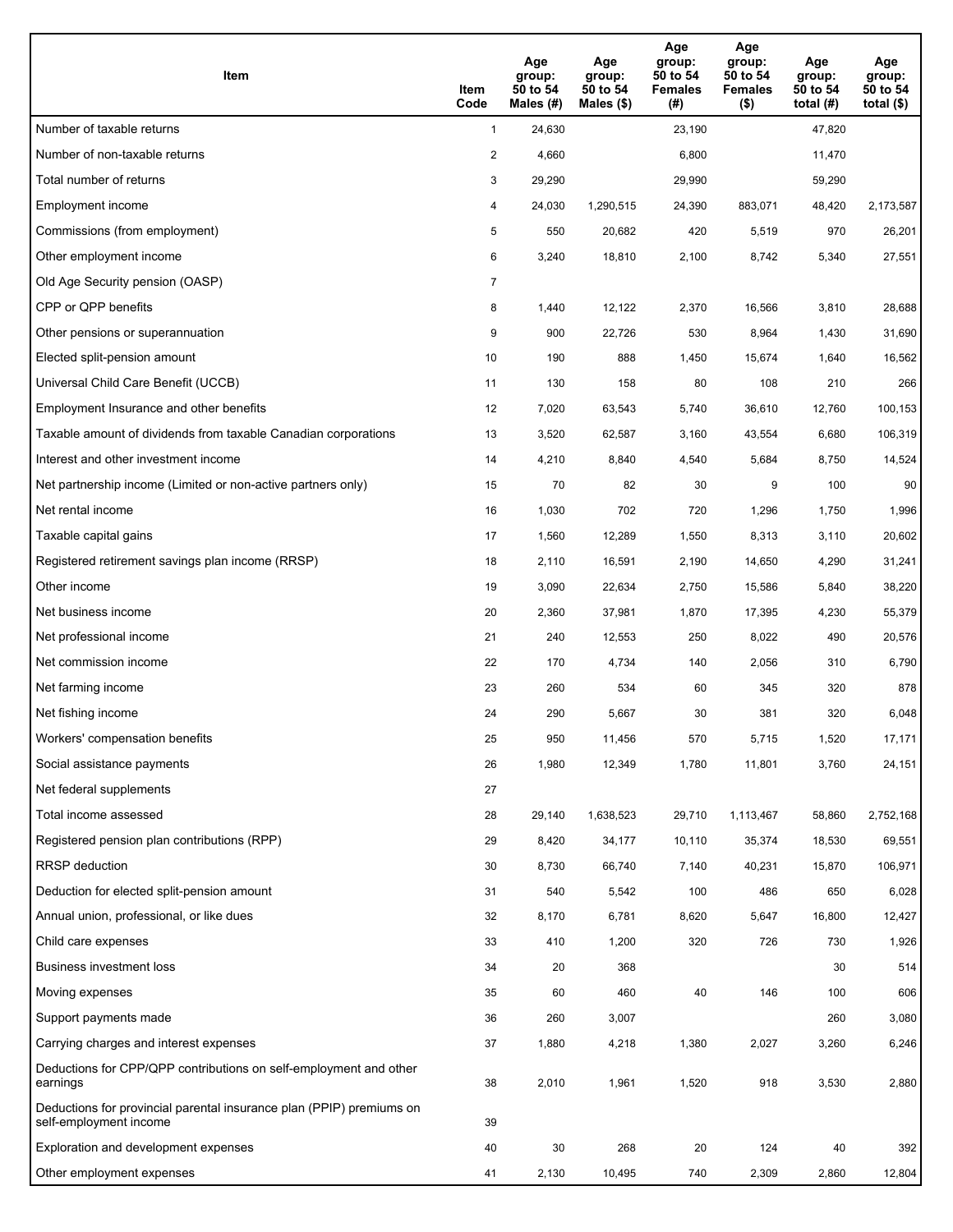| Item                                                              | Item<br>Code | Age<br>group:<br>50 to 54<br>Males (#) | Age<br>group:<br>50 to 54<br>Males (\$) | Age<br>group:<br>50 to 54<br><b>Females</b><br>(# ) | Age<br>group:<br>50 to 54<br><b>Females</b><br>$($ \$) | Age<br>group:<br>50 to 54<br>total $(H)$ | Age<br>group:<br>50 to 54<br>total $($)$ |
|-------------------------------------------------------------------|--------------|----------------------------------------|-----------------------------------------|-----------------------------------------------------|--------------------------------------------------------|------------------------------------------|------------------------------------------|
| Clergy residence deduction                                        | 42           | 110                                    | 1,447                                   | 30                                                  | 273                                                    | 140                                      | 1,720                                    |
| Other deductions                                                  | 43           | 1,160                                  | 1,614                                   | 1,070                                               | 818                                                    | 2,230                                    | 2,432                                    |
| Total deductions before adjustments                               | 44           | 19,220                                 | 138,284                                 | 17,220                                              | 89,301                                                 | 36,440                                   | 227,585                                  |
| Social benefits repayment                                         | 45           | 810                                    | 1,413                                   | 50                                                  | 73                                                     | 860                                      | 1,486                                    |
| Net income after adjustments                                      | 46           | 29,040                                 | 1,499,970                               | 29,610                                              | 1,024,511                                              | 58,660                                   | 2,524,659                                |
| Canadian Forces personnel and police deduction                    | 47           | 20                                     | 666                                     |                                                     |                                                        | 20                                       | 666                                      |
| Security options deductions                                       | 48           | 40                                     | 651                                     | 10                                                  | 140                                                    | 50                                       | 790                                      |
| Other payments deductions                                         | 49           | 2,910                                  | 23,805                                  | 2,330                                               | 17,517                                                 | 5,240                                    | 41,322                                   |
| Non-capital losses of other years                                 | 50           | 30                                     | 204                                     | 30                                                  | 263                                                    | 60                                       | 466                                      |
| Net capital losses of other years                                 | 51           | 380                                    | 874                                     | 300                                                 | 583                                                    | 680                                      | 1,456                                    |
| Capital gains deduction                                           | 52           | 60                                     | 7,472                                   | 40                                                  | 3,400                                                  | 100                                      | 10,872                                   |
| Northern residents deductions                                     | 53           | 60                                     | 105                                     | 10                                                  | 28                                                     | 70                                       | 132                                      |
| Additional deductions                                             | 54           | 30                                     | 403                                     | 40                                                  | 108                                                    | 60                                       | 512                                      |
| Farming/fishing losses of prior years                             | 55           | 20                                     | 214                                     |                                                     |                                                        | 20                                       | 266                                      |
| Total deductions from net income                                  | 56           | 3,500                                  | 34,394                                  | 2,750                                               | 22,089                                                 | 6,250                                    | 56,483                                   |
| Taxable income assessed                                           | 57           | 27,590                                 | 1,465,668                               | 28,350                                              | 1,002,499                                              | 55,950                                   | 2,468,345                                |
| Basic personal amount                                             | 58           | 29,290                                 | 322,137                                 | 29,990                                              | 329,943                                                | 59,290                                   | 652,125                                  |
| Age amount                                                        | 59           |                                        |                                         |                                                     |                                                        |                                          |                                          |
| Spouse or common-law partner amount                               | 60           | 3,770                                  | 29,771                                  | 1,280                                               | 8,836                                                  | 5,050                                    | 38,618                                   |
| Amount for eligible dependant                                     | 61           | 390                                    | 3,870                                   | 1,070                                               | 10,300                                                 | 1,460                                    | 14,170                                   |
| Amount for children 17 and under                                  | 62           | 3,500                                  | 11,628                                  | 1,840                                               | 5,279                                                  | 5,340                                    | 16,907                                   |
| Amount for infirm dependants age 18 or older                      | 63           | 50                                     | 260                                     | 60                                                  | 320                                                    | 110                                      | 580                                      |
| CPP or QPP contributions through employment                       | 64           | 22,980                                 | 40,354                                  | 22,340                                              | 32,287                                                 | 45,320                                   | 72,641                                   |
| CPP or QPP contributions on self-employment and other<br>earnings | 65           | 2,010                                  | 1,961                                   | 1.520                                               | 918                                                    | 3,530                                    | 2,880                                    |
| Employment Insurance premiums                                     | 66           | 21,810                                 | 15,078                                  | 21,830                                              | 12,780                                                 | 43,640                                   | 27,858                                   |
| PPIP premiums paid                                                | 67           |                                        |                                         |                                                     |                                                        |                                          |                                          |
| PPIP premiums payable on employment income                        | 68           |                                        |                                         |                                                     |                                                        |                                          |                                          |
| PPIP premiums payable on self-employment income                   | 69           |                                        |                                         |                                                     |                                                        |                                          |                                          |
| Volunteer firefighters' amount                                    | 70           | 300                                    | 900                                     | 20                                                  | 57                                                     | 320                                      | 957                                      |
| Canada employment amount                                          | 71           | 23,780                                 | 26,352                                  | 23,440                                              | 25,867                                                 | 47,220                                   | 52,219                                   |
| Public transit amount                                             | 72           | 190                                    | 99                                      | 280                                                 | 151                                                    | 460                                      | 250                                      |
| Children's fitness amount                                         | 73           | 1,410                                  | 740                                     | 690                                                 | 317                                                    | 2,100                                    | 1,058                                    |
| Children's arts amount                                            | 74           | 430                                    | 211                                     | 200                                                 | 89                                                     | 630                                      | 299                                      |
| Home buyers' amount                                               | 75           | 80                                     | 359                                     | 60                                                  | 289                                                    | 140                                      | 648                                      |
| Pension income amount                                             | 76           | 1,070                                  | 2,091                                   | 1,880                                               | 3,655                                                  | 2,950                                    | 5,746                                    |
| Caregiver amount                                                  | 77           | 620                                    | 3,129                                   | 440                                                 | 1,952                                                  | 1,050                                    | 5,081                                    |
| Disability amount                                                 | 78           | 840                                    | 6,413                                   | 790                                                 | 6,035                                                  | 1,620                                    | 12,448                                   |
| Disability amount transferred from a dependant                    | 79           | 590                                    | 5,358                                   | 410                                                 | 3,396                                                  | 990                                      | 8,753                                    |
| Interest paid on student loans                                    | 80           | 150                                    | 59                                      | 370                                                 | 138                                                    | 510                                      | 197                                      |
| Tuition, education, and textbook amounts                          | 81           | 320                                    | 866                                     | 560                                                 | 1,487                                                  | 870                                      | 2,353                                    |
| Tuition, education, and textbook amounts transferred from a child | 82           | 2,750                                  | 15,680                                  | 1,790                                               | 9,595                                                  | 4,540                                    | 25,275                                   |
| Amounts transferred from spouse or common-law partner             | 83           | 630                                    | 3,312                                   | 580                                                 | 3,348                                                  | 1,210                                    | 6,660                                    |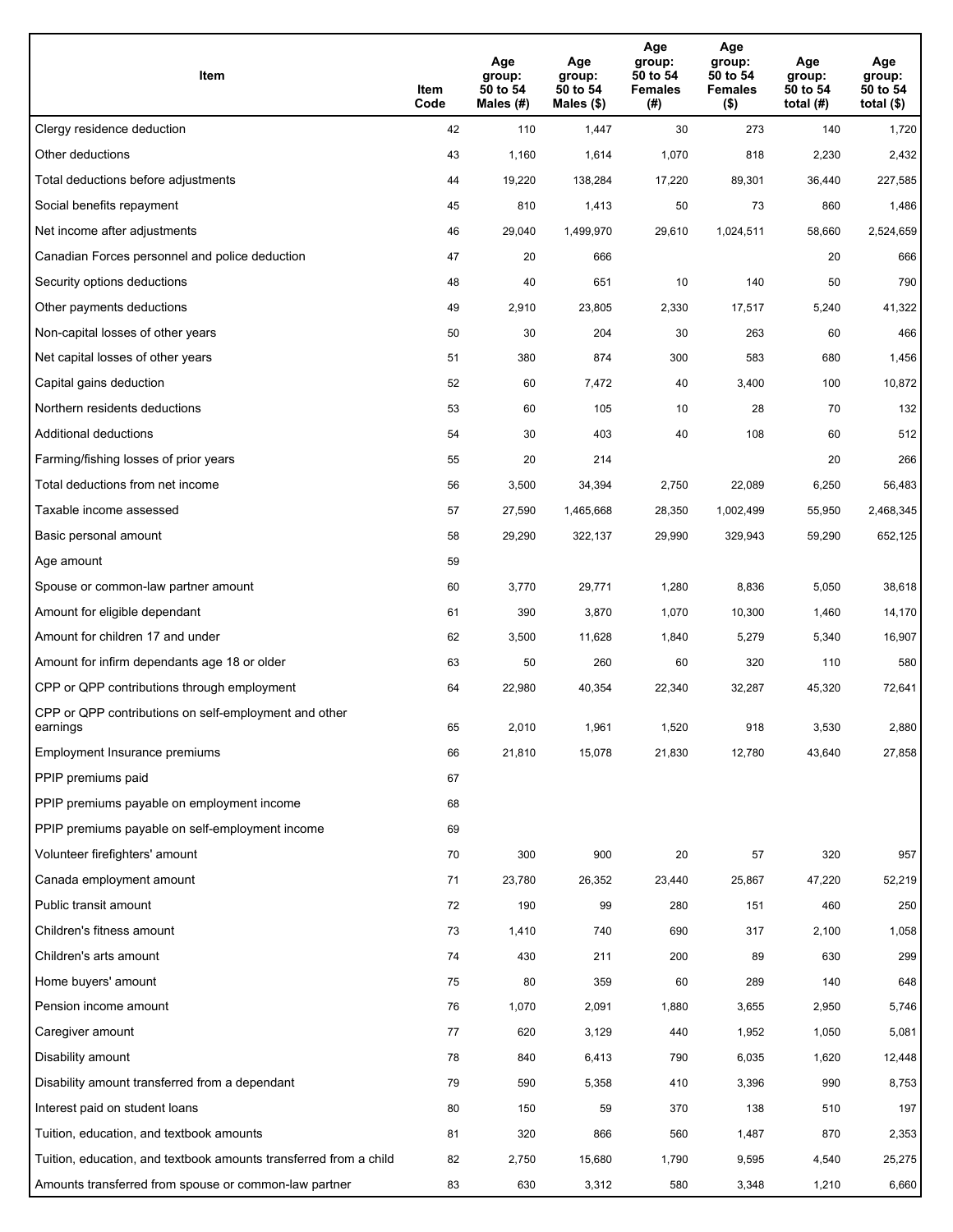| <b>Item</b>                                         | Item<br>Code | Age<br>group:<br>50 to 54<br>Males $(H)$ | Age<br>group:<br>50 to 54<br>Males $(\$)$ | Age<br>group:<br>50 to 54<br><b>Females</b><br>(#) | Age<br>group:<br>50 to 54<br><b>Females</b><br>$($ \$) | Age<br>group:<br>50 to 54<br>total $(H)$ | Age<br>group:<br>50 to 54<br>total $($)$ |
|-----------------------------------------------------|--------------|------------------------------------------|-------------------------------------------|----------------------------------------------------|--------------------------------------------------------|------------------------------------------|------------------------------------------|
| Medical expenses                                    | 84           | 5,150                                    | 8,745                                     | 8,620                                              | 13,695                                                 | 13,780                                   | 22,439                                   |
| Total tax credits on personal amounts               | 85           | 29,290                                   | 74,907                                    | 29,990                                             | 70,612                                                 | 59,290                                   | 145,527                                  |
| Allowable charitable donations and government gifts | 86           | 7,010                                    | 10,402                                    | 6,320                                              | 5,599                                                  | 13,330                                   | 16,002                                   |
| Eligible cultural and ecological gifts              | 87           |                                          |                                           |                                                    |                                                        |                                          |                                          |
| Total tax credit on donations and gifts             | 88           | 6,910                                    | 2,881                                     | 6,240                                              | 1,504                                                  | 13,150                                   | 4,385                                    |
| Total federal non-refundable tax credits            | 89           | 29,290                                   | 77,788                                    | 29,990                                             | 72,116                                                 | 59,290                                   | 149,912                                  |
| Federal dividend tax credit                         | 90           | 3,380                                    | 8,500                                     | 2,920                                              | 5,936                                                  | 6,300                                    | 14,460                                   |
| Overseas employment tax credit                      | 91           | 20                                       | 182                                       |                                                    |                                                        | 20                                       | 202                                      |
| Minimum tax carryover                               | 92           | 50                                       | 184                                       | 40                                                 | 104                                                    | 90                                       | 288                                      |
| Basic federal tax                                   | 93           | 23,880                                   | 187,445                                   | 21.910                                             | 99.869                                                 | 45,800                                   | 287,329                                  |
| Federal Foreign Tax Credit                          | 94           | 770                                      | 925                                       | 640                                                | 246                                                    | 1,410                                    | 1,171                                    |
| Federal Political contribution tax credit           | 95           | 130                                      | 30                                        | 60                                                 | 12                                                     | 190                                      | 42                                       |
| <b>Investment Tax Credit</b>                        | 96           | 180                                      | 288                                       | 20                                                 | 29                                                     | 200                                      | 317                                      |
| Labour-sponsored funds tax credit                   | 97           | 110                                      | 23                                        | 180                                                | 29                                                     | 290                                      | 52                                       |
| Alternative minimum tax payable                     | 98           | 50                                       | 360                                       | 30                                                 | 180                                                    | 80                                       | 540                                      |
| Net federal tax                                     | 99           | 23,840                                   | 186,186                                   | 21,880                                             | 99,562                                                 | 45,730                                   | 285,762                                  |
| CPP contributions on self-employment                | 100          | 2,010                                    | 3,922                                     | 1,520                                              | 1,837                                                  | 3,530                                    | 5,759                                    |
| Social Benefits repayment                           | 101          | 810                                      | 1,413                                     | 50                                                 | 73                                                     | 860                                      | 1,486                                    |
| Net Provincial Tax                                  | 102          | 23,690                                   | 122,263                                   | 22,080                                             | 67.786                                                 | 45,770                                   | 190,063                                  |
| Total tax payable                                   | 103          | 24,630                                   | 313,786                                   | 23,190                                             | 169,258                                                | 47,820                                   | 483,072                                  |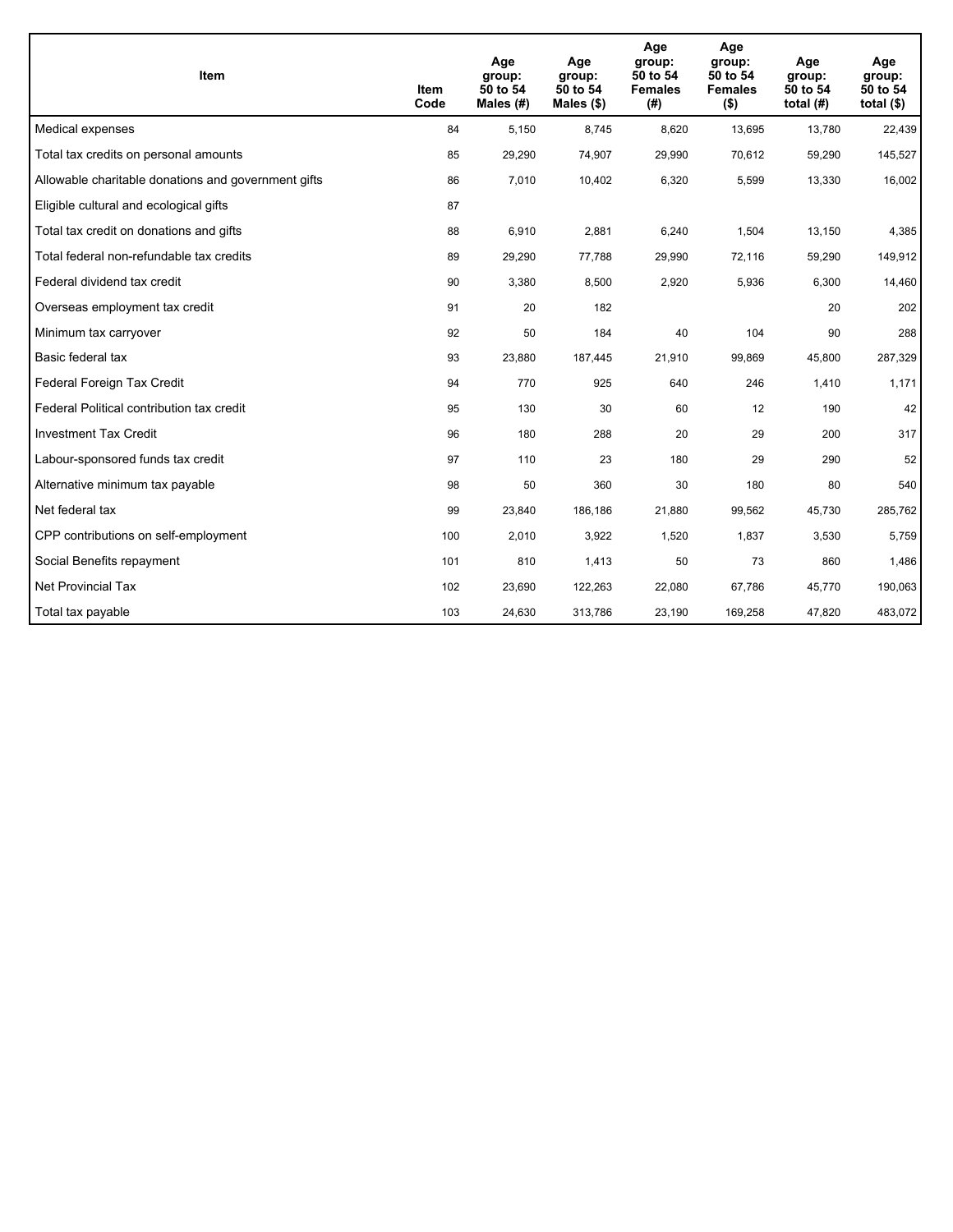| Item                                                                                           | Item<br>Code   | Age<br>group:<br>55 to 59<br>Males (#) | Age<br>group:<br>55 to 59<br>Males $(\$)$ | Age<br>group:<br>55 to 59<br><b>Females</b><br>(#) | Age<br>group:<br>55 to 59<br><b>Females</b><br>$($ \$) | Age<br>group:<br>55 to 59<br>total $(H)$ | Age<br>group:<br>55 to 59<br>total $($ |
|------------------------------------------------------------------------------------------------|----------------|----------------------------------------|-------------------------------------------|----------------------------------------------------|--------------------------------------------------------|------------------------------------------|----------------------------------------|
| Number of taxable returns                                                                      | $\mathbf{1}$   | 23,620                                 |                                           | 22,040                                             |                                                        | 45,660                                   |                                        |
| Number of non-taxable returns                                                                  | $\overline{a}$ | 5,210                                  |                                           | 7,170                                              |                                                        | 12,380                                   |                                        |
| Total number of returns                                                                        | 3              | 28,830                                 |                                           | 29,210                                             |                                                        | 58,040                                   |                                        |
| Employment income                                                                              | 4              | 21,510                                 | 1,086,724                                 | 20,850                                             | 659.726                                                | 42,370                                   | 1,746,450                              |
| Commissions (from employment)                                                                  | 5              | 440                                    | 18,013                                    | 290                                                | 2,602                                                  | 730                                      | 20,615                                 |
| Other employment income                                                                        | 6              | 3,830                                  | 17,446                                    | 2,160                                              | 8,326                                                  | 6,000                                    | 25,772                                 |
| Old Age Security pension (OASP)                                                                | 7              |                                        |                                           |                                                    |                                                        |                                          |                                        |
| CPP or QPP benefits                                                                            | 8              | 2,400                                  | 22,252                                    | 3,670                                              | 26,552                                                 | 6,070                                    | 48,805                                 |
| Other pensions or superannuation                                                               | 9              | 3,460                                  | 106,703                                   | 3,250                                              | 77,494                                                 | 6,710                                    | 184,197                                |
| Elected split-pension amount                                                                   | 10             | 710                                    | 4,404                                     | 3,550                                              | 43,129                                                 | 4,260                                    | 47,534                                 |
| Universal Child Care Benefit (UCCB)                                                            | 11             | 50                                     | 51                                        | 40                                                 | 54                                                     | 90                                       | 105                                    |
| Employment Insurance and other benefits                                                        | 12             | 6,810                                  | 62,889                                    | 5,240                                              | 34,358                                                 | 12,050                                   | 97,247                                 |
| Taxable amount of dividends from taxable Canadian corporations                                 | 13             | 4,250                                  | 61,608                                    | 3,740                                              | 32,818                                                 | 7,990                                    | 94,427                                 |
| Interest and other investment income                                                           | 14             | 5,520                                  | 8,926                                     | 5,840                                              | 6,610                                                  | 11,360                                   | 15,536                                 |
| Net partnership income (Limited or non-active partners only)                                   | 15             | 70                                     | 163                                       | 30                                                 | $-5$                                                   | 100                                      | 157                                    |
| Net rental income                                                                              | 16             | 980                                    | 875                                       | 740                                                | 548                                                    | 1,720                                    | 1,423                                  |
| Taxable capital gains                                                                          | 17             | 2,030                                  | 15,304                                    | 2,030                                              | 9,165                                                  | 4,070                                    | 24,468                                 |
| Registered retirement savings plan income (RRSP)                                               | 18             | 2,370                                  | 20,484                                    | 2,710                                              | 23,459                                                 | 5,080                                    | 43,943                                 |
| Other income                                                                                   | 19             | 4,690                                  | 52,211                                    | 4,690                                              | 45,505                                                 | 9,380                                    | 97,716                                 |
| Net business income                                                                            | 20             | 2,300                                  | 33,186                                    | 1,780                                              | 17,305                                                 | 4,080                                    | 50,491                                 |
| Net professional income                                                                        | 21             | 270                                    | 17,120                                    | 230                                                | 6,645                                                  | 490                                      | 23,765                                 |
| Net commission income                                                                          | 22             | 190                                    | 6,307                                     | 130                                                | 2,197                                                  | 310                                      | 8,503                                  |
| Net farming income                                                                             | 23             | 310                                    | 1,336                                     | 60                                                 | 181                                                    | 360                                      | 1,517                                  |
| Net fishing income                                                                             | 24             | 260                                    | 5,067                                     | 30                                                 | 571                                                    | 290                                      | 5,638                                  |
| Workers' compensation benefits                                                                 | 25             | 1,050                                  | 13,706                                    | 520                                                | 5,718                                                  | 1,570                                    | 19,423                                 |
| Social assistance payments                                                                     | 26             | 1,930                                  | 12,153                                    | 1,730                                              | 10,942                                                 | 3,660                                    | 23,095                                 |
| Net federal supplements                                                                        | 27             |                                        |                                           |                                                    |                                                        |                                          |                                        |
| Total income assessed                                                                          | 28             | 28,660                                 | 1,566,931                                 | 28,920                                             | 1,016,992                                              | 57,570                                   | 2,583,923                              |
| Registered pension plan contributions (RPP)                                                    | 29             | 7,410                                  | 27,501                                    | 7,940                                              | 26,252                                                 | 15,360                                   | 53,752                                 |
| <b>RRSP</b> deduction                                                                          | 30             | 8,150                                  | 78,151                                    | 6,280                                              | 49,452                                                 | 14,430                                   | 127,602                                |
| Deduction for elected split-pension amount                                                     | 31             | 2,030                                  | 25,163                                    | 940                                                | 6,163                                                  | 2,970                                    | 31,327                                 |
| Annual union, professional, or like dues                                                       | 32             | 7,860                                  | 6,285                                     | 7,190                                              | 4,337                                                  | 15,050                                   | 10,622                                 |
| Child care expenses                                                                            | 33             | 90                                     | 223                                       | 40                                                 | 98                                                     | 130                                      | 322                                    |
| Business investment loss                                                                       | 34             | 20                                     | 299                                       |                                                    |                                                        | 30                                       | 508                                    |
| Moving expenses                                                                                | 35             | 60                                     | 662                                       | 50                                                 | 265                                                    | 110                                      | 927                                    |
| Support payments made                                                                          | 36             | 280                                    | 3,425                                     |                                                    |                                                        | 280                                      | 3,559                                  |
| Carrying charges and interest expenses                                                         | 37             | 2,290                                  | 4,206                                     | 1,830                                              | 2,377                                                  | 4,120                                    | 6,583                                  |
| Deductions for CPP/QPP contributions on self-employment and other<br>earnings                  | 38             | 1,980                                  | 1,828                                     | 1,450                                              | 871                                                    | 3,430                                    | 2,700                                  |
| Deductions for provincial parental insurance plan (PPIP) premiums on<br>self-employment income | 39             |                                        |                                           |                                                    |                                                        |                                          |                                        |
| Exploration and development expenses                                                           | 40             | 30                                     | 376                                       | 10                                                 | 35                                                     | 50                                       | 410                                    |
| Other employment expenses                                                                      | 41             | 1,730                                  | 8,783                                     | 650                                                | 1,883                                                  | 2,390                                    | 10,666                                 |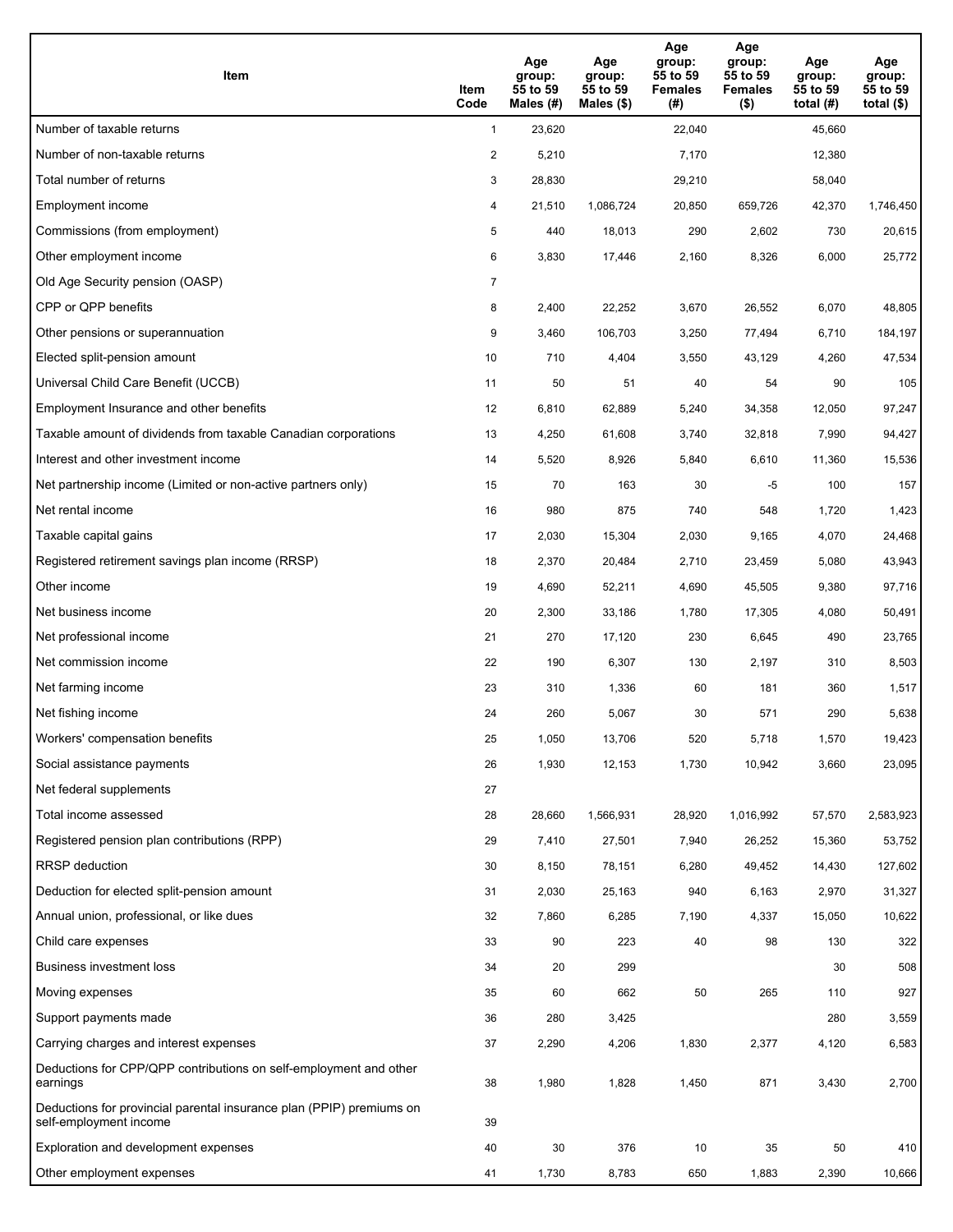| Item                                                              | Item<br>Code | Age<br>group:<br>55 to 59<br>Males (#) | Age<br>group:<br>55 to 59<br>Males (\$) | Age<br>group:<br>55 to 59<br><b>Females</b><br>(# ) | Age<br>group:<br>55 to 59<br><b>Females</b><br>$($ \$) | Age<br>group:<br>55 to 59<br>total $(H)$ | Age<br>group:<br>55 to 59<br>total $($)$ |
|-------------------------------------------------------------------|--------------|----------------------------------------|-----------------------------------------|-----------------------------------------------------|--------------------------------------------------------|------------------------------------------|------------------------------------------|
| Clergy residence deduction                                        | 42           | 110                                    | 1,384                                   | 20                                                  | 212                                                    | 130                                      | 1,596                                    |
| Other deductions                                                  | 43           | 1,090                                  | 1,710                                   | 1,000                                               | 2,137                                                  | 2,080                                    | 3,848                                    |
| Total deductions before adjustments                               | 44           | 18,430                                 | 159,997                                 | 15,160                                              | 94,427                                                 | 33,590                                   | 254,424                                  |
| Social benefits repayment                                         | 45           | 900                                    | 1,676                                   | 30                                                  | 45                                                     | 930                                      | 1,721                                    |
| Net income after adjustments                                      | 46           | 28,540                                 | 1,406,292                               | 28,830                                              | 923,377                                                | 57,380                                   | 2,329,669                                |
| Canadian Forces personnel and police deduction                    | 47           |                                        |                                         |                                                     |                                                        |                                          |                                          |
| Security options deductions                                       | 48           | 20                                     | 667                                     |                                                     |                                                        | 30                                       | 677                                      |
| Other payments deductions                                         | 49           | 2,950                                  | 25,892                                  | 2,230                                               | 16,702                                                 | 5,180                                    | 42,593                                   |
| Non-capital losses of other years                                 | 50           | 40                                     | 356                                     | 50                                                  | 357                                                    | 90                                       | 713                                      |
| Net capital losses of other years                                 | 51           | 520                                    | 972                                     | 480                                                 | 793                                                    | 1,000                                    | 1,765                                    |
| Capital gains deduction                                           | 52           | 70                                     | 6,589                                   | 50                                                  | 3,842                                                  | 130                                      | 10,431                                   |
| Northern residents deductions                                     | 53           | 60                                     | 102                                     | 10                                                  | 32                                                     | 70                                       | 134                                      |
| Additional deductions                                             | 54           | 40                                     | 674                                     | 40                                                  | 195                                                    | 80                                       | 869                                      |
| Farming/fishing losses of prior years                             | 55           | 20                                     | 134                                     |                                                     |                                                        | 20                                       | 191                                      |
| Total deductions from net income                                  | 56           | 3,710                                  | 35,442                                  | 2,840                                               | 21,988                                                 | 6,550                                    | 57,430                                   |
| Taxable income assessed                                           | 57           | 27,010                                 | 1,371,058                               | 27,610                                              | 901,519                                                | 54,620                                   | 2,272,577                                |
| Basic personal amount                                             | 58           | 28,830                                 | 317,520                                 | 29,210                                              | 321,663                                                | 58,040                                   | 639,194                                  |
| Age amount                                                        | 59           |                                        |                                         |                                                     |                                                        |                                          |                                          |
| Spouse or common-law partner amount                               | 60           | 4,240                                  | 33,183                                  | 1,280                                               | 8,116                                                  | 5,520                                    | 41,299                                   |
| Amount for eligible dependant                                     | 61           | 170                                    | 1,637                                   | 290                                                 | 2,627                                                  | 460                                      | 4,264                                    |
| Amount for children 17 and under                                  | 62           | 1,120                                  | 3,418                                   | 360                                                 | 986                                                    | 1,480                                    | 4,404                                    |
| Amount for infirm dependants age 18 or older                      | 63           | 70                                     | 341                                     | 40                                                  | 191                                                    | 110                                      | 532                                      |
| CPP or QPP contributions through employment                       | 64           | 20,280                                 | 34,431                                  | 18,470                                              | 24,479                                                 | 38,750                                   | 58,910                                   |
| CPP or QPP contributions on self-employment and other<br>earnings | 65           | 1,980                                  | 1,828                                   | 1.450                                               | 871                                                    | 3,430                                    | 2,700                                    |
| Employment Insurance premiums                                     | 66           | 19,260                                 | 12,893                                  | 18,070                                              | 9,796                                                  | 37,330                                   | 22,689                                   |
| PPIP premiums paid                                                | 67           |                                        |                                         |                                                     |                                                        |                                          |                                          |
| PPIP premiums payable on employment income                        | 68           |                                        |                                         |                                                     |                                                        |                                          |                                          |
| PPIP premiums payable on self-employment income                   | 69           |                                        |                                         |                                                     |                                                        |                                          |                                          |
| Volunteer firefighters' amount                                    | 70           | 220                                    | 660                                     |                                                     |                                                        | 230                                      | 687                                      |
| Canada employment amount                                          | 71           | 21,640                                 | 23,649                                  | 20,060                                              | 21,881                                                 | 41,700                                   | 45,530                                   |
| Public transit amount                                             | 72           | 130                                    | 64                                      | 250                                                 | 128                                                    | 380                                      | 191                                      |
| Children's fitness amount                                         | 73           | 390                                    | 181                                     | 90                                                  | 40                                                     | 480                                      | 221                                      |
| Children's arts amount                                            | 74           | 130                                    | 58                                      | 40                                                  | 18                                                     | 170                                      | 76                                       |
| Home buyers' amount                                               | 75           | 40                                     | 189                                     | 40                                                  | 175                                                    | 80                                       | 363                                      |
| Pension income amount                                             | 76           | 4,070                                  | 7,932                                   | 6,230                                               | 12,186                                                 | 10,300                                   | 20,119                                   |
| Caregiver amount                                                  | 77           | 510                                    | 2,533                                   | 360                                                 | 1,617                                                  | 870                                      | 4,150                                    |
| Disability amount                                                 | 78           | 1,210                                  | 9,241                                   | 1,050                                               | 8,014                                                  | 2,250                                    | 17,254                                   |
| Disability amount transferred from a dependant                    | 79           | 440                                    | 3,611                                   | 320                                                 | 2,546                                                  | 760                                      | 6,157                                    |
| Interest paid on student loans                                    | 80           | 80                                     | 28                                      | 170                                                 | 58                                                     | 250                                      | 86                                       |
| Tuition, education, and textbook amounts                          | 81           | 200                                    | 461                                     | 310                                                 | 761                                                    | 510                                      | 1,222                                    |
| Tuition, education, and textbook amounts transferred from a child | 82           | 1,520                                  | 8,296                                   | 740                                                 | 3,777                                                  | 2,260                                    | 12,073                                   |
| Amounts transferred from spouse or common-law partner             | 83           | 860                                    | 4,434                                   | 920                                                 | 5,208                                                  | 1,780                                    | 9,642                                    |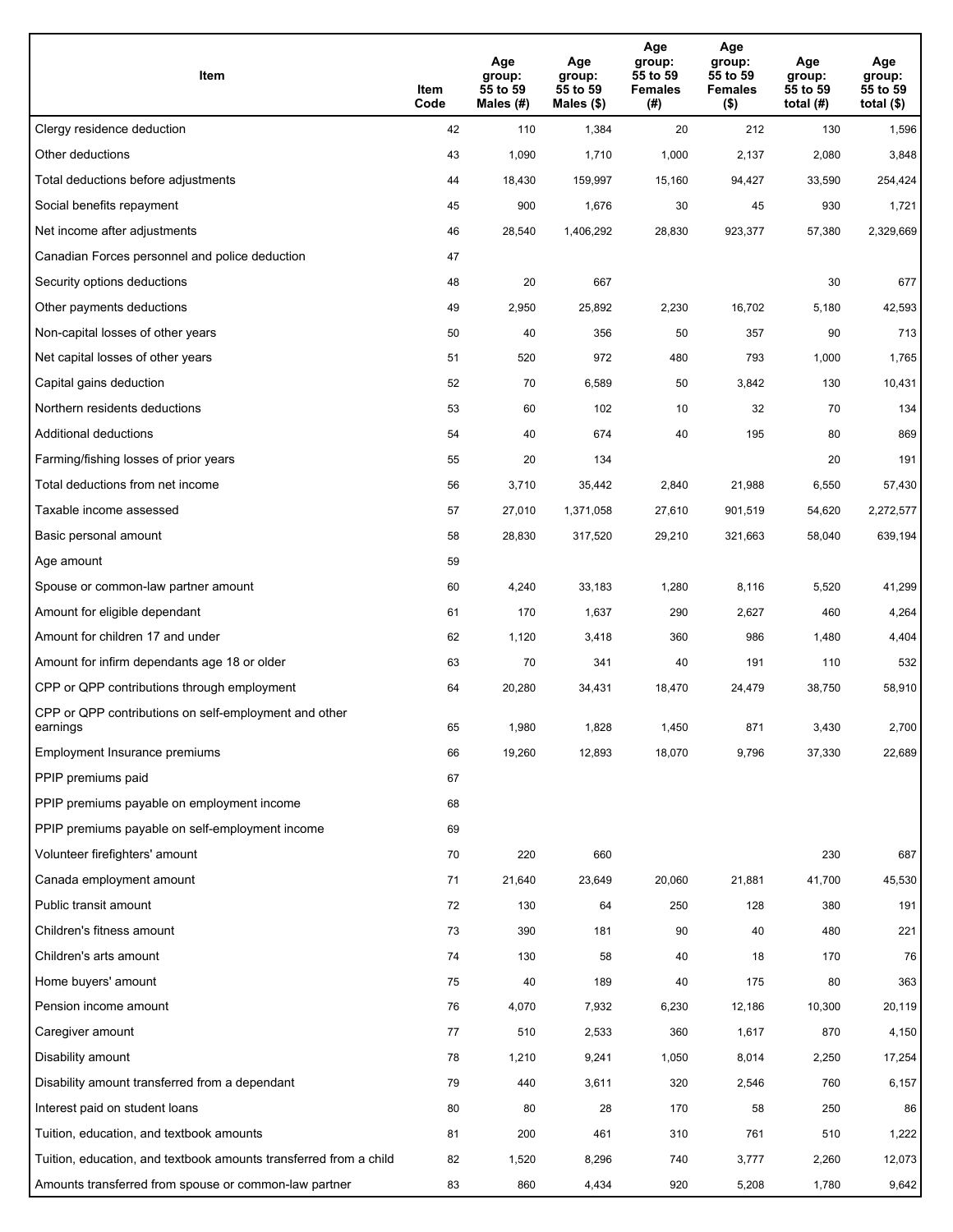| <b>Item</b>                                         | Item<br>Code | Age<br>group:<br>55 to 59<br>Males $(H)$ | Age<br>group:<br>55 to 59<br>Males $(\$)$ | Age<br>group:<br>55 to 59<br><b>Females</b><br>(# ) | Age<br>group:<br>55 to 59<br><b>Females</b><br>$($ \$) | Age<br>group:<br>55 to 59<br>total $(H)$ | Age<br>group:<br>55 to 59<br>total $($)$ |
|-----------------------------------------------------|--------------|------------------------------------------|-------------------------------------------|-----------------------------------------------------|--------------------------------------------------------|------------------------------------------|------------------------------------------|
| Medical expenses                                    | 84           | 5,620                                    | 10,462                                    | 9,340                                               | 17,587                                                 | 14,960                                   | 28,048                                   |
| Total tax credits on personal amounts               | 85           | 28,830                                   | 71,558                                    | 29,210                                              | 66,413                                                 | 58,040                                   | 137,972                                  |
| Allowable charitable donations and government gifts | 86           | 7,670                                    | 11,484                                    | 6,580                                               | 7,171                                                  | 14,260                                   | 18,656                                   |
| Eligible cultural and ecological gifts              | 87           |                                          |                                           |                                                     |                                                        | 10                                       | $\overline{a}$                           |
| Total tax credit on donations and gifts             | 88           | 7,570                                    | 3,174                                     | 6,500                                               | 1,948                                                  | 14,070                                   | 5,122                                    |
| Total federal non-refundable tax credits            | 89           | 28,830                                   | 74,731                                    | 29,210                                              | 68,361                                                 | 58,040                                   | 143,094                                  |
| Federal dividend tax credit                         | 90           | 4,020                                    | 8,335                                     | 3,380                                               | 4,424                                                  | 7,410                                    | 12,759                                   |
| Overseas employment tax credit                      | 91           | 10                                       | 140                                       |                                                     |                                                        | 10                                       | 149                                      |
| Minimum tax carryover                               | 92           | 60                                       | 161                                       | 40                                                  | 104                                                    | 100                                      | 265                                      |
| Basic federal tax                                   | 93           | 22,860                                   | 172,380                                   | 20.700                                              | 85,321                                                 | 43.560                                   | 257,701                                  |
| Federal Foreign Tax Credit                          | 94           | 980                                      | 842                                       | 910                                                 | 280                                                    | 1,890                                    | 1,122                                    |
| Federal Political contribution tax credit           | 95           | 190                                      | 37                                        | 90                                                  | 14                                                     | 280                                      | 51                                       |
| <b>Investment Tax Credit</b>                        | 96           | 160                                      | 224                                       | 10                                                  | 16                                                     | 170                                      | 241                                      |
| Labour-sponsored funds tax credit                   | 97           | 80                                       | 20                                        | 170                                                 | 29                                                     | 260                                      | 49                                       |
| Alternative minimum tax payable                     | 98           | 50                                       | 241                                       | 30                                                  | 173                                                    | 80                                       | 414                                      |
| Net federal tax                                     | 99           | 22,800                                   | 171,283                                   | 20,650                                              | 84,984                                                 | 43,450                                   | 256,267                                  |
| CPP contributions on self-employment                | 100          | 1,980                                    | 3,657                                     | 1,450                                               | 1,743                                                  | 3,430                                    | 5,400                                    |
| Social Benefits repayment                           | 101          | 900                                      | 1,676                                     | 30                                                  | 45                                                     | 930                                      | 1,721                                    |
| Net Provincial Tax                                  | 102          | 22,590                                   | 112,100                                   | 20,990                                              | 58,416                                                 | 43,580                                   | 170,516                                  |
| Total tax payable                                   | 103          | 23,620                                   | 288,717                                   | 22,040                                              | 145,190                                                | 45,660                                   | 433,907                                  |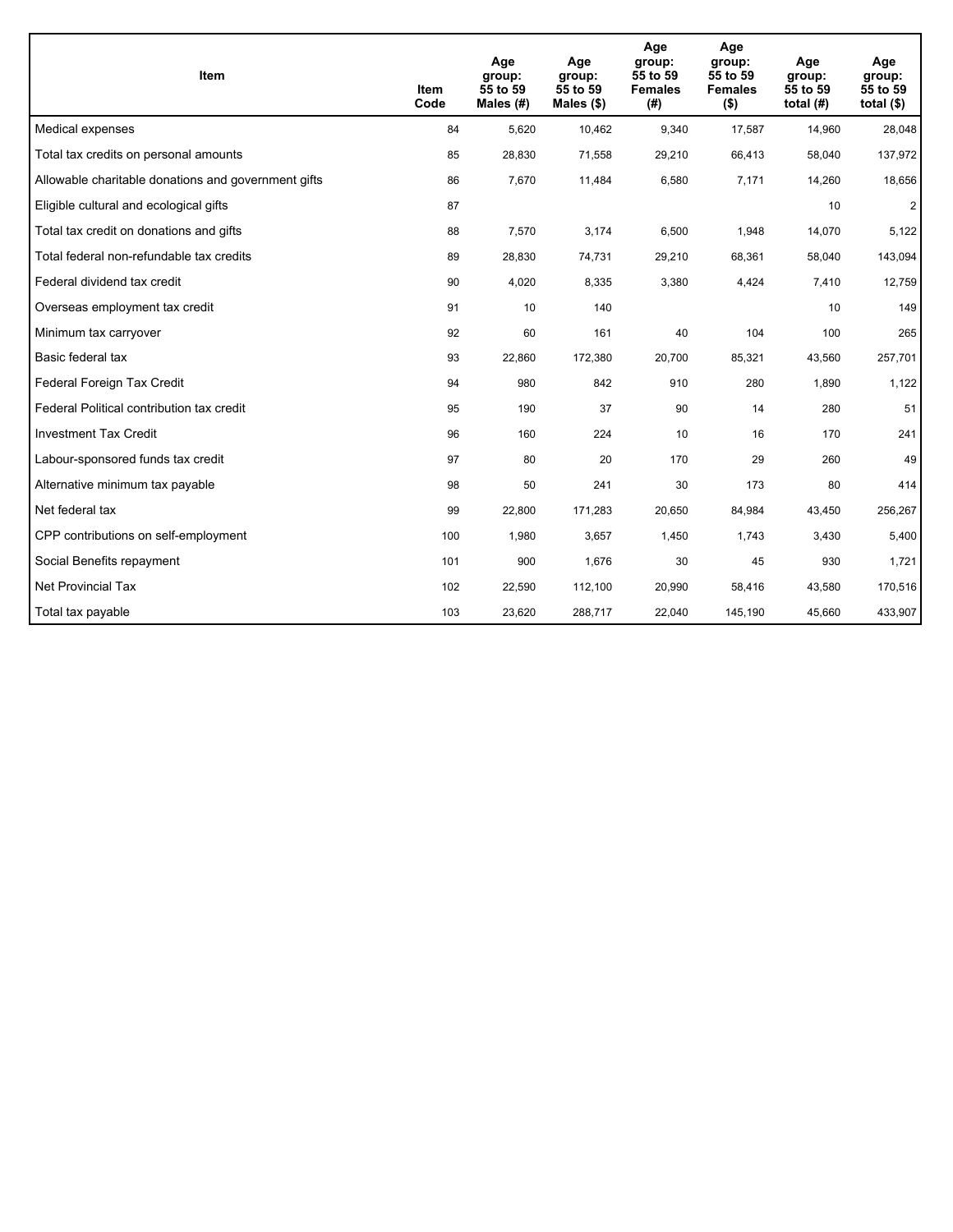| Item                                                                                           | Item<br>Code   | Age<br>group:<br>60 to 64<br>Males (#) | Age<br>group:<br>60 to 64<br>Males $(\$)$ | Age<br>group:<br>60 to 64<br><b>Females</b><br>(#) | Age<br>group:<br>60 to 64<br><b>Females</b><br>$($ \$) | Age<br>group:<br>60 to 64<br>total $(H)$ | Age<br>group:<br>60 to 64<br>total $($ |
|------------------------------------------------------------------------------------------------|----------------|----------------------------------------|-------------------------------------------|----------------------------------------------------|--------------------------------------------------------|------------------------------------------|----------------------------------------|
| Number of taxable returns                                                                      | $\mathbf{1}$   | 21,220                                 |                                           | 18,810                                             |                                                        | 40,030                                   |                                        |
| Number of non-taxable returns                                                                  | $\overline{a}$ | 5,230                                  |                                           | 8,370                                              |                                                        | 13,610                                   |                                        |
| Total number of returns                                                                        | 3              | 26,450                                 |                                           | 27,180                                             |                                                        | 53,630                                   |                                        |
| Employment income                                                                              | 4              | 14,420                                 | 590.659                                   | 11,940                                             | 305.335                                                | 26,350                                   | 895,994                                |
| Commissions (from employment)                                                                  | 5              | 280                                    | 10,207                                    | 150                                                | 1,178                                                  | 430                                      | 11,385                                 |
| Other employment income                                                                        | 6              | 4,050                                  | 13,772                                    | 1,820                                              | 5,980                                                  | 5,860                                    | 19,751                                 |
| Old Age Security pension (OASP)                                                                | $\overline{7}$ |                                        |                                           |                                                    |                                                        |                                          |                                        |
| CPP or QPP benefits                                                                            | 8              | 21,580                                 | 137,770                                   | 22,130                                             | 111,380                                                | 43,710                                   | 249,150                                |
| Other pensions or superannuation                                                               | 9              | 8,040                                  | 256,868                                   | 7,080                                              | 166,350                                                | 15,120                                   | 423,218                                |
| Elected split-pension amount                                                                   | 10             | 1,550                                  | 11,555                                    | 5,390                                              | 68,507                                                 | 6,940                                    | 80,062                                 |
| Universal Child Care Benefit (UCCB)                                                            | 11             | 20                                     | 23                                        |                                                    |                                                        | 30                                       | 36                                     |
| Employment Insurance and other benefits                                                        | 12             | 5,620                                  | 54,712                                    | 3,340                                              | 22,602                                                 | 8,960                                    | 77,314                                 |
| Taxable amount of dividends from taxable Canadian corporations                                 | 13             | 4,480                                  | 60,170                                    | 3,970                                              | 39,366                                                 | 8,450                                    | 99,536                                 |
| Interest and other investment income                                                           | 14             | 6,120                                  | 10,297                                    | 6,270                                              | 8,052                                                  | 12,380                                   | 18,349                                 |
| Net partnership income (Limited or non-active partners only)                                   | 15             | 70                                     | 344                                       | 40                                                 | 87                                                     | 110                                      | 431                                    |
| Net rental income                                                                              | 16             | 900                                    | 2,254                                     | 630                                                | 990                                                    | 1,530                                    | 3,244                                  |
| Taxable capital gains                                                                          | 17             | 2,190                                  | 12,219                                    | 2,310                                              | 9,578                                                  | 4,490                                    | 21,797                                 |
| Registered retirement savings plan income (RRSP)                                               | 18             | 2,720                                  | 28,329                                    | 2,950                                              | 28,948                                                 | 5,670                                    | 57,277                                 |
| Other income                                                                                   | 19             | 6,170                                  | 65,983                                    | 6,250                                              | 51,368                                                 | 12,410                                   | 117,351                                |
| Net business income                                                                            | 20             | 2,000                                  | 22,707                                    | 1,380                                              | 12,360                                                 | 3,380                                    | 35,066                                 |
| Net professional income                                                                        | 21             | 320                                    | 14,985                                    | 180                                                | 4,702                                                  | 500                                      | 19,687                                 |
| Net commission income                                                                          | 22             | 180                                    | 4,547                                     | 100                                                | 1,420                                                  | 290                                      | 5,967                                  |
| Net farming income                                                                             | 23             | 350                                    | $-355$                                    | 70                                                 | $-291$                                                 | 430                                      | $-646$                                 |
| Net fishing income                                                                             | 24             | 230                                    | 4,342                                     | 20                                                 | 283                                                    | 250                                      | 4,625                                  |
| Workers' compensation benefits                                                                 | 25             | 980                                    | 13,794                                    | 410                                                | 5,550                                                  | 1,390                                    | 19,344                                 |
| Social assistance payments                                                                     | 26             | 1,660                                  | 9,239                                     | 1,320                                              | 7,745                                                  | 2,970                                    | 16,984                                 |
| Net federal supplements                                                                        | 27             |                                        |                                           |                                                    |                                                        |                                          |                                        |
| Total income assessed                                                                          | 28             | 26,410                                 | 1,326,803                                 | 27,110                                             | 871,052                                                | 53,520                                   | 2,197,856                              |
| Registered pension plan contributions (RPP)                                                    | 29             | 3,630                                  | 12,136                                    | 3,540                                              | 10,245                                                 | 7,170                                    | 22,381                                 |
| <b>RRSP</b> deduction                                                                          | 30             | 5,340                                  | 51,738                                    | 3,560                                              | 32,506                                                 | 8,900                                    | 84,245                                 |
| Deduction for elected split-pension amount                                                     | 31             | 4,720                                  | 61,260                                    | 1,830                                              | 13,484                                                 | 6,550                                    | 74,744                                 |
| Annual union, professional, or like dues                                                       | 32             | 5,030                                  | 3,610                                     | 3,830                                              | 1,922                                                  | 8,860                                    | 5,532                                  |
| Child care expenses                                                                            | 33             | 20                                     | 51                                        |                                                    |                                                        | 30                                       | 69                                     |
| Business investment loss                                                                       | 34             | 20                                     | 320                                       |                                                    |                                                        | 30                                       | 456                                    |
| Moving expenses                                                                                | 35             | 30                                     | 143                                       | 20                                                 | 67                                                     | 50                                       | 210                                    |
| Support payments made                                                                          | 36             | 240                                    | 3,515                                     |                                                    |                                                        | 250                                      | 3,548                                  |
| Carrying charges and interest expenses                                                         | 37             | 2,720                                  | 4,365                                     | 2,030                                              | 2,907                                                  | 4,750                                    | 7,272                                  |
| Deductions for CPP/QPP contributions on self-employment and other<br>earnings                  | 38             | 1,710                                  | 1,461                                     | 1,080                                              | 593                                                    | 2,790                                    | 2,054                                  |
| Deductions for provincial parental insurance plan (PPIP) premiums on<br>self-employment income | 39             |                                        |                                           |                                                    |                                                        |                                          |                                        |
| Exploration and development expenses                                                           | 40             | 40                                     | 498                                       | 20                                                 | 88                                                     | 60                                       | 586                                    |
| Other employment expenses                                                                      | 41             | 1,200                                  | 6,206                                     | 420                                                | 1,206                                                  | 1,620                                    | 7,412                                  |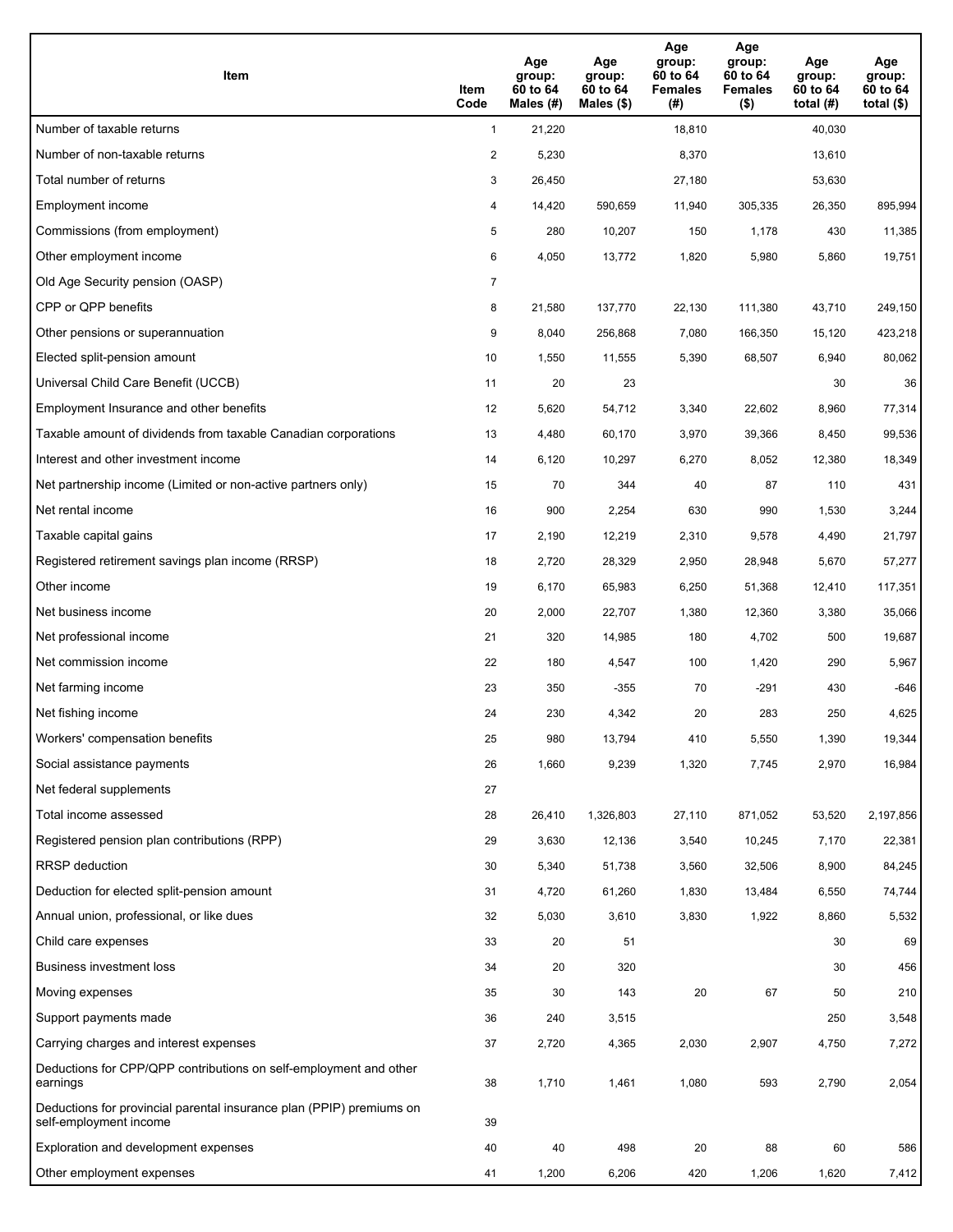| Item                                                              | Item<br>Code | Age<br>group:<br>60 to 64<br>Males (#) | Age<br>group:<br>60 to 64<br>Males (\$) | Age<br>group:<br>60 to 64<br><b>Females</b><br>(# ) | Age<br>group:<br>60 to 64<br><b>Females</b><br>$($ \$) | Age<br>group:<br>60 to 64<br>total $(H)$ | Age<br>group:<br>60 to 64<br>total $($)$ |
|-------------------------------------------------------------------|--------------|----------------------------------------|-----------------------------------------|-----------------------------------------------------|--------------------------------------------------------|------------------------------------------|------------------------------------------|
| Clergy residence deduction                                        | 42           | 100                                    | 1,226                                   | 20                                                  | 161                                                    | 120                                      | 1,386                                    |
| Other deductions                                                  | 43           | 1,480                                  | 1,788                                   | 1,190                                               | 1,384                                                  | 2,660                                    | 3,172                                    |
| Total deductions before adjustments                               | 44           | 15,690                                 | 148,321                                 | 10,740                                              | 64,750                                                 | 26,420                                   | 213,070                                  |
| Social benefits repayment                                         | 45           | 760                                    | 1,526                                   | 60                                                  | 94                                                     | 820                                      | 1,620                                    |
| Net income after adjustments                                      | 46           | 26,350                                 | 1,178,163                               | 27,080                                              | 806,405                                                | 53,430                                   | 1,984,568                                |
| Canadian Forces personnel and police deduction                    | 47           |                                        |                                         |                                                     |                                                        |                                          |                                          |
| Security options deductions                                       | 48           |                                        |                                         |                                                     |                                                        | 10                                       | 132                                      |
| Other payments deductions                                         | 49           | 3,020                                  | 25,303                                  | 4,880                                               | 29,789                                                 | 7,900                                    | 55,092                                   |
| Non-capital losses of other years                                 | 50           | 30                                     | 331                                     | 20                                                  | 112                                                    | 50                                       | 443                                      |
| Net capital losses of other years                                 | 51           | 630                                    | 1,380                                   | 530                                                 | 1,060                                                  | 1,160                                    | 2,440                                    |
| Capital gains deduction                                           | 52           | 60                                     | 4,033                                   | 50                                                  | 2,861                                                  | 110                                      | 6,893                                    |
| Northern residents deductions                                     | 53           | 50                                     | 93                                      |                                                     |                                                        | 50                                       | 110                                      |
| Additional deductions                                             | 54           | 160                                    | 439                                     | 240                                                 | 237                                                    | 400                                      | 675                                      |
| Farming/fishing losses of prior years                             | 55           | 10                                     | 74                                      |                                                     |                                                        | 20                                       | 85                                       |
| Total deductions from net income                                  | 56           | 3,930                                  | 31,778                                  | 5,640                                               | 34,093                                                 | 9,560                                    | 65,871                                   |
| Taxable income assessed                                           | 57           | 25,930                                 | 1,146,439                               | 26,300                                              | 772,339                                                | 52,230                                   | 1,918,777                                |
| Basic personal amount                                             | 58           | 26,450                                 | 291,494                                 | 27,180                                              | 299,522                                                | 53,630                                   | 591,027                                  |
| Age amount                                                        | 59           |                                        |                                         |                                                     |                                                        |                                          |                                          |
| Spouse or common-law partner amount                               | 60           | 4,090                                  | 29,984                                  | 730                                                 | 3,978                                                  | 4,830                                    | 33,962                                   |
| Amount for eligible dependant                                     | 61           | 60                                     | 499                                     | 140                                                 | 1,105                                                  | 200                                      | 1,604                                    |
| Amount for children 17 and under                                  | 62           | 340                                    | 1,056                                   | 90                                                  | 248                                                    | 430                                      | 1,304                                    |
| Amount for infirm dependants age 18 or older                      | 63           | 70                                     | 370                                     | 50                                                  | 269                                                    | 120                                      | 639                                      |
| CPP or QPP contributions through employment                       | 64           | 13,170                                 | 19,121                                  | 10,380                                              | 11,500                                                 | 23,550                                   | 30,621                                   |
| CPP or QPP contributions on self-employment and other<br>earnings | 65           | 1.710                                  | 1,461                                   | 1.080                                               | 593                                                    | 2,790                                    | 2,054                                    |
| Employment Insurance premiums                                     | 66           | 12,580                                 | 7,279                                   | 10,120                                              | 4,650                                                  | 22,700                                   | 11,929                                   |
| PPIP premiums paid                                                | 67           |                                        |                                         |                                                     |                                                        |                                          |                                          |
| PPIP premiums payable on employment income                        | 68           |                                        |                                         |                                                     |                                                        |                                          |                                          |
| PPIP premiums payable on self-employment income                   | 69           |                                        |                                         |                                                     |                                                        |                                          |                                          |
| Volunteer firefighters' amount                                    | 70           | 130                                    | 399                                     |                                                     |                                                        | 140                                      | 414                                      |
| Canada employment amount                                          | 71           | 15,860                                 | 16,503                                  | 12,320                                              | 13,008                                                 | 28,180                                   | 29,511                                   |
| Public transit amount                                             | 72           | 110                                    | 50                                      | 150                                                 | 80                                                     | 260                                      | 130                                      |
| Children's fitness amount                                         | 73           | 100                                    | 45                                      | 10                                                  | 3                                                      | 110                                      | 49                                       |
| Children's arts amount                                            | 74           | 30                                     | 16                                      |                                                     |                                                        | 30                                       | 18                                       |
| Home buyers' amount                                               | 75           | 30                                     | 130                                     | 20                                                  | 84                                                     | 50                                       | 214                                      |
| Pension income amount                                             | 76           | 9,180                                  | 18,026                                  | 10,850                                              | 21,216                                                 | 20,030                                   | 39,242                                   |
| Caregiver amount                                                  | 77           | 390                                    | 1,923                                   | 300                                                 | 1,351                                                  | 690                                      | 3,274                                    |
| Disability amount                                                 | 78           | 1,580                                  | 12,154                                  | 1,270                                               | 9,722                                                  | 2,850                                    | 21,876                                   |
| Disability amount transferred from a dependant                    | 79           | 370                                    | 2,971                                   | 290                                                 | 2,235                                                  | 670                                      | 5,206                                    |
| Interest paid on student loans                                    | 80           | 20                                     | 10                                      | 60                                                  | 19                                                     | 80                                       | 28                                       |
| Tuition, education, and textbook amounts                          | 81           | 110                                    | 184                                     | 130                                                 | 197                                                    | 240                                      | 381                                      |
| Tuition, education, and textbook amounts transferred from a child | 82           | 540                                    | 2,791                                   | 200                                                 | 993                                                    | 740                                      | 3,784                                    |
| Amounts transferred from spouse or common-law partner             | 83           | 1,510                                  | 7,685                                   | 1,890                                               | 10,343                                                 | 3,400                                    | 18,028                                   |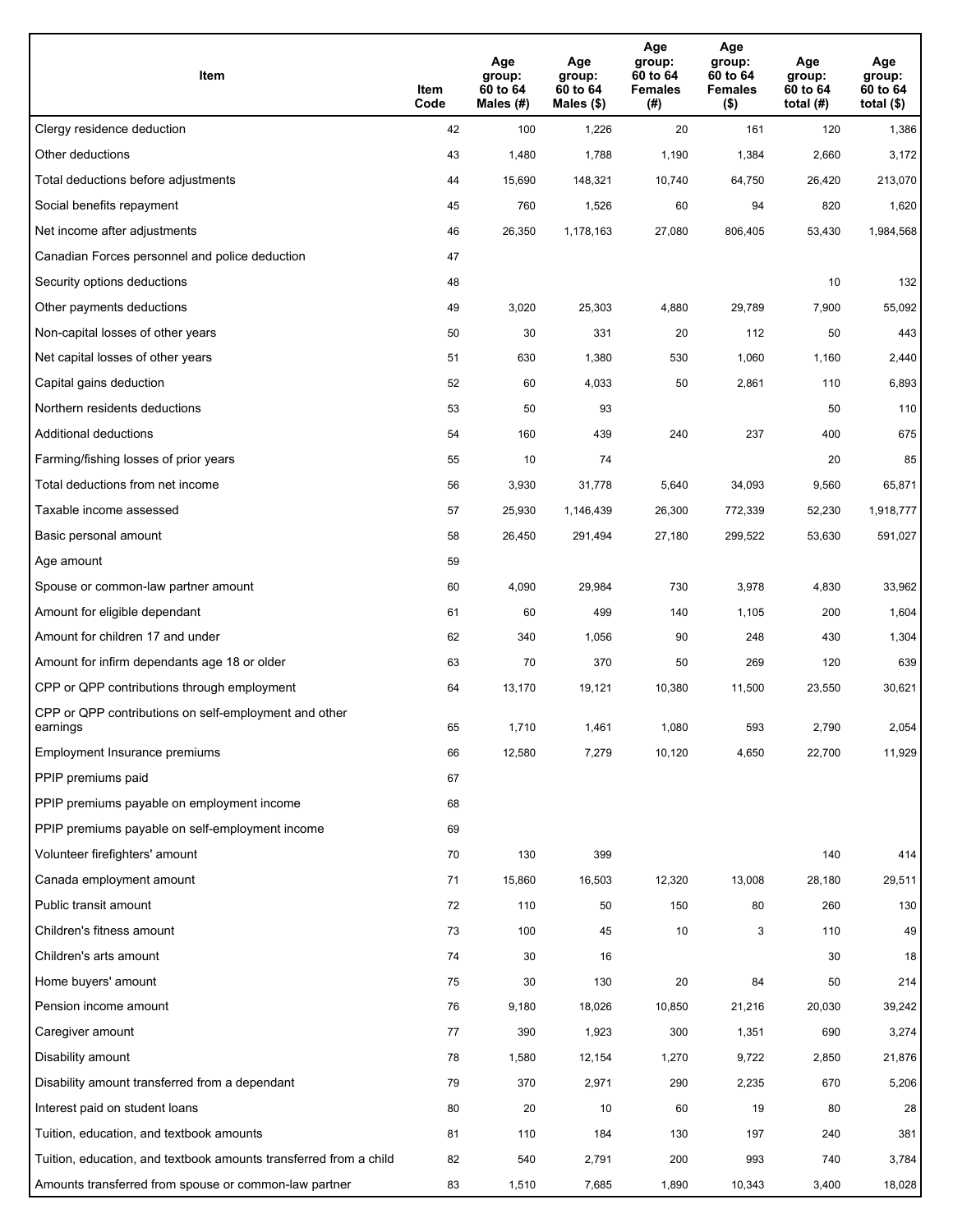| <b>Item</b>                                         | Item<br>Code | Age<br>group:<br>60 to 64<br>Males $(H)$ | Age<br>group:<br>60 to 64<br>Males $(\$)$ | Age<br>group:<br>60 to 64<br><b>Females</b><br>(#) | Age<br>group:<br>60 to 64<br><b>Females</b><br>$($ \$) | Age<br>group:<br>60 to 64<br>total $(H)$ | Age<br>group:<br>60 to 64<br>total $($)$ |
|-----------------------------------------------------|--------------|------------------------------------------|-------------------------------------------|----------------------------------------------------|--------------------------------------------------------|------------------------------------------|------------------------------------------|
| Medical expenses                                    | 84           | 6,800                                    | 15,619                                    | 9,820                                              | 23,406                                                 | 16,620                                   | 39,027                                   |
| Total tax credits on personal amounts               | 85           | 26,450                                   | 64,466                                    | 27,180                                             | 60,681                                                 | 53,630                                   | 125,149                                  |
| Allowable charitable donations and government gifts | 86           | 8,320                                    | 12,222                                    | 6,510                                              | 7,750                                                  | 14,830                                   | 19,972                                   |
| Eligible cultural and ecological gifts              | 87           |                                          |                                           |                                                    |                                                        | 10                                       | 11                                       |
| Total tax credit on donations and gifts             | 88           | 8,230                                    | 3,370                                     | 6,450                                              | 2,108                                                  | 14,680                                   | 5,478                                    |
| Total federal non-refundable tax credits            | 89           | 26,450                                   | 67,835                                    | 27,180                                             | 62,789                                                 | 53,630                                   | 130,626                                  |
| Federal dividend tax credit                         | 90           | 4,210                                    | 8,268                                     | 3,560                                              | 5,393                                                  | 7,770                                    | 13,661                                   |
| Overseas employment tax credit                      | 91           |                                          |                                           |                                                    |                                                        |                                          |                                          |
| Minimum tax carryover                               | 92           | 60                                       | 145                                       | 40                                                 | 90                                                     | 100                                      | 235                                      |
| Basic federal tax                                   | 93           | 20,500                                   | 132,493                                   | 17,640                                             | 68,977                                                 | 38,140                                   | 201,471                                  |
| Federal Foreign Tax Credit                          | 94           | 1,120                                    | 641                                       | 1,090                                              | 302                                                    | 2,210                                    | 943                                      |
| Federal Political contribution tax credit           | 95           | 220                                      | 40                                        | 120                                                | 19                                                     | 340                                      | 59                                       |
| <b>Investment Tax Credit</b>                        | 96           | 140                                      | 165                                       | 20                                                 | 22                                                     | 160                                      | 187                                      |
| Labour-sponsored funds tax credit                   | 97           | 40                                       | 8                                         | 50                                                 | $\overline{7}$                                         | 90                                       | 16                                       |
| Alternative minimum tax payable                     | 98           | 30                                       | 148                                       | 20                                                 | 114                                                    | 60                                       | 262                                      |
| Net federal tax                                     | 99           | 20,450                                   | 131,862                                   | 17,610                                             | 68,628                                                 | 38,060                                   | 200,490                                  |
| CPP contributions on self-employment                | 100          | 1,710                                    | 2,922                                     | 1,080                                              | 1,186                                                  | 2,790                                    | 4,109                                    |
| Social Benefits repayment                           | 101          | 760                                      | 1,526                                     | 60                                                 | 94                                                     | 820                                      | 1,620                                    |
| Net Provincial Tax                                  | 102          | 20,300                                   | 87,254                                    | 18,000                                             | 47,345                                                 | 38,300                                   | 134,598                                  |
| Total tax payable                                   | 103          | 21,220                                   | 223,565                                   | 18,810                                             | 117,253                                                | 40,030                                   | 340,818                                  |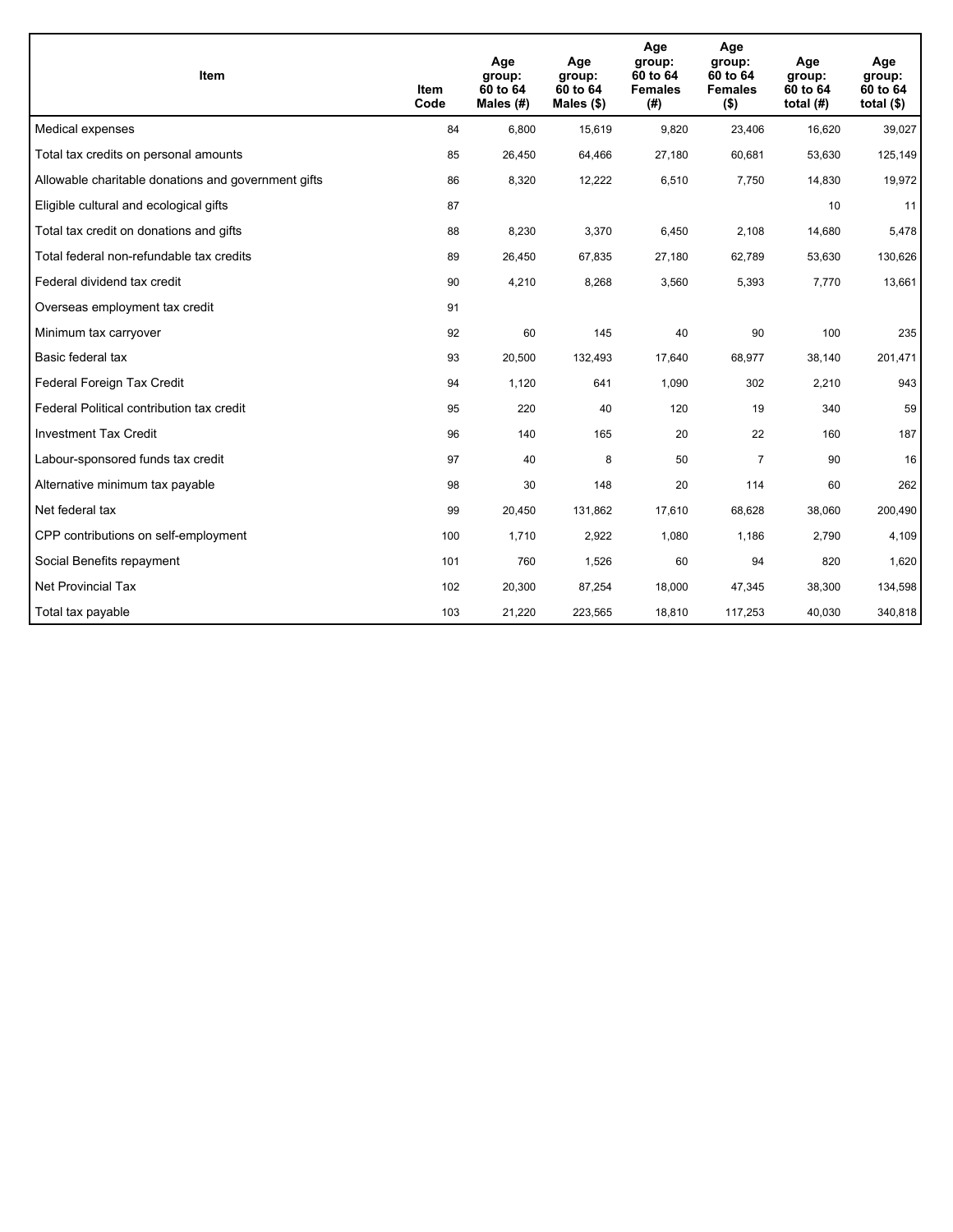| Item                                                                                           | Item<br>Code   | Age<br>group:<br>65 to 69<br>Males (#) | Age<br>group:<br>65 to 69<br>Males (\$) | Age<br>group:<br>65 to 69<br><b>Females</b><br>(#) | Age<br>group:<br>65 to 69<br><b>Females</b><br>$($ \$) | Age<br>group:<br>65 to 69<br>total $(H)$ | Age<br>group:<br>65 to 69<br>total $($ |
|------------------------------------------------------------------------------------------------|----------------|----------------------------------------|-----------------------------------------|----------------------------------------------------|--------------------------------------------------------|------------------------------------------|----------------------------------------|
| Number of taxable returns                                                                      | $\mathbf{1}$   | 14,790                                 |                                         | 12,520                                             |                                                        | 27,300                                   |                                        |
| Number of non-taxable returns                                                                  | $\overline{2}$ | 8,090                                  |                                         | 10,820                                             |                                                        | 18,910                                   |                                        |
| Total number of returns                                                                        | 3              | 22,870                                 |                                         | 23,340                                             |                                                        | 46,210                                   |                                        |
| Employment income                                                                              | 4              | 6,390                                  | 202.656                                 | 4,330                                              | 83,942                                                 | 10,720                                   | 286,598                                |
| Commissions (from employment)                                                                  | 5              | 120                                    | 4,181                                   | 70                                                 | 535                                                    | 190                                      | 4,716                                  |
| Other employment income                                                                        | 6              | 2,630                                  | 8,618                                   | 1,000                                              | 1,622                                                  | 3,630                                    | 10,240                                 |
| Old Age Security pension (OASP)                                                                | $\overline{7}$ | 22,710                                 | 128,813                                 | 23,190                                             | 132,371                                                | 45,900                                   | 261,184                                |
| CPP or QPP benefits                                                                            | 8              | 22,230                                 | 151,287                                 | 22,000                                             | 114,358                                                | 44,240                                   | 265,645                                |
| Other pensions or superannuation                                                               | 9              | 12,360                                 | 268,317                                 | 10,280                                             | 149,439                                                | 22,640                                   | 417,755                                |
| Elected split-pension amount                                                                   | 10             | 1,460                                  | 10,058                                  | 5,520                                              | 63,639                                                 | 6,980                                    | 73,697                                 |
| Universal Child Care Benefit (UCCB)                                                            | 11             |                                        |                                         | 10                                                 | 11                                                     | 20                                       | 18                                     |
| Employment Insurance and other benefits                                                        | 12             | 2,700                                  | 28,367                                  | 1,100                                              | 7,234                                                  | 3,800                                    | 35,601                                 |
| Taxable amount of dividends from taxable Canadian corporations                                 | 13             | 3,910                                  | 53,846                                  | 3,490                                              | 25,742                                                 | 7,400                                    | 79,626                                 |
| Interest and other investment income                                                           | 14             | 5,830                                  | 10,755                                  | 5,890                                              | 7,779                                                  | 11,720                                   | 18,534                                 |
| Net partnership income (Limited or non-active partners only)                                   | 15             | 80                                     | 440                                     | 20                                                 | -8                                                     | 100                                      | 432                                    |
| Net rental income                                                                              | 16             | 690                                    | 1,340                                   | 440                                                | 1,091                                                  | 1,130                                    | 2,431                                  |
| Taxable capital gains                                                                          | 17             | 2,070                                  | 12,621                                  | 2,130                                              | 7,717                                                  | 4,190                                    | 20,338                                 |
| Registered retirement savings plan income (RRSP)                                               | 18             | 2,150                                  | 21,384                                  | 2,190                                              | 19,527                                                 | 4,330                                    | 40,911                                 |
| Other income                                                                                   | 19             | 3,600                                  | 18,371                                  | 3,090                                              | 9,772                                                  | 6,690                                    | 28,143                                 |
| Net business income                                                                            | 20             | 1,560                                  | 13,297                                  | 760                                                | 4,707                                                  | 2,330                                    | 18,003                                 |
| Net professional income                                                                        | 21             | 300                                    | 11,450                                  | 100                                                | 1,310                                                  | 390                                      | 12,760                                 |
| Net commission income                                                                          | 22             | 150                                    | 2,644                                   | 60                                                 | 784                                                    | 210                                      | 3,429                                  |
| Net farming income                                                                             | 23             |                                        |                                         | 50                                                 | 107                                                    | 330                                      | 76                                     |
| Net fishing income                                                                             | 24             | 150                                    | 2,355                                   |                                                    |                                                        | 160                                      | 2,358                                  |
| Workers' compensation benefits                                                                 | 25             | 710                                    | 5,892                                   | 250                                                | 1,844                                                  | 960                                      | 7,735                                  |
| Social assistance payments                                                                     | 26             | 370                                    | 1,145                                   | 290                                                | 1,034                                                  | 660                                      | 2,179                                  |
| Net federal supplements                                                                        | 27             | 7,810                                  | 31,445                                  | 9,200                                              | 38,671                                                 | 17,010                                   | 70,116                                 |
| Total income assessed                                                                          | 28             | 22,870                                 | 989,273                                 | 23,340                                             | 674,975                                                | 46,210                                   | 1,664,285                              |
| Registered pension plan contributions (RPP)                                                    | 29             | 1,020                                  | 3,178                                   | 780                                                | 1,641                                                  | 1,800                                    | 4,819                                  |
| <b>RRSP</b> deduction                                                                          | 30             | 2,200                                  | 22,362                                  | 1,250                                              | 13,361                                                 | 3,450                                    | 35,723                                 |
| Deduction for elected split-pension amount                                                     | 31             | 6,270                                  | 71,372                                  | 1,570                                              | 10,361                                                 | 7,840                                    | 81,734                                 |
| Annual union, professional, or like dues                                                       | 32             | 2,330                                  | 1,127                                   | 1,370                                              | 493                                                    | 3,700                                    | 1,620                                  |
| Child care expenses                                                                            | 33             |                                        |                                         |                                                    |                                                        |                                          |                                        |
| Business investment loss                                                                       | 34             |                                        |                                         |                                                    |                                                        | 10                                       | 326                                    |
| Moving expenses                                                                                | 35             | 10                                     | 41                                      |                                                    |                                                        | 20                                       | 53                                     |
| Support payments made                                                                          | 36             | 140                                    | 1,836                                   |                                                    |                                                        | 150                                      | 1,872                                  |
| Carrying charges and interest expenses                                                         | 37             | 2,520                                  | 4,004                                   | 1,830                                              | 2,303                                                  | 4,350                                    | 6,307                                  |
| Deductions for CPP/QPP contributions on self-employment and other<br>earnings                  | 38             | 730                                    | 470                                     | 290                                                | 130                                                    | 1,020                                    | 600                                    |
| Deductions for provincial parental insurance plan (PPIP) premiums on<br>self-employment income | 39             |                                        |                                         |                                                    |                                                        |                                          |                                        |
| Exploration and development expenses                                                           | 40             | 40                                     | 180                                     |                                                    |                                                        | 50                                       | 198                                    |
| Other employment expenses                                                                      | 41             | 560                                    | 5,307                                   | 170                                                | 333                                                    | 720                                      | 5,640                                  |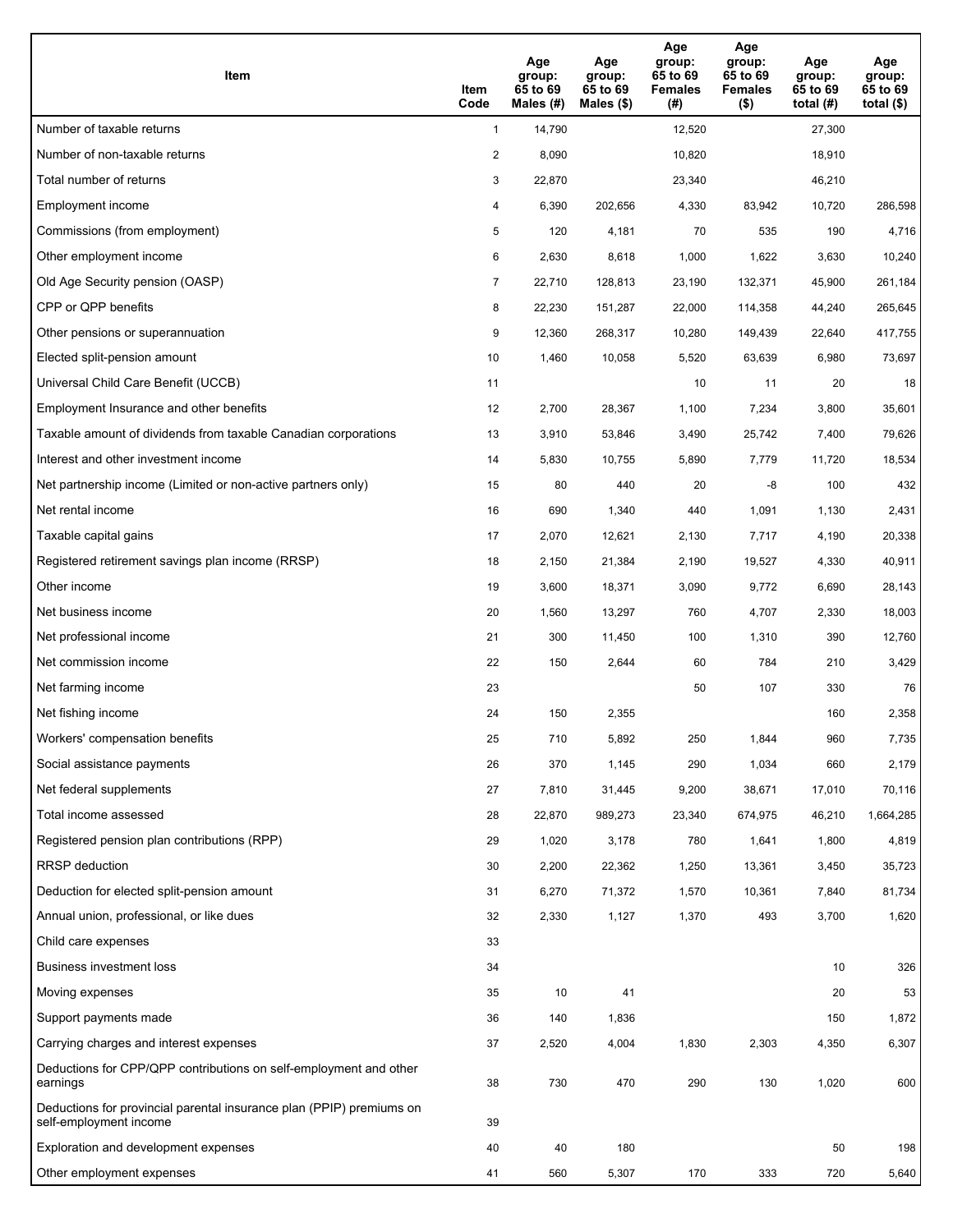| Item                                                              | Item<br>Code | Age<br>group:<br>65 to 69<br>Males (#) | Age<br>group:<br>65 to 69<br>Males (\$) | Age<br>group:<br>65 to 69<br><b>Females</b><br>(#) | Age<br>group:<br>65 to 69<br><b>Females</b><br>$($ \$) | Age<br>group:<br>65 to 69<br>total $(H)$ | Age<br>group:<br>65 to 69<br>total $($)$ |
|-------------------------------------------------------------------|--------------|----------------------------------------|-----------------------------------------|----------------------------------------------------|--------------------------------------------------------|------------------------------------------|------------------------------------------|
| Clergy residence deduction                                        | 42           | 80                                     | 713                                     | 10                                                 | 113                                                    | 90                                       | 826                                      |
| Other deductions                                                  | 43           | 690                                    | 1,551                                   | 510                                                | 1,710                                                  | 1,200                                    | 3,261                                    |
| Total deductions before adjustments                               | 44           | 10,870                                 | 112,259                                 | 5,590                                              | 30,750                                                 | 16,460                                   | 143,010                                  |
| Social benefits repayment                                         | 45           | 1,560                                  | 5,355                                   | 590                                                | 1,542                                                  | 2,140                                    | 6,897                                    |
| Net income after adjustments                                      | 46           | 22,840                                 | 871,951                                 | 23,330                                             | 642,847                                                | 46,180                                   | 1,514,836                                |
| Canadian Forces personnel and police deduction                    | 47           |                                        |                                         |                                                    |                                                        |                                          |                                          |
| Security options deductions                                       | 48           |                                        |                                         |                                                    |                                                        |                                          |                                          |
| Other payments deductions                                         | 49           | 8,290                                  | 38,459                                  | 9,400                                              | 41,545                                                 | 17,690                                   | 80,004                                   |
| Non-capital losses of other years                                 | 50           | 20                                     | 136                                     | 10                                                 | 111                                                    | 30                                       | 247                                      |
| Net capital losses of other years                                 | 51           | 570                                    | 1,870                                   | 550                                                | 978                                                    | 1,120                                    | 2,848                                    |
| Capital gains deduction                                           | 52           | 60                                     | 3,963                                   | 30                                                 | 1,839                                                  | 90                                       | 5,803                                    |
| Northern residents deductions                                     | 53           |                                        |                                         |                                                    |                                                        | 10                                       | 29                                       |
| Additional deductions                                             | 54           | 710                                    | 1,158                                   | 880                                                | 1,187                                                  | 1,590                                    | 2,346                                    |
| Farming/fishing losses of prior years                             | 55           | 10                                     | 87                                      |                                                    |                                                        | 10                                       | 87                                       |
| Total deductions from net income                                  | 56           | 9,270                                  | 46,841                                  | 10,380                                             | 45,667                                                 | 19,650                                   | 92,508                                   |
| Taxable income assessed                                           | 57           | 22,830                                 | 825,200                                 | 23,300                                             | 597,230                                                | 46,130                                   | 1,422,468                                |
| Basic personal amount                                             | 58           | 22,870                                 | 252,014                                 | 23,340                                             | 257,257                                                | 46,210                                   | 509,281                                  |
| Age amount                                                        | 59           | 21,640                                 | 131,073                                 | 22,940                                             | 146,341                                                | 44,580                                   | 277,420                                  |
| Spouse or common-law partner amount                               | 60           | 3,210                                  | 16,604                                  | 400                                                | 1,867                                                  | 3,610                                    | 18,471                                   |
| Amount for eligible dependant                                     | 61           | 30                                     | 238                                     | 70                                                 | 550                                                    | 100                                      | 789                                      |
| Amount for children 17 and under                                  | 62           | 130                                    | 398                                     | 50                                                 | 149                                                    | 180                                      | 547                                      |
| Amount for infirm dependants age 18 or older                      | 63           | 50                                     | 284                                     | 50                                                 | 236                                                    | 90                                       | 520                                      |
| CPP or QPP contributions through employment                       | 64           | 3,640                                  | 3,981                                   | 2,320                                              | 1,947                                                  | 5,960                                    | 5,928                                    |
| CPP or QPP contributions on self-employment and other<br>earnings | 65           | 730                                    | 470                                     | 290                                                | 130                                                    | 1,020                                    | 600                                      |
| Employment Insurance premiums                                     | 66           | 5,110                                  | 2,386                                   | 3,280                                              | 1,203                                                  | 8,390                                    | 3,589                                    |
| PPIP premiums paid                                                | 67           |                                        |                                         |                                                    |                                                        |                                          |                                          |
| PPIP premiums payable on employment income                        | 68           |                                        |                                         |                                                    |                                                        |                                          |                                          |
| PPIP premiums payable on self-employment income                   | 69           |                                        |                                         |                                                    |                                                        |                                          |                                          |
| Volunteer firefighters' amount                                    | 70           | 100                                    | 285                                     |                                                    |                                                        | 100                                      | 294                                      |
| Canada employment amount                                          | 71           | 7,960                                  | 7,471                                   | 4,920                                              | 4,782                                                  | 12,880                                   | 12,253                                   |
| Public transit amount                                             | 72           | 80                                     | 24                                      | 80                                                 | 33                                                     | 160                                      | 57                                       |
| Children's fitness amount                                         | 73           | 40                                     | 19                                      |                                                    |                                                        | 50                                       | 22                                       |
| Children's arts amount                                            | 74           | 10                                     | 7                                       |                                                    |                                                        | 20                                       | 8                                        |
| Home buyers' amount                                               | 75           | 10                                     | 50                                      | 10                                                 | 56                                                     | 20                                       | 106                                      |
| Pension income amount                                             | 76           | 13,140                                 | 25,279                                  | 13,320                                             | 25,545                                                 | 26,460                                   | 50,823                                   |
| Caregiver amount                                                  | 77           | 230                                    | 1,239                                   | 160                                                | 704                                                    | 390                                      | 1,943                                    |
| Disability amount                                                 | 78           | 1,340                                  | 10,305                                  | 910                                                | 6,950                                                  | 2,250                                    | 17,255                                   |
| Disability amount transferred from a dependant                    | 79           | 220                                    | 1,694                                   | 170                                                | 1,223                                                  | 390                                      | 2,917                                    |
| Interest paid on student loans                                    | 80           |                                        |                                         |                                                    |                                                        |                                          |                                          |
| Tuition, education, and textbook amounts                          | 81           | 40                                     | 67                                      | 60                                                 | 85                                                     | 100                                      | 152                                      |
| Tuition, education, and textbook amounts transferred from a child | 82           | 160                                    | 782                                     | 30                                                 | 143                                                    | 190                                      | 925                                      |
| Amounts transferred from spouse or common-law partner             | 83           | 3,220                                  | 18,037                                  | 2,110                                              | 10,808                                                 | 5,330                                    | 28,845                                   |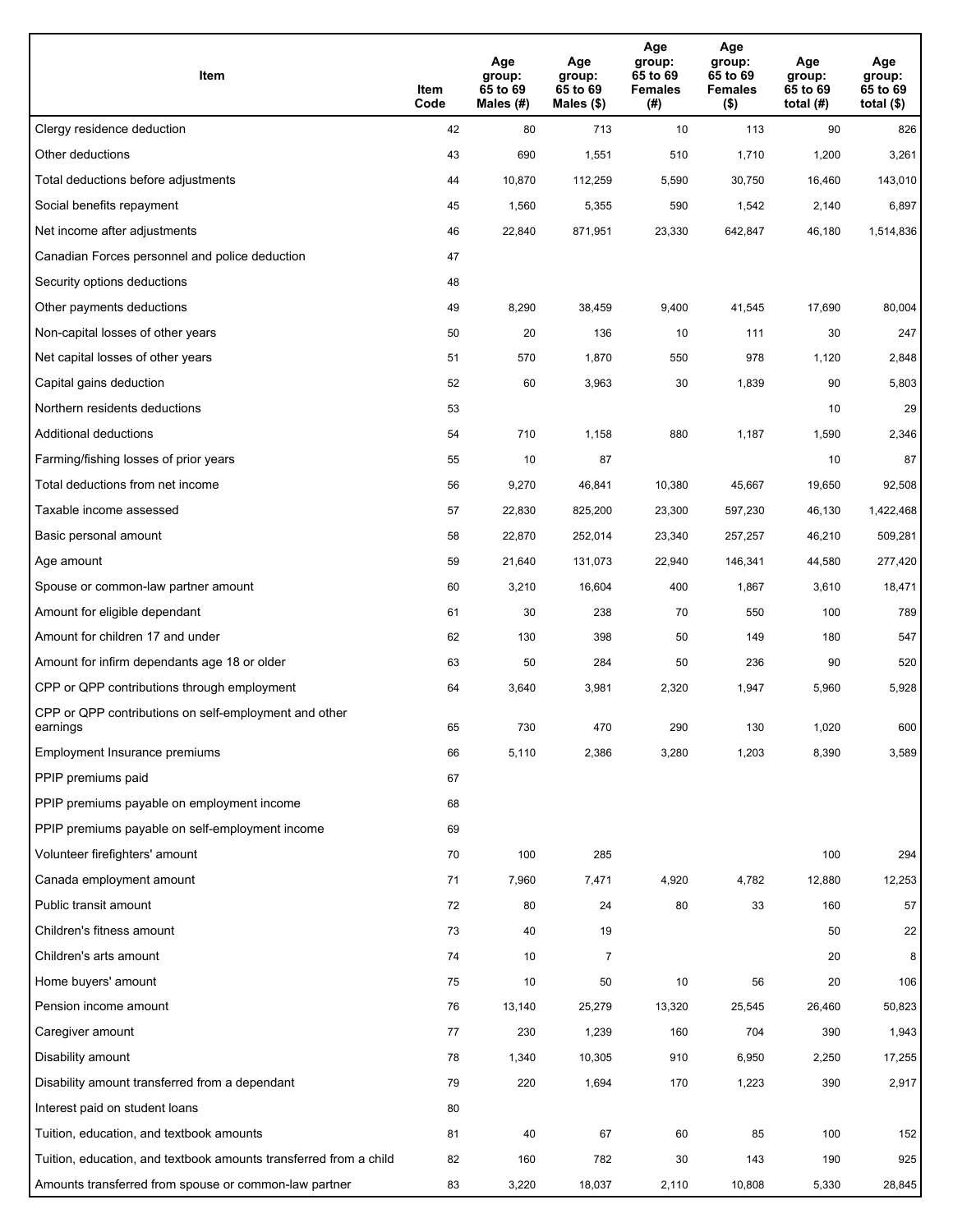| Item                                                | Item<br>Code | Age<br>group:<br>65 to 69<br>Males (#) | Age<br>group:<br>65 to 69<br>Males $(\$)$ | Age<br>group:<br>65 to 69<br><b>Females</b><br>(# ) | Age<br>group:<br>65 to 69<br><b>Females</b><br>$($ \$) | Age<br>group:<br>65 to 69<br>total $(H)$ | Age<br>group:<br>65 to 69<br>total $($)$ |
|-----------------------------------------------------|--------------|----------------------------------------|-------------------------------------------|-----------------------------------------------------|--------------------------------------------------------|------------------------------------------|------------------------------------------|
| Medical expenses                                    | 84           | 7,080                                  | 19,966                                    | 8,140                                               | 21,822                                                 | 15,220                                   | 41,787                                   |
| Total tax credits on personal amounts               | 85           | 22,870                                 | 73,902                                    | 23,340                                              | 72,278                                                 | 46,210                                   | 146,183                                  |
| Allowable charitable donations and government gifts | 86           | 7,010                                  | 13,127                                    | 4,760                                               | 6,446                                                  | 11,770                                   | 19,573                                   |
| Eligible cultural and ecological gifts              | 87           |                                        |                                           |                                                     |                                                        | 10                                       | 8                                        |
| Total tax credit on donations and gifts             | 88           | 6,940                                  | 3,650                                     | 4,740                                               | 1,760                                                  | 11,680                                   | 5,410                                    |
| Total federal non-refundable tax credits            | 89           | 22,870                                 | 77,552                                    | 23,340                                              | 74,038                                                 | 46,210                                   | 151,593                                  |
| Federal dividend tax credit                         | 90           | 3,350                                  | 7,368                                     | 2,840                                               | 3,480                                                  | 6,190                                    | 10,851                                   |
| Overseas employment tax credit                      | 91           |                                        |                                           |                                                     |                                                        |                                          |                                          |
| Minimum tax carryover                               | 92           | 50                                     | 156                                       | 20                                                  | 56                                                     | 70                                       | 212                                      |
| Basic federal tax                                   | 93           | 13,340                                 | 66,841                                    | 10,620                                              | 32,893                                                 | 23,960                                   | 99,734                                   |
| Federal Foreign Tax Credit                          | 94           | 990                                    | 457                                       | 950                                                 | 138                                                    | 1,930                                    | 595                                      |
| Federal Political contribution tax credit           | 95           | 280                                    | 50                                        | 110                                                 | 19                                                     | 390                                      | 69                                       |
| <b>Investment Tax Credit</b>                        | 96           | 80                                     | 112                                       |                                                     |                                                        | 90                                       | 116                                      |
| Labour-sponsored funds tax credit                   | 97           |                                        |                                           |                                                     |                                                        |                                          |                                          |
| Alternative minimum tax payable                     | 98           | 40                                     | 184                                       |                                                     |                                                        | 40                                       | 219                                      |
| Net federal tax                                     | 99           | 13,310                                 | 67,437                                    | 10,610                                              | 32,732                                                 | 23,920                                   | 100,170                                  |
| CPP contributions on self-employment                | 100          | 730                                    | 940                                       | 290                                                 | 260                                                    | 1,020                                    | 1,200                                    |
| Social Benefits repayment                           | 101          | 1,560                                  | 5,355                                     | 590                                                 | 1,542                                                  | 2,140                                    | 6,897                                    |
| Net Provincial Tax                                  | 102          | 14,560                                 | 47,516                                    | 12,420                                              | 25,982                                                 | 26,980                                   | 73,498                                   |
| Total tax payable                                   | 103          | 14,790                                 | 121,248                                   | 12,520                                              | 60,516                                                 | 27,300                                   | 181,765                                  |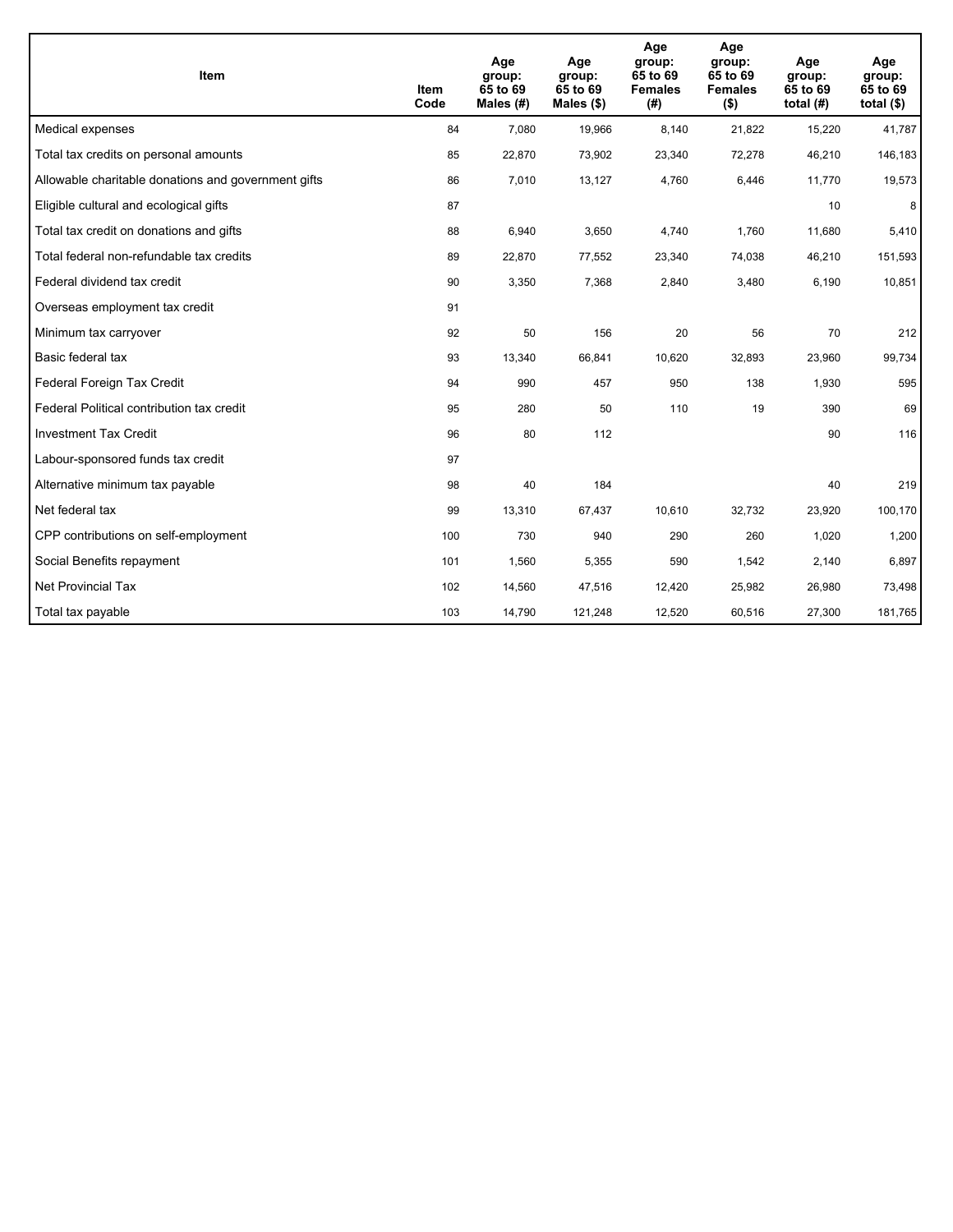| Item                                                                                           | Item<br>Code   | Age<br>group:<br>70 to 74<br>Males (#) | Age<br>group:<br>70 to 74<br>Males (\$) | Age<br>group:<br>70 to 74<br><b>Females</b><br>(# ) | Age<br>group:<br>70 to 74<br><b>Females</b><br>$($ \$) | Age<br>group:<br>70 to 74<br>total $(H)$ | Age<br>group:<br>70 to 74<br>total $($ |
|------------------------------------------------------------------------------------------------|----------------|----------------------------------------|-----------------------------------------|-----------------------------------------------------|--------------------------------------------------------|------------------------------------------|----------------------------------------|
| Number of taxable returns                                                                      | $\mathbf{1}$   | 8,590                                  |                                         | 7,600                                               |                                                        | 16,180                                   |                                        |
| Number of non-taxable returns                                                                  | $\overline{2}$ | 7,180                                  |                                         | 8,780                                               |                                                        | 15,960                                   |                                        |
| Total number of returns                                                                        | 3              | 15,760                                 |                                         | 16,380                                              |                                                        | 32,140                                   |                                        |
| Employment income                                                                              | 4              | 1,910                                  | 45,330                                  | 1,000                                               | 15,096                                                 | 2,910                                    | 60,426                                 |
| Commissions (from employment)                                                                  | 5              | 30                                     | 1,143                                   |                                                     |                                                        | 50                                       | 1,176                                  |
| Other employment income                                                                        | 6              | 1,340                                  | 1,630                                   | 480                                                 | 426                                                    | 1,830                                    | 2,055                                  |
| Old Age Security pension (OASP)                                                                | $\overline{7}$ | 15,750                                 | 101,339                                 | 16,370                                              | 105,939                                                | 32,130                                   | 207,285                                |
| CPP or QPP benefits                                                                            | 8              | 15,500                                 | 108,038                                 | 15,330                                              | 83,426                                                 | 30,830                                   | 191,464                                |
| Other pensions or superannuation                                                               | 9              | 10,140                                 | 214,330                                 | 8,450                                               | 114,220                                                | 18,590                                   | 328,550                                |
| Elected split-pension amount                                                                   | 10             | 910                                    | 6,232                                   | 3,760                                               | 44,109                                                 | 4,670                                    | 50,341                                 |
| Universal Child Care Benefit (UCCB)                                                            | 11             |                                        |                                         |                                                     |                                                        |                                          |                                        |
| Employment Insurance and other benefits                                                        | 12             | 610                                    | 5,769                                   | 130                                                 | 695                                                    | 740                                      | 6,464                                  |
| Taxable amount of dividends from taxable Canadian corporations                                 | 13             | 2,860                                  | 39,879                                  | 2,530                                               | 18,295                                                 | 5,390                                    | 58,173                                 |
| Interest and other investment income                                                           | 14             | 4,560                                  | 6,564                                   | 4,560                                               | 6,713                                                  | 9,110                                    | 13,277                                 |
| Net partnership income (Limited or non-active partners only)                                   | 15             | 30                                     | 252                                     | 10                                                  | $-19$                                                  | 40                                       | 233                                    |
| Net rental income                                                                              | 16             | 420                                    | 1,694                                   | 280                                                 | 749                                                    | 700                                      | 2,443                                  |
| Taxable capital gains                                                                          | 17             | 1,570                                  | 8,334                                   | 1,620                                               | 4,368                                                  | 3,190                                    | 12,701                                 |
| Registered retirement savings plan income (RRSP)                                               | 18             | 840                                    | 7,786                                   | 740                                                 | 4,577                                                  | 1,580                                    | 12,362                                 |
| Other income                                                                                   | 19             | 2,570                                  | 8,055                                   | 2,170                                               | 5,937                                                  | 4,740                                    | 13,993                                 |
| Net business income                                                                            | 20             | 720                                    | 4,181                                   | 290                                                 | 860                                                    | 1,010                                    | 5,041                                  |
| Net professional income                                                                        | 21             | 160                                    | 5,288                                   | 30                                                  | 774                                                    | 190                                      | 6,061                                  |
| Net commission income                                                                          | 22             | 90                                     | 948                                     | 20                                                  | 205                                                    | 110                                      | 1,153                                  |
| Net farming income                                                                             | 23             | 210                                    | $-395$                                  | 30                                                  | $-56$                                                  | 240                                      | $-451$                                 |
| Net fishing income                                                                             | 24             | 70                                     | 627                                     |                                                     |                                                        | 80                                       | 634                                    |
| Workers' compensation benefits                                                                 | 25             | 280                                    | 1,324                                   | 110                                                 | 973                                                    | 390                                      | 2,297                                  |
| Social assistance payments                                                                     | 26             | 30                                     | 51                                      | 20                                                  | 21                                                     | 40                                       | 72                                     |
| Net federal supplements                                                                        | 27             | 6,660                                  | 26,160                                  | 7,880                                               | 33,929                                                 | 14,540                                   | 60,098                                 |
| Total income assessed                                                                          | 28             | 15,760                                 | 594,577                                 | 16,380                                              | 442,315                                                | 32,140                                   | 1,036,907                              |
| Registered pension plan contributions (RPP)                                                    | 29             | 170                                    | 347                                     | 100                                                 | 189                                                    | 280                                      | 536                                    |
| RRSP deduction                                                                                 | 30             | 430                                    | 4,249                                   | 190                                                 | 2,309                                                  | 630                                      | 6,558                                  |
| Deduction for elected split-pension amount                                                     | 31             | 4,700                                  | 54,442                                  | 810                                                 | 5,659                                                  | 5,510                                    | 60,101                                 |
| Annual union, professional, or like dues                                                       | 32             | 860                                    | 242                                     | 440                                                 | 87                                                     | 1,300                                    | 328                                    |
| Child care expenses                                                                            | 33             |                                        |                                         |                                                     |                                                        |                                          |                                        |
| Business investment loss                                                                       | 34             | 10                                     | 216                                     |                                                     |                                                        | 10                                       | 222                                    |
| Moving expenses                                                                                | 35             |                                        |                                         |                                                     |                                                        |                                          |                                        |
| Support payments made                                                                          | 36             | 90                                     | 996                                     |                                                     |                                                        | 90                                       | 996                                    |
| Carrying charges and interest expenses                                                         | 37             | 1,960                                  | 2,528                                   | 1,450                                               | 1,705                                                  | 3,410                                    | 4,233                                  |
| Deductions for CPP/QPP contributions on self-employment and other<br>earnings                  | 38             | 70                                     | 18                                      | 30                                                  | 6                                                      | 100                                      | 25                                     |
| Deductions for provincial parental insurance plan (PPIP) premiums on<br>self-employment income | 39             |                                        |                                         |                                                     |                                                        |                                          |                                        |
| Exploration and development expenses                                                           | 40             |                                        |                                         |                                                     |                                                        | 30                                       | 58                                     |
| Other employment expenses                                                                      | 41             | 170                                    | 820                                     | 50                                                  | 217                                                    | 220                                      | 1,037                                  |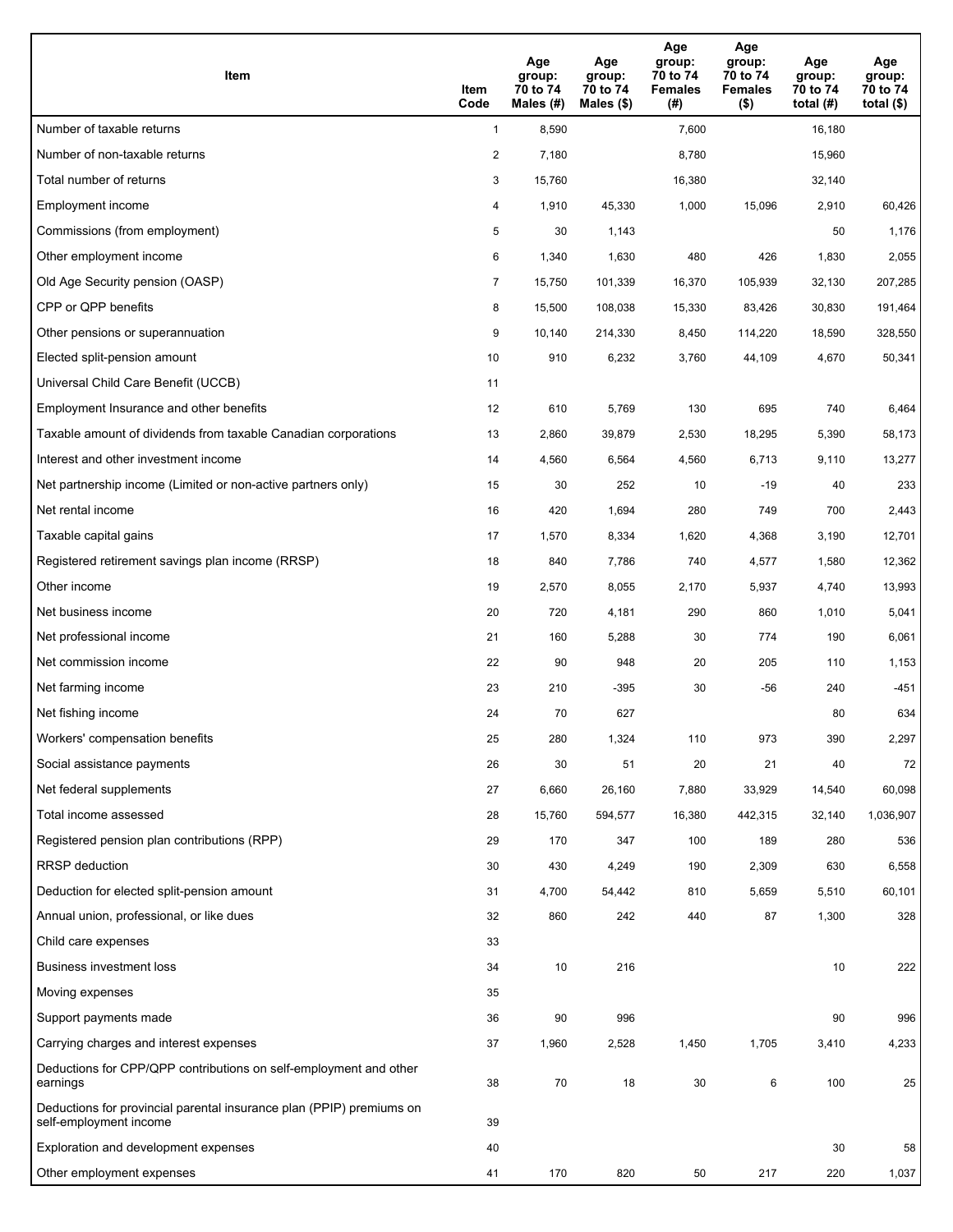| Item                                                              | Item<br>Code | Age<br>group:<br>70 to 74<br>Males (#) | Age<br>group:<br>70 to 74<br>Males (\$) | Age<br>group:<br>70 to 74<br><b>Females</b><br>(# ) | Age<br>group:<br>70 to 74<br>Females<br>$($ \$) | Age<br>group:<br>70 to 74<br>total $(#)$ | Age<br>group:<br>70 to 74<br>total $($)$ |
|-------------------------------------------------------------------|--------------|----------------------------------------|-----------------------------------------|-----------------------------------------------------|-------------------------------------------------|------------------------------------------|------------------------------------------|
| Clergy residence deduction                                        | 42           | 40                                     | 326                                     |                                                     |                                                 | 40                                       | 358                                      |
| Other deductions                                                  | 43           | 330                                    | 1,411                                   | 260                                                 | 1,920                                           | 580                                      | 3,331                                    |
| Total deductions before adjustments                               | 44           | 6,380                                  | 65,716                                  | 2,720                                               | 12,142                                          | 9,100                                    | 77,859                                   |
| Social benefits repayment                                         | 45           | 660                                    | 2,478                                   | 390                                                 | 1,199                                           | 1,060                                    | 3,676                                    |
| Net income after adjustments                                      | 46           | 15,750                                 | 526,587                                 | 16,380                                              | 429,034                                         | 32,130                                   | 955,636                                  |
| Canadian Forces personnel and police deduction                    | 47           |                                        |                                         |                                                     |                                                 |                                          |                                          |
| Security options deductions                                       | 48           |                                        |                                         |                                                     |                                                 |                                          |                                          |
| Other payments deductions                                         | 49           | 6,800                                  | 27,520                                  | 7,940                                               | 34,917                                          | 14,740                                   | 62,445                                   |
| Non-capital losses of other years                                 | 50           | 10                                     | 85                                      |                                                     |                                                 | 10                                       | 88                                       |
| Net capital losses of other years                                 | 51           | 440                                    | 1,063                                   | 420                                                 | 583                                             | 860                                      | 1,646                                    |
| Capital gains deduction                                           | 52           | 40                                     | 2,297                                   | 20                                                  | 201                                             | 60                                       | 2,497                                    |
| Northern residents deductions                                     | 53           |                                        |                                         |                                                     |                                                 |                                          |                                          |
| Additional deductions                                             | 54           | 800                                    | 1,325                                   | 870                                                 | 1,830                                           | 1,670                                    | 3,155                                    |
| Farming/fishing losses of prior years                             | 55           |                                        |                                         |                                                     |                                                 | 10                                       | 41                                       |
| Total deductions from net income                                  | 56           | 7,630                                  | 32,347                                  | 8,730                                               | 37,541                                          | 16,360                                   | 69,897                                   |
| Taxable income assessed                                           | 57           | 15,740                                 | 494,303                                 | 16,330                                              | 391,615                                         | 32,080                                   | 885,925                                  |
| Basic personal amount                                             | 58           | 15,760                                 | 173,735                                 | 16,380                                              | 180,553                                         | 32,140                                   | 354,299                                  |
| Age amount                                                        | 59           | 15,280                                 | 96,315                                  | 16,140                                              | 104,487                                         | 31,420                                   | 200,809                                  |
| Spouse or common-law partner amount                               | 60           | 1,760                                  | 5,887                                   | 190                                                 | 920                                             | 1,940                                    | 6,807                                    |
| Amount for eligible dependant                                     | 61           | 20                                     | 175                                     | 40                                                  | 283                                             | 60                                       | 458                                      |
| Amount for children 17 and under                                  | 62           | 50                                     | 144                                     |                                                     |                                                 | 60                                       | 189                                      |
| Amount for infirm dependants age 18 or older                      | 63           | 30                                     | 156                                     | 30                                                  | 129                                             | 60                                       | 285                                      |
| CPP or QPP contributions through employment                       | 64           |                                        |                                         |                                                     |                                                 |                                          |                                          |
| CPP or QPP contributions on self-employment and other<br>earnings | 65           | 70                                     | 18                                      | 30                                                  | 6                                               | 100                                      | 25                                       |
| Employment Insurance premiums                                     | 66           | 1,370                                  | 500                                     | 650                                                 | 196                                             | 2,020                                    | 696                                      |
| PPIP premiums paid                                                | 67           |                                        |                                         |                                                     |                                                 |                                          |                                          |
| PPIP premiums payable on employment income                        | 68           |                                        |                                         |                                                     |                                                 |                                          |                                          |
| PPIP premiums payable on self-employment income                   | 69           |                                        |                                         |                                                     |                                                 |                                          |                                          |
| Volunteer firefighters' amount                                    | 70           | 40                                     | 123                                     |                                                     |                                                 | 40                                       | 126                                      |
| Canada employment amount                                          | 71           | 3,010                                  | 2,327                                   | 1,390                                               | 1,127                                           | 4,390                                    | 3,454                                    |
| Public transit amount                                             | 72           | 30                                     | $\overline{7}$                          | 50                                                  | 12                                              | 80                                       | 19                                       |
| Children's fitness amount                                         | 73           | 20                                     | 6                                       |                                                     |                                                 | 20                                       | 8                                        |
| Children's arts amount                                            | 74           |                                        |                                         |                                                     |                                                 |                                          |                                          |
| Home buyers' amount                                               | 75           |                                        |                                         |                                                     |                                                 |                                          |                                          |
| Pension income amount                                             | 76           | 10,510                                 | 20,159                                  | 10,160                                              | 19,288                                          | 20,680                                   | 39,447                                   |
| Caregiver amount                                                  | 77           | 110                                    | 573                                     | 70                                                  | 336                                             | 170                                      | 910                                      |
| Disability amount                                                 | 78           | 980                                    | 7,511                                   | 630                                                 | 4,852                                           | 1,610                                    | 12,363                                   |
| Disability amount transferred from a dependant                    | 79           | 120                                    | 894                                     | 70                                                  | 512                                             | 190                                      | 1,407                                    |
| Interest paid on student loans                                    | 80           |                                        |                                         |                                                     |                                                 |                                          |                                          |
| Tuition, education, and textbook amounts                          | 81           | 10                                     | 23                                      | 30                                                  | 30                                              | 40                                       | 53                                       |
| Tuition, education, and textbook amounts transferred from a child | 82           | 50                                     | 229                                     | 10                                                  | 37                                              | 60                                       | 267                                      |
| Amounts transferred from spouse or common-law partner             | 83           | 3,730                                  | 22,318                                  | 1,460                                               | 7,122                                           | 5,190                                    | 29,440                                   |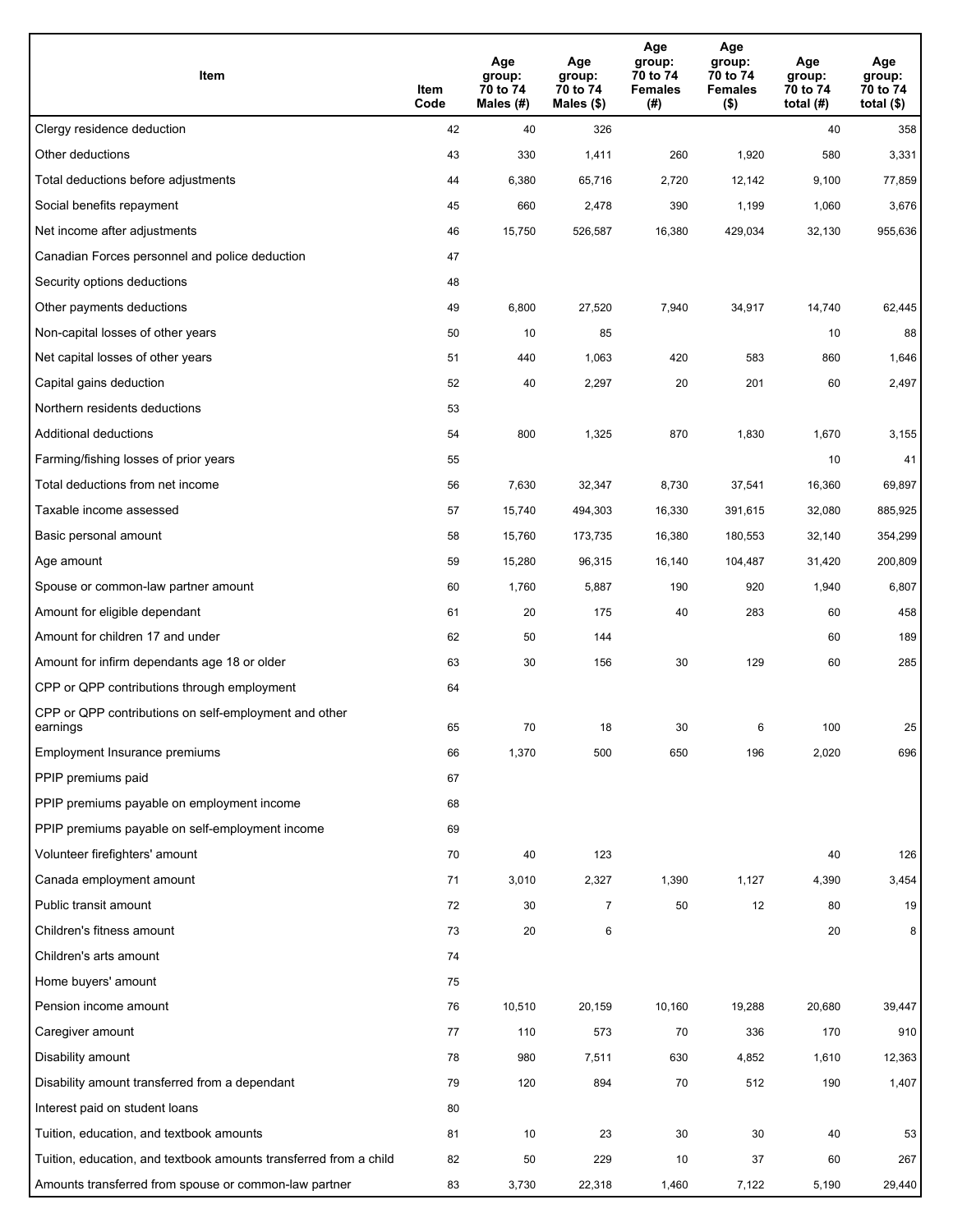| <b>Item</b>                                         | Item<br>Code | Age<br>group:<br>70 to 74<br>Males (#) | Age<br>group:<br>70 to 74<br>Males $(\$)$ | Age<br>group:<br>70 to 74<br><b>Females</b><br>(#) | Age<br>group:<br>70 to 74<br><b>Females</b><br>$($ \$) | Age<br>group:<br>70 to 74<br>total $(H)$ | Age<br>group:<br>70 to 74<br>total $($)$ |
|-----------------------------------------------------|--------------|----------------------------------------|-------------------------------------------|----------------------------------------------------|--------------------------------------------------------|------------------------------------------|------------------------------------------|
| Medical expenses                                    | 84           | 5,040                                  | 16,026                                    | 5,430                                              | 15,916                                                 | 10,470                                   | 31,942                                   |
| Total tax credits on personal amounts               | 85           | 15,760                                 | 52,086                                    | 16,380                                             | 50,388                                                 | 32,140                                   | 102,477                                  |
| Allowable charitable donations and government gifts | 86           | 4,850                                  | 8,965                                     | 3,360                                              | 5,495                                                  | 8,210                                    | 14,460                                   |
| Eligible cultural and ecological gifts              | 87           |                                        |                                           |                                                    |                                                        |                                          |                                          |
| Total tax credit on donations and gifts             | 88           | 4,820                                  | 2,493                                     | 3,340                                              | 1,513                                                  | 8,150                                    | 4,005                                    |
| Total federal non-refundable tax credits            | 89           | 15,760                                 | 54,579                                    | 16,380                                             | 51,901                                                 | 32,140                                   | 106,482                                  |
| Federal dividend tax credit                         | 90           | 2,320                                  | 5,619                                     | 2,020                                              | 2,544                                                  | 4,350                                    | 8,163                                    |
| Overseas employment tax credit                      | 91           |                                        |                                           |                                                    |                                                        |                                          |                                          |
| Minimum tax carryover                               | 92           | 20                                     | 42                                        | 10                                                 | 71                                                     | 30                                       | 113                                      |
| Basic federal tax                                   | 93           | 7,440                                  | 32,293                                    | 6,330                                              | 19,186                                                 | 13,770                                   | 51,479                                   |
| Federal Foreign Tax Credit                          | 94           | 750                                    | 191                                       | 730                                                | 146                                                    | 1,470                                    | 337                                      |
| Federal Political contribution tax credit           | 95           | 200                                    | 30                                        | 110                                                | 15                                                     | 310                                      | 46                                       |
| <b>Investment Tax Credit</b>                        | 96           | 40                                     | 72                                        |                                                    |                                                        | 50                                       | 74                                       |
| Labour-sponsored funds tax credit                   | 97           |                                        |                                           |                                                    |                                                        |                                          |                                          |
| Alternative minimum tax payable                     | 98           | 10                                     | 105                                       |                                                    |                                                        | 10                                       | 106                                      |
| Net federal tax                                     | 99           | 7,420                                  | 31,999                                    | 6,330                                              | 19,023                                                 | 13,750                                   | 51,022                                   |
| CPP contributions on self-employment                | 100          | 70                                     | 37                                        | 30                                                 | 13                                                     | 100                                      | 50                                       |
| Social Benefits repayment                           | 101          | 660                                    | 2,478                                     | 390                                                | 1,199                                                  | 1,060                                    | 3,676                                    |
| Net Provincial Tax                                  | 102          | 8,510                                  | 23,031                                    | 7,560                                              | 14,925                                                 | 16,080                                   | 37,956                                   |
| Total tax payable                                   | 103          | 8,590                                  | 57,544                                    | 7,600                                              | 35,160                                                 | 16,180                                   | 92,704                                   |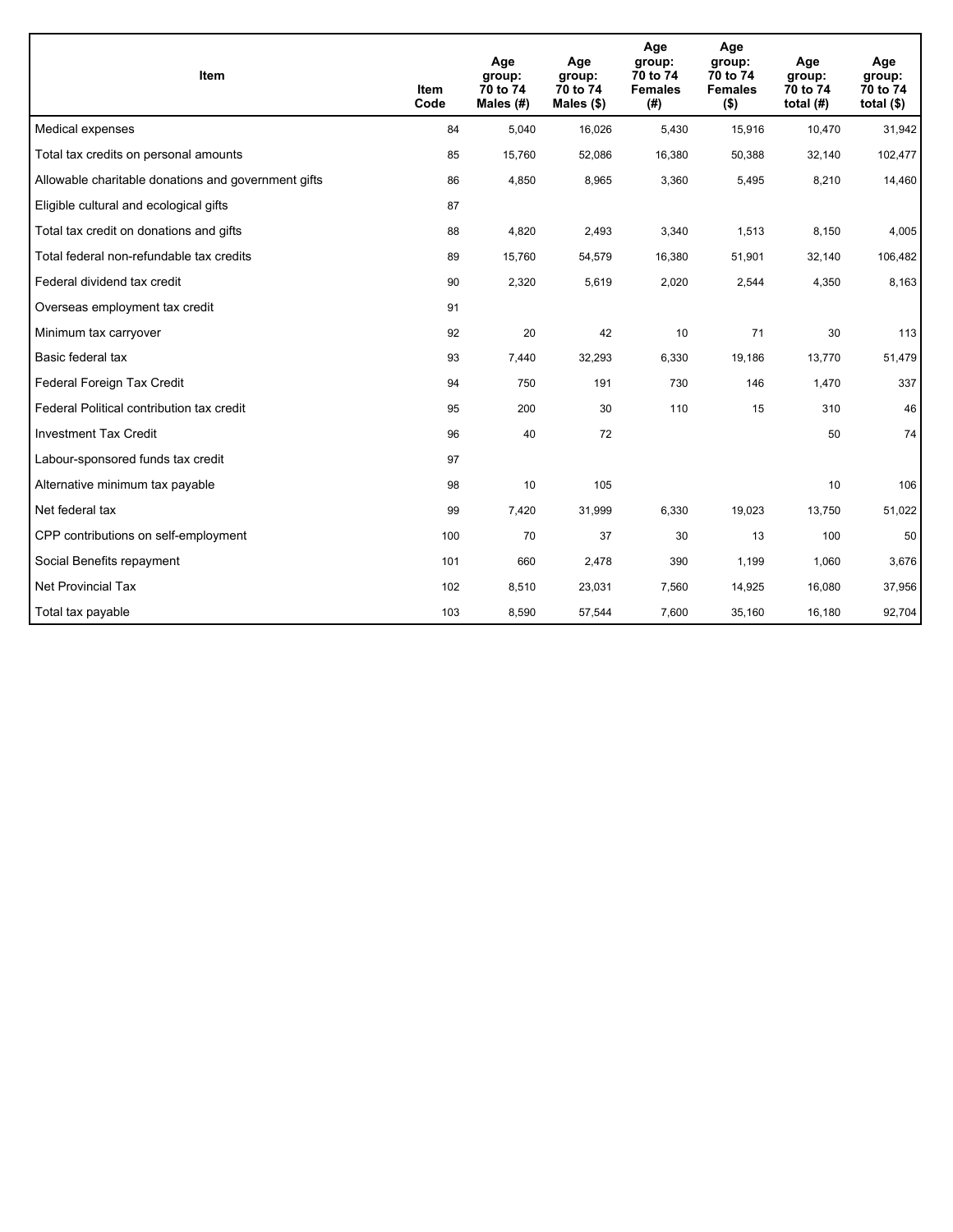| Item                                                                                           | Item<br>Code   | Age<br>group:<br>75 and<br>over<br>Males $(H)$ | Age<br>group:<br>75 and<br>over<br>Males (\$) | Age<br>group:<br>75 and<br>over<br><b>Females</b><br>(#) | Age<br>group:<br>75 and<br>over<br><b>Females</b><br>$($ \$) | Age<br>group:<br><b>75 and</b><br>over total<br>(#) | Age<br>group:<br>75 and<br>over total<br>$($ \$) |
|------------------------------------------------------------------------------------------------|----------------|------------------------------------------------|-----------------------------------------------|----------------------------------------------------------|--------------------------------------------------------------|-----------------------------------------------------|--------------------------------------------------|
| Number of taxable returns                                                                      | $\mathbf{1}$   | 11,080                                         |                                               | 12,080                                                   |                                                              | 23,160                                              |                                                  |
| Number of non-taxable returns                                                                  | $\overline{c}$ | 13,330                                         |                                               | 23,050                                                   |                                                              | 36,380                                              |                                                  |
| Total number of returns                                                                        | 3              | 24,410                                         |                                               | 35,120                                                   |                                                              | 59,530                                              |                                                  |
| Employment income                                                                              | 4              | 760                                            | 19,414                                        | 390                                                      | 4,804                                                        | 1,150                                               | 24,218                                           |
| Commissions (from employment)                                                                  | 5              | 10                                             | 254                                           |                                                          |                                                              | 20                                                  | 256                                              |
| Other employment income                                                                        | 6              | 1,650                                          | 1,119                                         | 530                                                      | 534                                                          | 2,180                                               | 1,653                                            |
| Old Age Security pension (OASP)                                                                | $\overline{7}$ | 24,400                                         | 154,013                                       | 35,100                                                   | 223,008                                                      | 59,490                                              | 377,028                                          |
| CPP or QPP benefits                                                                            | 8              | 23,860                                         | 177,144                                       | 31,440                                                   | 192,283                                                      | 55,310                                              | 369,432                                          |
| Other pensions or superannuation                                                               | 9              | 16,250                                         | 315,495                                       | 18,360                                                   | 231,089                                                      | 34,620                                              | 546,585                                          |
| Elected split-pension amount                                                                   | 10             | 1,070                                          | 7,508                                         | 3,780                                                    | 44,011                                                       | 4,850                                               | 51,518                                           |
| Universal Child Care Benefit (UCCB)                                                            | 11             |                                                |                                               |                                                          |                                                              |                                                     |                                                  |
| Employment Insurance and other benefits                                                        | 12             | 130                                            | 1,272                                         | 50                                                       | 269                                                          | 180                                                 | 1,541                                            |
| Taxable amount of dividends from taxable Canadian corporations                                 | 13             | 4,460                                          | 90,891                                        | 5,450                                                    | 38,736                                                       | 9,910                                               | 129,627                                          |
| Interest and other investment income                                                           | 14             | 8,910                                          | 16,642                                        | 12,060                                                   | 22,833                                                       | 20,970                                              | 39,475                                           |
| Net partnership income (Limited or non-active partners only)                                   | 15             | 50                                             | 263                                           | 40                                                       | 26                                                           | 90                                                  | 289                                              |
| Net rental income                                                                              | 16             | 530                                            | 1,766                                         | 420                                                      | 681                                                          | 950                                                 | 2,447                                            |
| Taxable capital gains                                                                          | 17             | 2,530                                          | 17,473                                        | 3,500                                                    | 19,591                                                       | 6,030                                               | 37,064                                           |
| Registered retirement savings plan income (RRSP)                                               | 18             | 1,090                                          | 5,301                                         | 1,410                                                    | 5,820                                                        | 2,500                                               | 11,122                                           |
| Other income                                                                                   | 19             | 3,550                                          | 14,036                                        | 4,320                                                    | 19,517                                                       | 7,870                                               | 33,553                                           |
| Net business income                                                                            | 20             | 490                                            | 1,854                                         | 160                                                      | 548                                                          | 660                                                 | 2,396                                            |
| Net professional income                                                                        | 21             | 100                                            | 1,632                                         |                                                          |                                                              | 120                                                 | 1,827                                            |
| Net commission income                                                                          | 22             | 60                                             | 627                                           |                                                          |                                                              | 70                                                  | 678                                              |
| Net farming income                                                                             | 23             | 230                                            | -464                                          | 60                                                       | $-72$                                                        | 290                                                 | $-545$                                           |
| Net fishing income                                                                             | 24             | 50                                             | 290                                           |                                                          |                                                              | 60                                                  | 312                                              |
| Workers' compensation benefits                                                                 | 25             | 490                                            | 1,938                                         | 220                                                      | 2,850                                                        | 710                                                 | 4,788                                            |
| Social assistance payments                                                                     | 26             | 40                                             | 92                                            | 80                                                       | 99                                                           | 120                                                 | 191                                              |
| Net federal supplements                                                                        | 27             | 11,440                                         | 41,152                                        | 20,820                                                   | 97,205                                                       | 32,250                                              | 138,364                                          |
| Total income assessed                                                                          | 28             | 24,410                                         | 869,738                                       | 35,120                                                   | 904,773                                                      | 59,530                                              | 1,774,514                                        |
| Registered pension plan contributions (RPP)                                                    | 29             | 90                                             | 82                                            | 60                                                       | 62                                                           | 150                                                 | 145                                              |
| <b>RRSP</b> deduction                                                                          | 30             | 70                                             | 521                                           | 40                                                       | 835                                                          | 110                                                 | 1,356                                            |
| Deduction for elected split-pension amount                                                     | 31             | 5,620                                          | 65,389                                        | 690                                                      | 4,776                                                        | 6,310                                               | 70,166                                           |
| Annual union, professional, or like dues                                                       | 32             | 650                                            | 106                                           | 460                                                      | 29                                                           | 1,110                                               | 136                                              |
| Child care expenses                                                                            | 33             |                                                |                                               |                                                          |                                                              |                                                     |                                                  |
| <b>Business investment loss</b>                                                                | 34             |                                                |                                               |                                                          |                                                              |                                                     |                                                  |
| Moving expenses                                                                                | 35             |                                                |                                               |                                                          |                                                              |                                                     |                                                  |
| Support payments made                                                                          | 36             | 100                                            | 910                                           |                                                          |                                                              | 100                                                 | 911                                              |
| Carrying charges and interest expenses                                                         | 37             | 3,150                                          | 3,600                                         | 3,500                                                    | 4,363                                                        | 6,650                                               | 7,963                                            |
| Deductions for CPP/QPP contributions on self-employment and other<br>earnings                  | 38             |                                                |                                               |                                                          |                                                              |                                                     |                                                  |
| Deductions for provincial parental insurance plan (PPIP) premiums on<br>self-employment income | 39             |                                                |                                               |                                                          |                                                              |                                                     |                                                  |
| Exploration and development expenses                                                           | 40             | 40                                             | 178                                           | 30                                                       | 337                                                          | 80                                                  | 515                                              |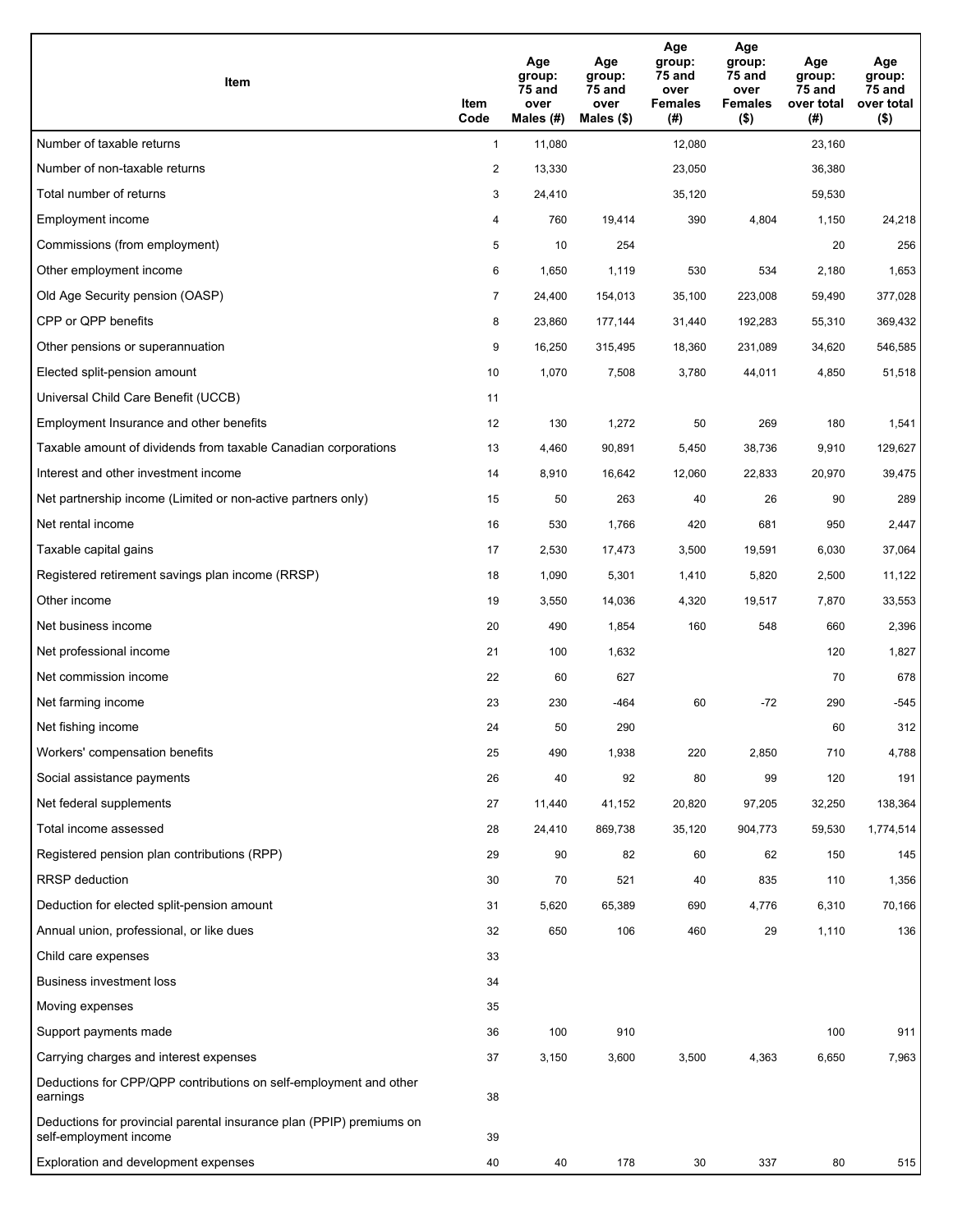| Item                                                              | Item<br>Code | Age<br>group:<br>75 and<br>over Males<br>(#) | Age<br>group:<br>75 and<br>over Males<br>$($ \$) | Age<br>group:<br>75 and<br>over<br><b>Females</b><br>(#) | Age<br>group:<br>75 and<br>over<br><b>Females</b><br>$($ \$) | Age<br>group:<br>75 and<br>over total<br>(#) | Age<br>group:<br>75 and<br>over total<br>$($ \$) |
|-------------------------------------------------------------------|--------------|----------------------------------------------|--------------------------------------------------|----------------------------------------------------------|--------------------------------------------------------------|----------------------------------------------|--------------------------------------------------|
| Other employment expenses                                         | 41           | 50                                           | 183                                              | 20                                                       | 20                                                           | 70                                           | 204                                              |
| Clergy residence deduction                                        | 42           | 30                                           | 176                                              |                                                          |                                                              | 30                                           | 183                                              |
| Other deductions                                                  | 43           | 450                                          | 3,380                                            | 550                                                      | 4,860                                                        | 1,000                                        | 8,240                                            |
| Total deductions before adjustments                               | 44           | 7,780                                        | 74,620                                           | 4,730                                                    | 15,312                                                       | 12,510                                       | 89,933                                           |
| Social benefits repayment                                         | 45           | 860                                          | 2,950                                            | 840                                                      | 2,711                                                        | 1,700                                        | 5,661                                            |
| Net income after adjustments                                      | 46           | 24,400                                       | 792,289                                          | 35,110                                                   | 886,771                                                      | 59,520                                       | 1,679,072                                        |
| Canadian Forces personnel and police deduction                    | 47           |                                              |                                                  |                                                          |                                                              |                                              |                                                  |
| Security options deductions                                       | 48           |                                              |                                                  |                                                          |                                                              |                                              |                                                  |
| Other payments deductions                                         | 49           | 11,660                                       | 43,172                                           | 20,970                                                   | 100,140                                                      | 32,630                                       | 143,319                                          |
| Non-capital losses of other years                                 | 50           |                                              |                                                  |                                                          |                                                              |                                              |                                                  |
| Net capital losses of other years                                 | 51           | 680                                          | 1,879                                            | 750                                                      | 1,759                                                        | 1,420                                        | 3,638                                            |
| Capital gains deduction                                           | 52           | 50                                           | 2,166                                            | 30                                                       | 1,533                                                        | 80                                           | 3,699                                            |
| Northern residents deductions                                     | 53           |                                              |                                                  |                                                          |                                                              |                                              |                                                  |
| Additional deductions                                             | 54           | 1,260                                        | 2,787                                            | 1,910                                                    | 9,967                                                        | 3,170                                        | 12,754                                           |
| Farming/fishing losses of prior years                             | 55           |                                              |                                                  |                                                          |                                                              |                                              |                                                  |
| Total deductions from net income                                  | 56           | 12,880                                       | 50,086                                           | 22,440                                                   | 113,401                                                      | 35,320                                       | 163,494                                          |
| Taxable income assessed                                           | 57           | 24,380                                       | 742,300                                          | 34,830                                                   | 774,007                                                      | 59,210                                       | 1,516,313                                        |
| Basic personal amount                                             | 58           | 24,410                                       | 269,294                                          | 35,120                                                   | 387,413                                                      | 59,530                                       | 656,729                                          |
| Age amount                                                        | 59           | 23,820                                       | 153,022                                          | 34,560                                                   | 226,319                                                      | 58,380                                       | 379,354                                          |
| Spouse or common-law partner amount                               | 60           | 2,840                                        | 7,607                                            | 290                                                      | 1,403                                                        | 3,130                                        | 9,010                                            |
| Amount for eligible dependant                                     | 61           |                                              |                                                  | 70                                                       | 430                                                          | 100                                          | 583                                              |
| Amount for children 17 and under                                  | 62           | 20                                           | 56                                               |                                                          |                                                              | 30                                           | 74                                               |
| Amount for infirm dependants age 18 or older                      | 63           | 40                                           | 266                                              | 40                                                       | 230                                                          | 80                                           | 496                                              |
| CPP or QPP contributions through employment                       | 64           |                                              |                                                  |                                                          |                                                              |                                              |                                                  |
| CPP or QPP contributions on self-employment and other<br>earnings | 65           |                                              |                                                  |                                                          |                                                              |                                              |                                                  |
| Employment Insurance premiums                                     | 66           | 410                                          | 126                                              | 170                                                      | 44                                                           | 580                                          | 170                                              |
| PPIP premiums paid                                                | 67           |                                              |                                                  |                                                          |                                                              |                                              |                                                  |
| PPIP premiums payable on employment income                        | 68           |                                              |                                                  |                                                          |                                                              |                                              |                                                  |
| PPIP premiums payable on self-employment income                   | 69           |                                              |                                                  |                                                          |                                                              |                                              |                                                  |
| Volunteer firefighters' amount                                    | 70           | 20                                           | 45                                               |                                                          |                                                              | 20                                           | 45                                               |
| Canada employment amount                                          | 71           | 2,290                                        | 1,195                                            | 890                                                      | 516                                                          | 3,190                                        | 1,711                                            |
| Public transit amount                                             | 72           | 60                                           | 17                                               | 90                                                       | 19                                                           | 140                                          | 36                                               |
| Children's fitness amount                                         | 73           |                                              |                                                  |                                                          |                                                              |                                              |                                                  |
| Children's arts amount                                            | 74           |                                              |                                                  |                                                          |                                                              |                                              |                                                  |
| Home buyers' amount                                               | 75           |                                              |                                                  |                                                          |                                                              |                                              |                                                  |
| Pension income amount                                             | 76           | 16,710                                       | 31,655                                           | 20,150                                                   | 37,432                                                       | 36,860                                       | 69,087                                           |
| Caregiver amount                                                  | 77           | 120                                          | 649                                              | 110                                                      | 562                                                          | 230                                          | 1,211                                            |
| Disability amount                                                 | 78           | 2,240                                        | 17,165                                           | 2,770                                                    | 21,216                                                       | 5,000                                        | 38,381                                           |
| Disability amount transferred from a dependant                    | 79           | 120                                          | 928                                              | 130                                                      | 999                                                          | 250                                          | 1,927                                            |
| Interest paid on student loans                                    | 80           |                                              |                                                  |                                                          |                                                              |                                              |                                                  |
| Tuition, education, and textbook amounts                          | 81           | 10                                           | 6                                                | 20                                                       | 11                                                           | 30                                           | 17                                               |